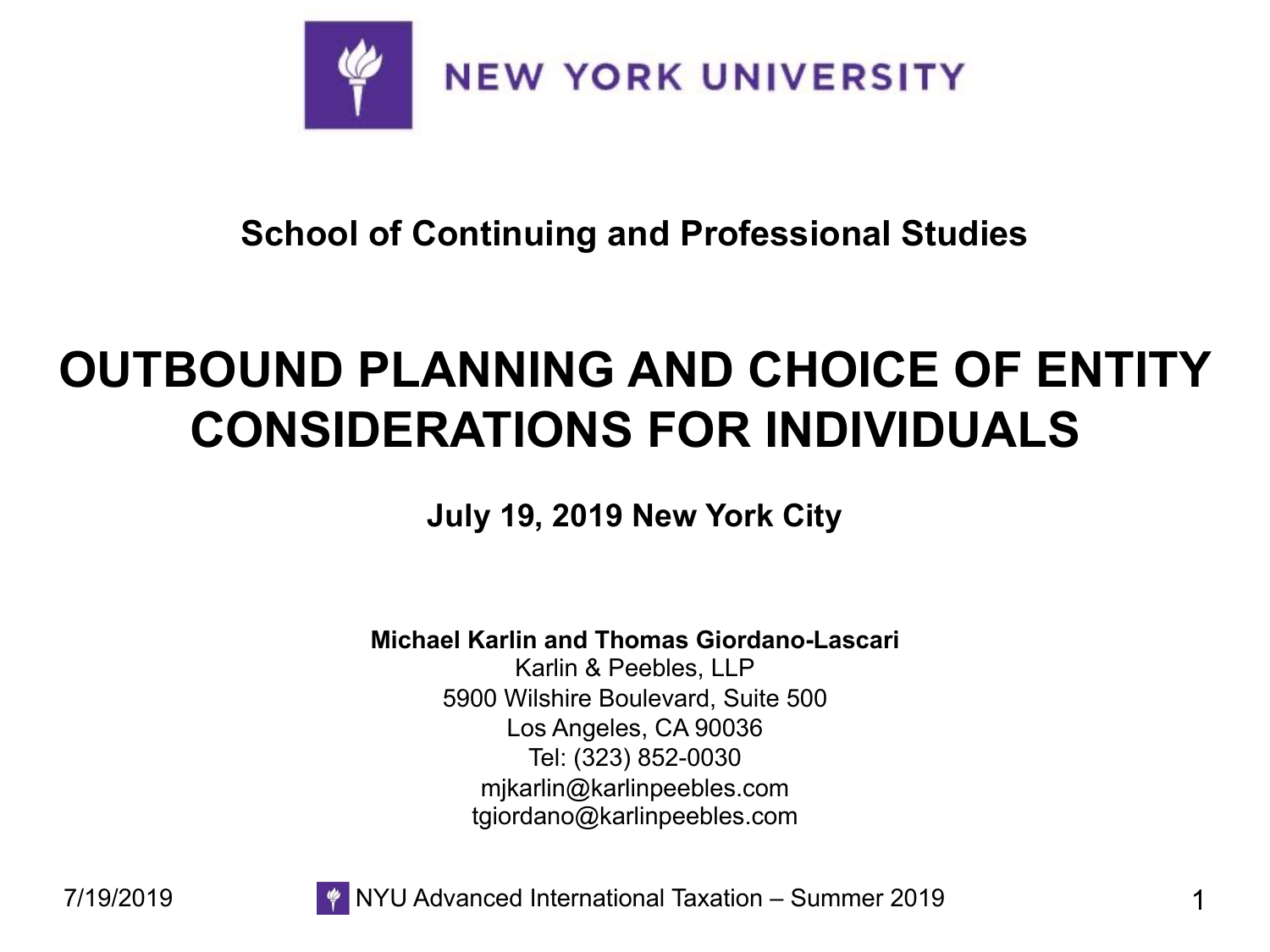# **Overview**

- **n** Introduction to the Problem
- Structuring a New Business
- Restructuring an Existing Business
- Special Cases: U.S. Citizens Abroad and Temporary U.S. **Residents**
- Attribution Rules: The Impact of Amended Section 958(b)(4)
- **Repatriation Planning**

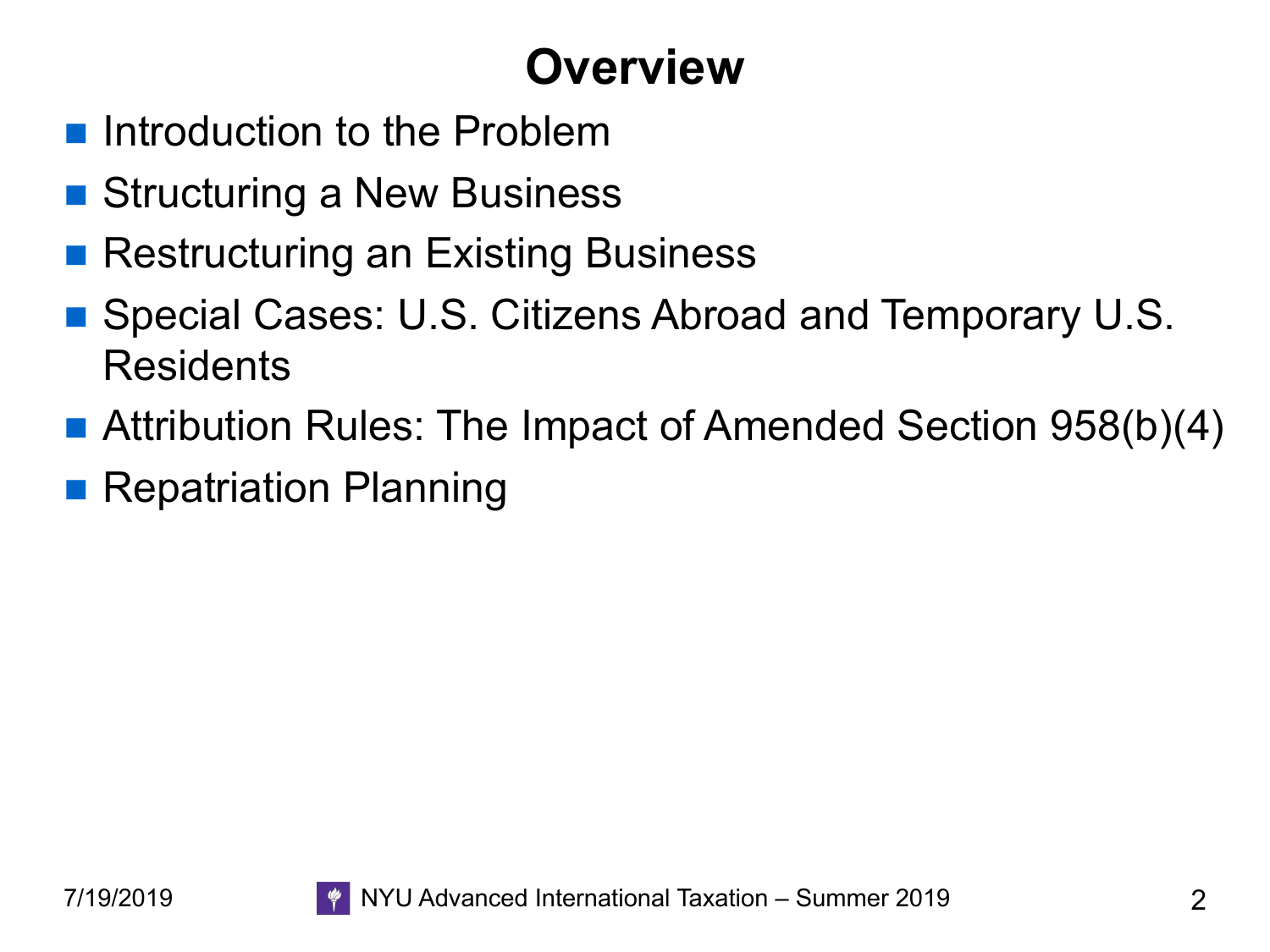#### **Introduction to the Problem**

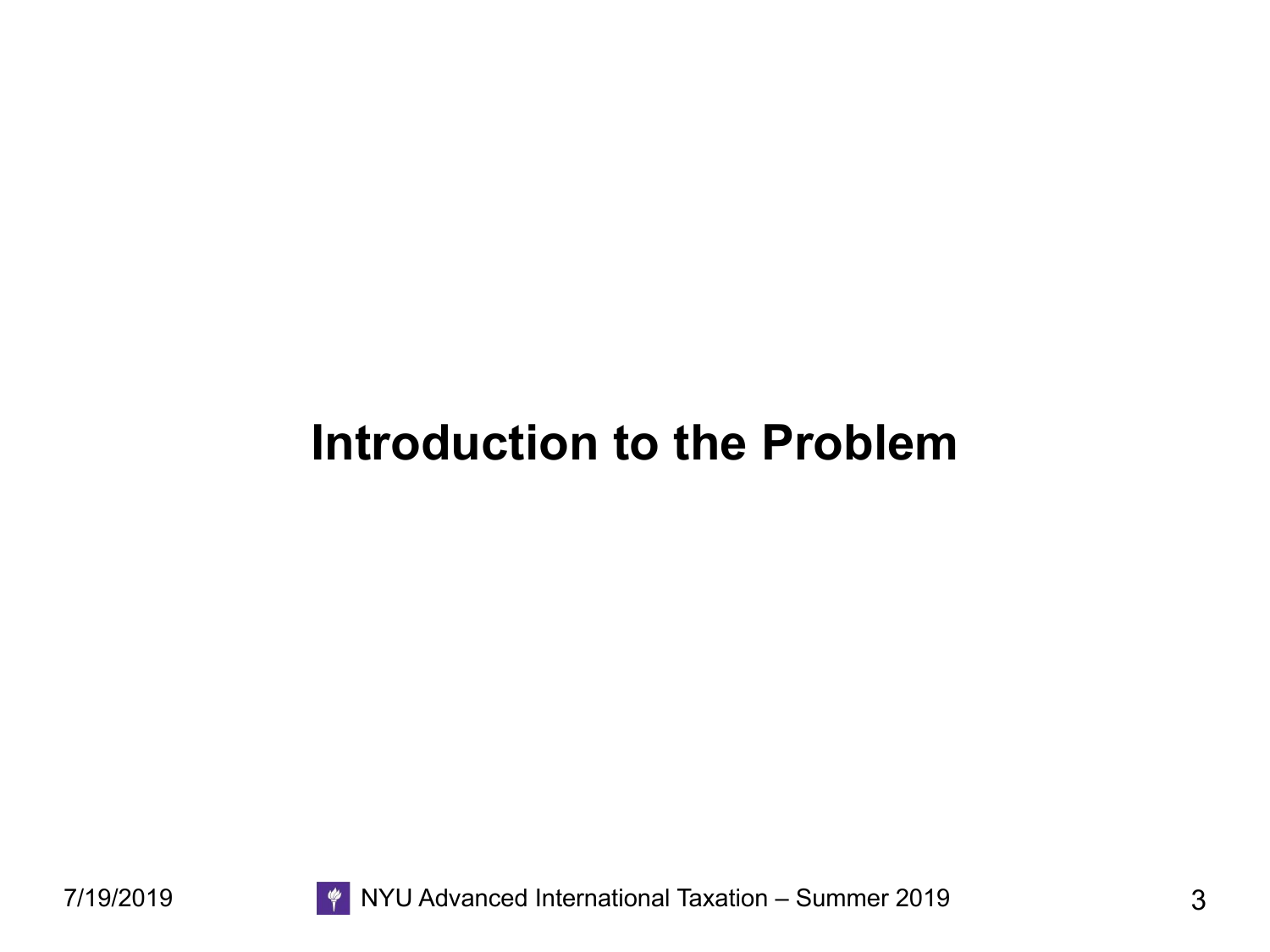# **Individuals and CFCs: Casually Forgotten Castoffs**

- The 2017 Act expanded the definition of CFCs and the classes of income subject to Subpart F
	- $\blacklozenge$  For U.S. corporations, it implemented a quasi-territorial system with GILTI functioning as a minimum tax on low-taxed income
	- $\blacklozenge$  But for U.S. individuals, the Act dramatically increased the tax associated with business income earned through CFCs
		- This was not necessarily contemplated, but it results from preexisting features of U.S. tax, including (a) the fact that Subpart F (and therefore GILTI) inclusions are not entitled to qualifying dividend treatment (see Rodriguez v. Commissioner, 5<sup>th</sup> Cir. 2013); (b) the fact that high taxed income is treated as GILTI but individuals are not entitled to indirect foreign tax credits; (c) individuals are not entitled to the dividends received deduction; section 956 remains in place for non-Subpart F income or GILTI
		- For example, as defined, GILTI includes high taxed income from services as if it were low taxed income from intangibles

■ Congress gave individuals no warning or time to restructure



7/19/2019 NYU Advanced International Taxation – Summer 2019 4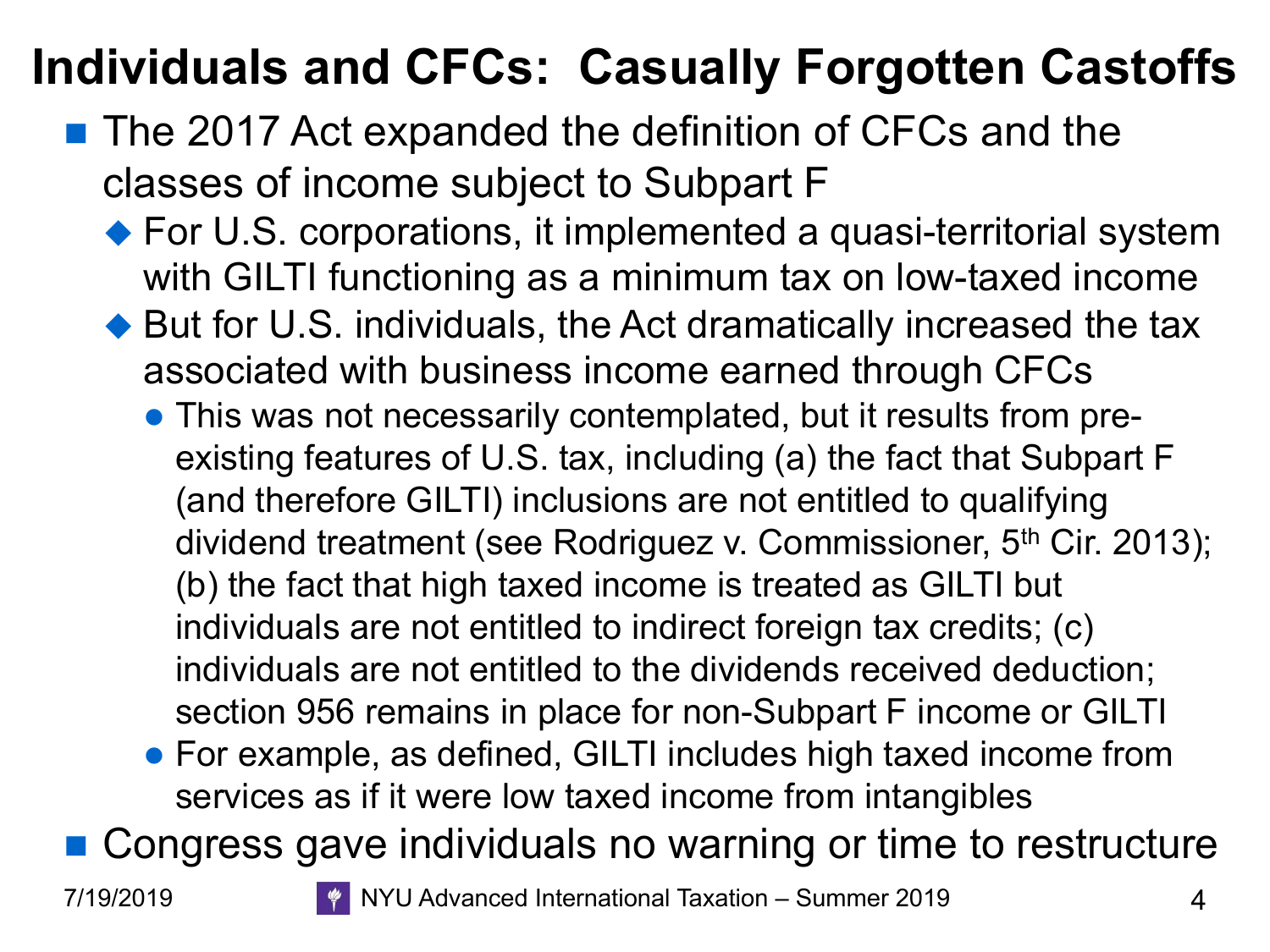## **Taxing Business Income**

- For individuals, what was deferred business income has become GILTI taxed at 37% (plus 3.8% when the income is distributed) plus state tax and with no foreign tax credit
	- $\blacklozenge$  Some states follow Federal rules and tax Subpart F income when earned; others (e.g., California) tax income when distributed
- **n** This presentation is concerned with how individuals can deal with this harsh system in a number of situations:
	- $\blacklozenge$  Establishing a new business
	- $\blacklozenge$  Restructuring choices for an existing business
	- $\blacklozenge$  Special situations
		- U.S. citizens residing abroad
		- Temporary U.S. residents
- We are concerned with closely held businesses and, with one exception, we assume that the business needs to operate abroad through some form of local business entity 7/19/2019 **TEDDA ALGE ARE:** NYU Advanced International Taxation – Summer 2019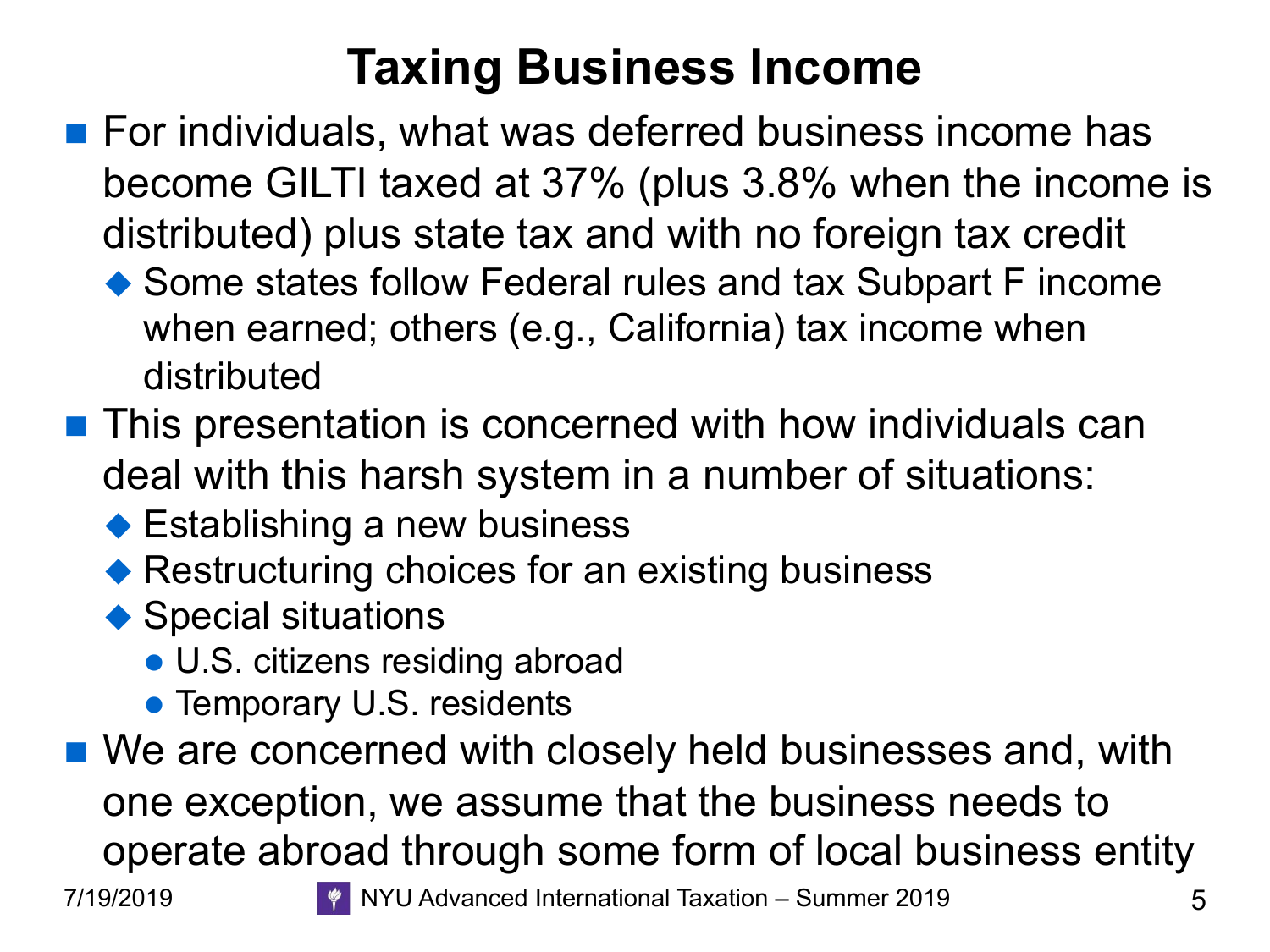# **Individual U.S. Shareholder of a CFC**

|                                  | <b>Income (Deduction)</b> | <b>Tax</b> |
|----------------------------------|---------------------------|------------|
| Gross Income - GILTI             | \$1,000,000               |            |
| Foreign Tax (20%)                |                           | \$200,000  |
| Federal Tax (37%) (no FTC)       |                           | \$296,000  |
|                                  |                           |            |
| Distribution from CFC            | \$800,000                 |            |
| PTI                              | ( \$800,000)              |            |
| Foreign withholding tax (15%)    | \$120,000                 | \$120,000  |
| State Tax (assume 8%)            |                           | \$64,000   |
| Net Investment Income Tax (3.8%) |                           | \$30,400   |
| <b>Total Taxes</b>               |                           | \$710,100  |

Effective Tax Rate: 71% (49.6% when income earned; 20.4% when distributed) Note: Summary of GILTI rules set out in Appendix

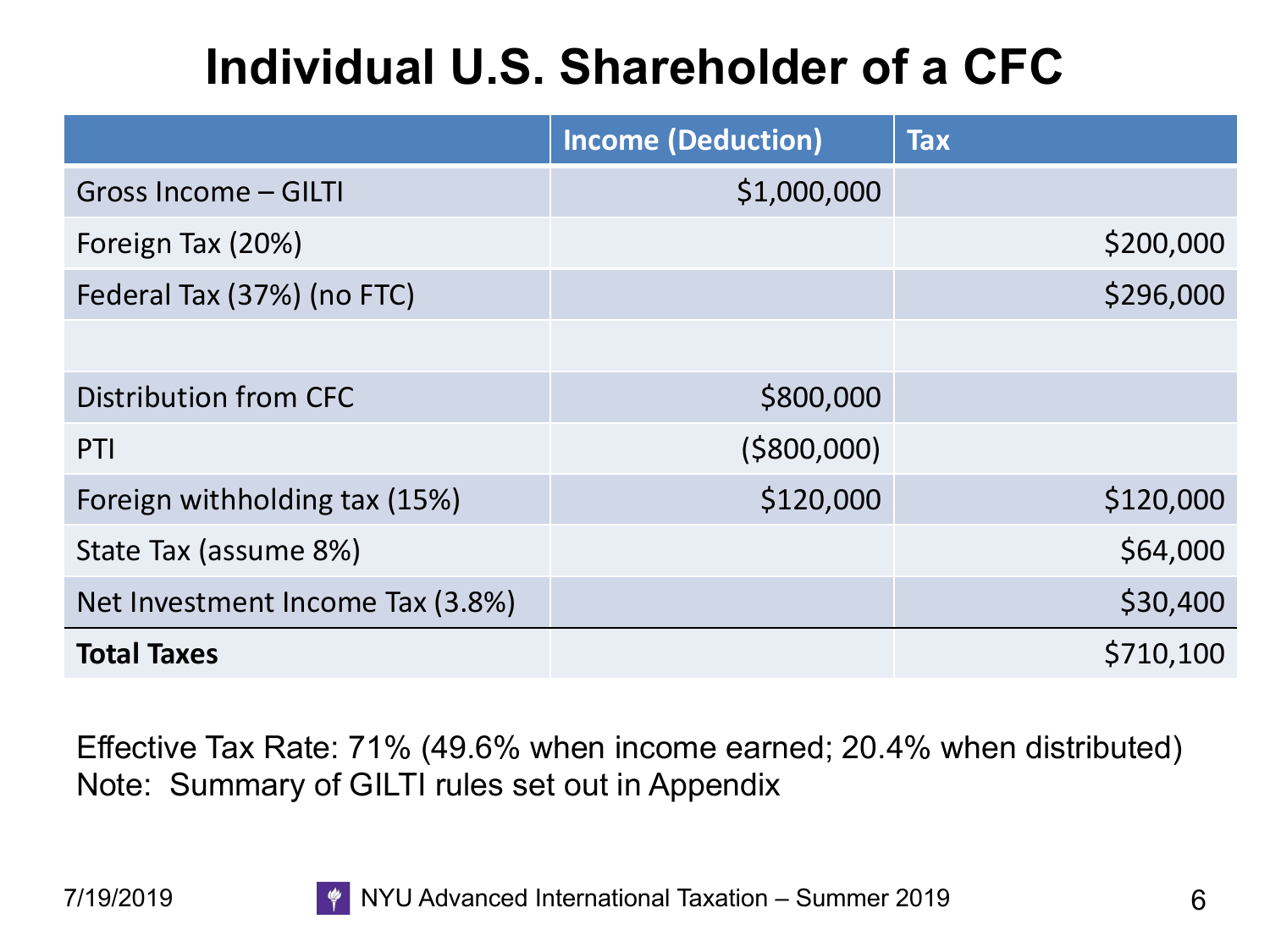# **Expanded Definition of CFC**

- Subpart F (and now GILTI) apply to "U.S. shareholder" where U.S. shareholders hold in aggregate hold more than 50% of the CFC by votes or value
	- ◆ BEFORE: U.S. shareholder was U.S. person who held 10% or more of the voting power
	- $\blacklozenge$  AFTER: U.S. shareholder was U.S. person who held 10% or more of the voting power or value of the stock
- Congress eliminated the requirement that a foreign corporation be a CFC for at least 30 days during the year
- Section  $958(b)(4)$ : Downward attribution
	- ◆ BEFORE: No downward attribution of share ownership from foreign shareholders, partners, or beneficiaries
	- $\blacklozenge$  AFTER: Shares owned by foreign corporation are attributed to U.S. subsidiary for purposes of determining CFC status
- Scope of Subpart F may be narrowed by proposed regulations on domestic partnerships (see Slides 45-49)

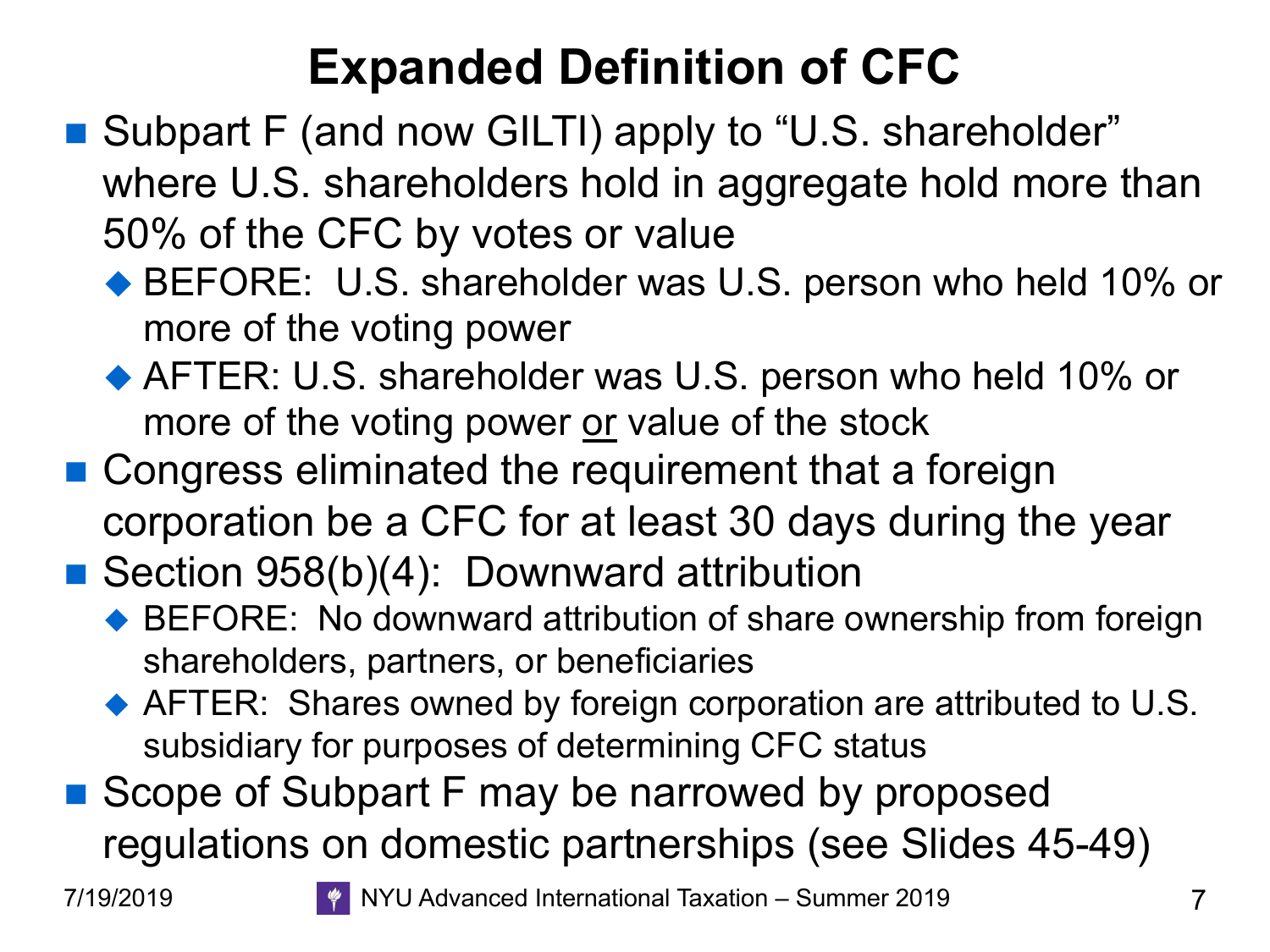# **5471 Filing Requirements**



- Foreign Corp 1 is not a CFC
- But repeal of section  $958(b)(4)$ causes US Sub to be attributed ownership of Foreign Corp 2
- Therefore, Foreign Corp 2 is a CFC
- US Sub is a US SH of Foreign Corp 2
- However, Notice 2018-13 and Instructions to Form 5471 eliminate filing requirement where ownership is due solely to downward attribution from foreign person
- But if Foreign Corp 2 has a 10% U.S. corporate shareholder, Subpart F and GILTI will apply and Form 5471 reporting will be required

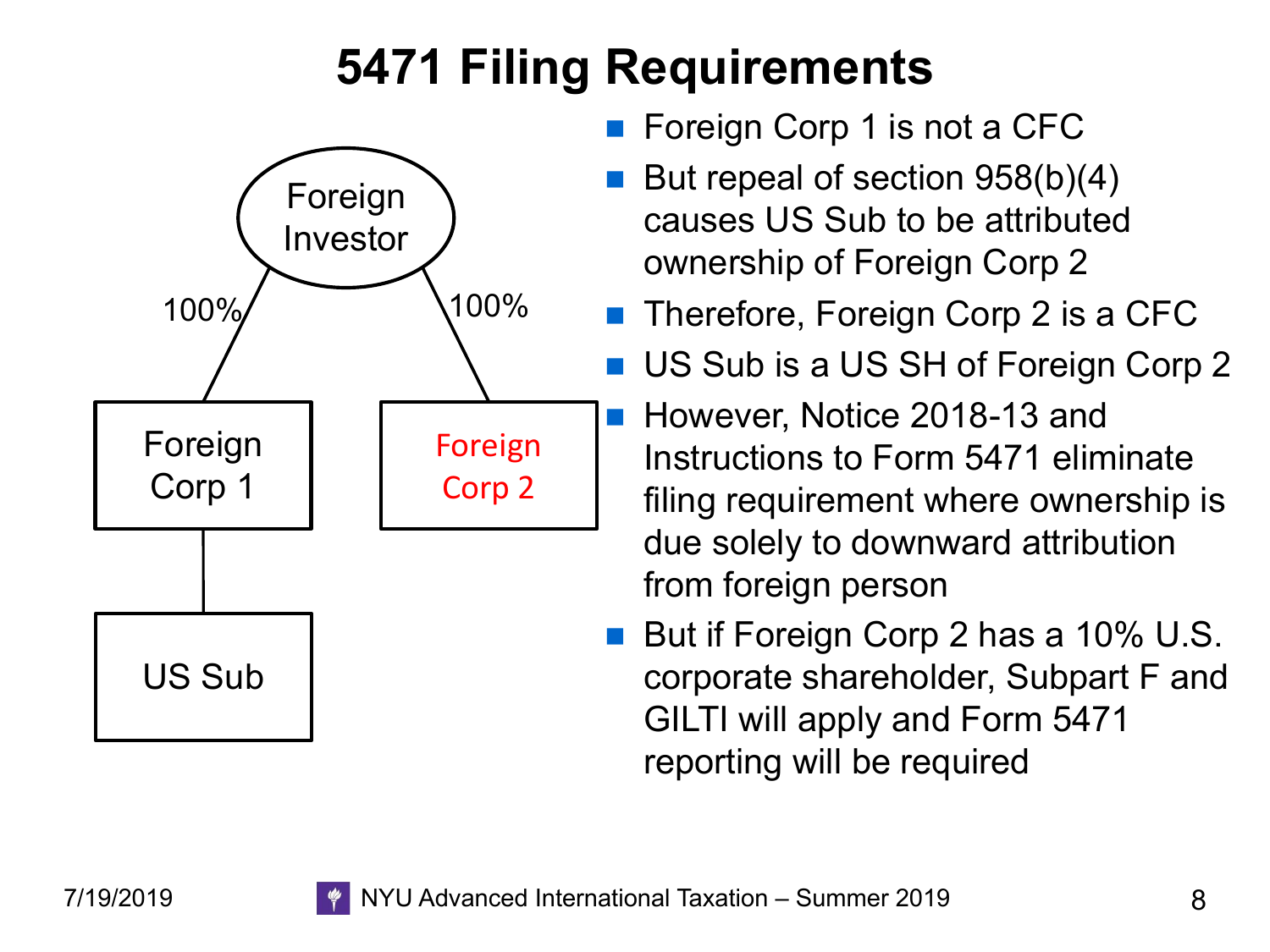#### **Structuring a New Business**

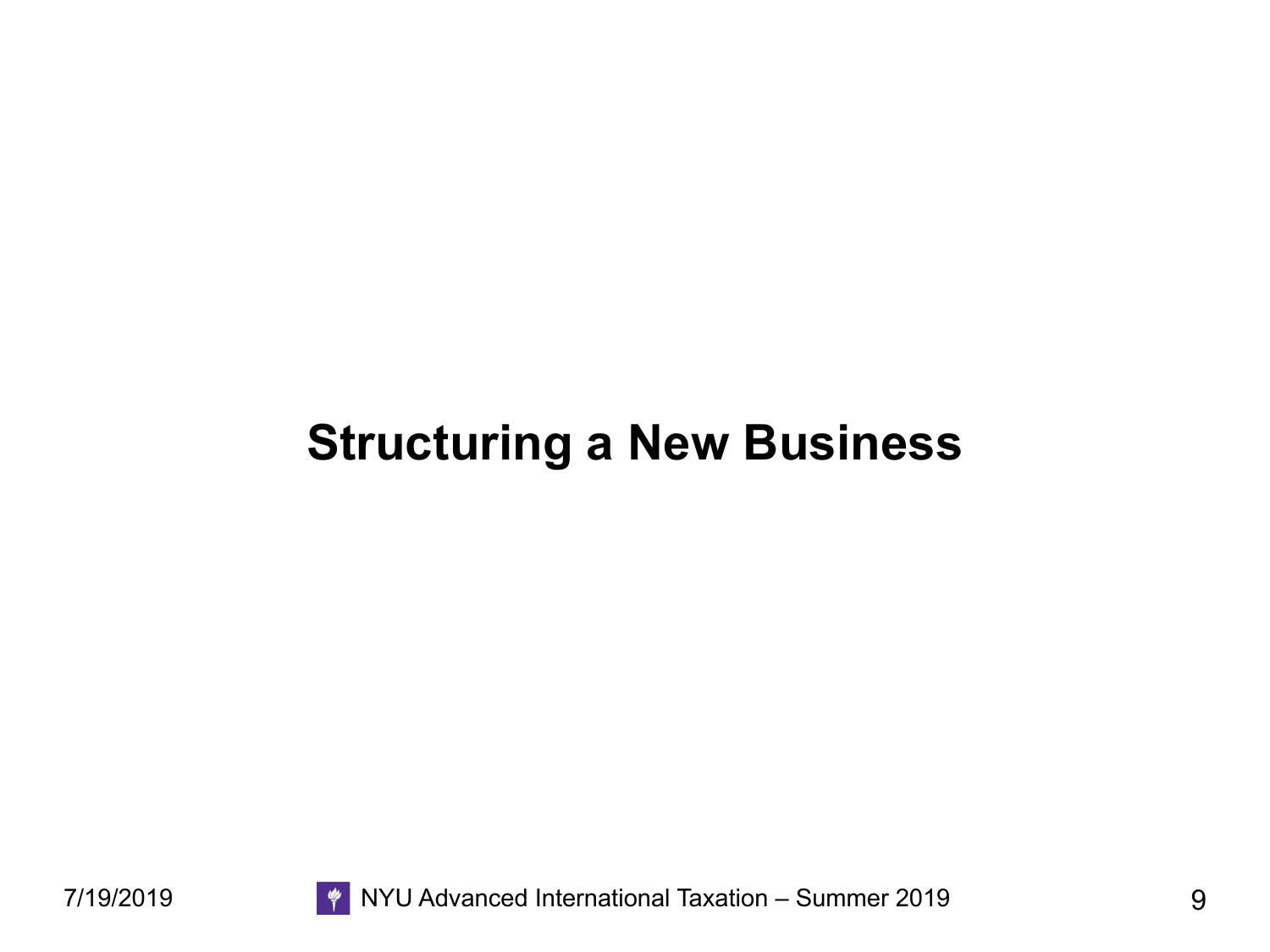# **Choice of Entity (U.S.–Controlled)**

- $\blacksquare$  The choices, illustrated in the following slides, are:
	- $\blacklozenge$  Direct ownership of a foreign corporation that will be a CFC
	- $\blacklozenge$  U.S. corporation which will operate through:
		- A foreign corporation that will be a CFC
		- $\bullet$  A foreign entity that is classified as a partnership or disregarded entity (whether by default or based on a check-the-box election)
	- $\blacklozenge$  Direct ownership of a foreign entity that is classified as a partnership or disregarded entity
- Or, consider staying home and take advantage of:
	- $\triangle$  Section 199A
	- $\triangle$  FDII
	- $\blacklozenge$  Interest charge DISC

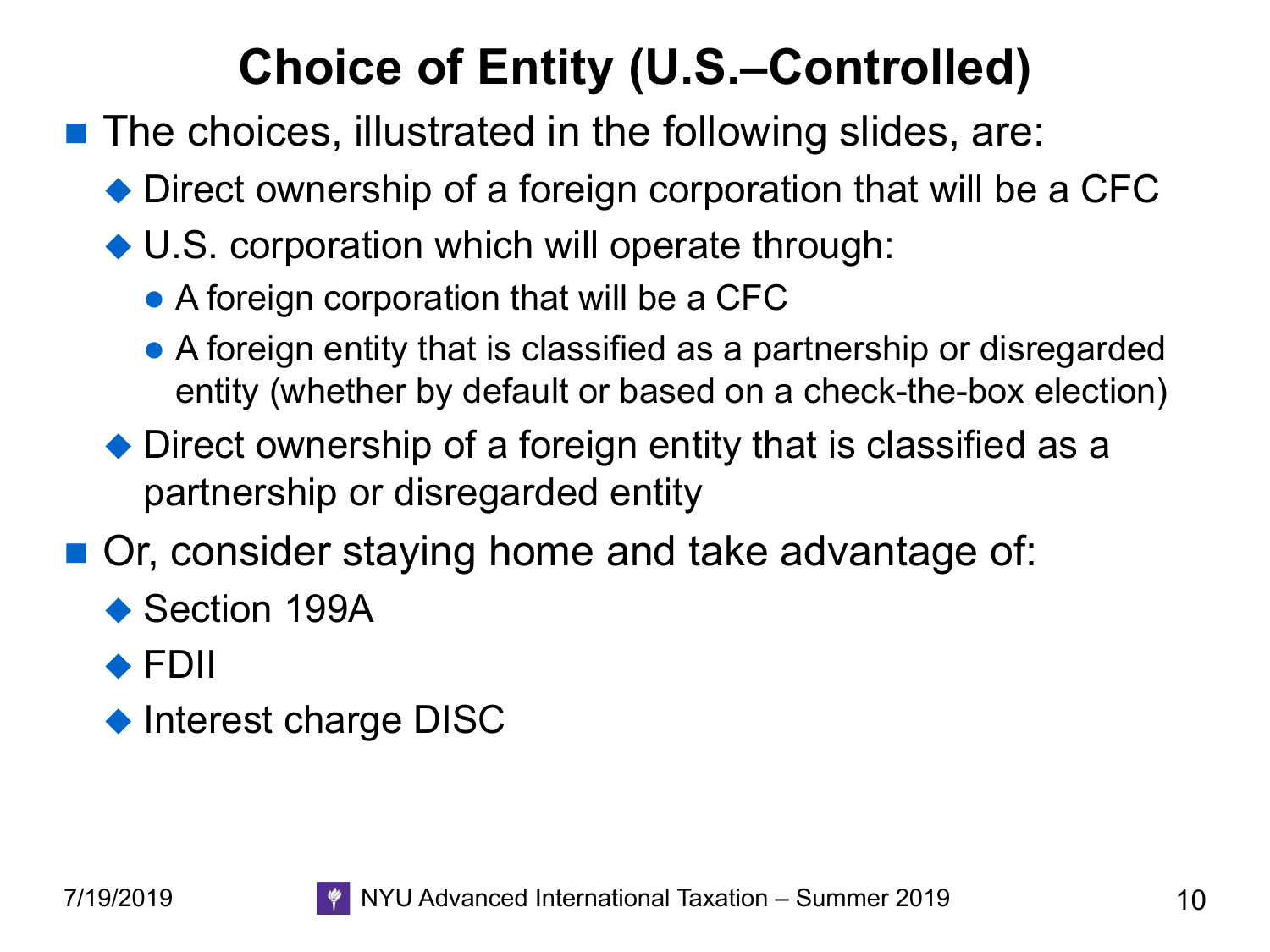# **Considerations**

- U.S. considerations
	- $\blacklozenge$  Entity classification
	- $\blacklozenge$  Foreign tax credit
	- $\blacklozenge$  High tax kickout rules June proposed regulations
	- $\blacklozenge$  Whether to plan for Section 962 election
	- $\blacklozenge$  Availability of qualifying dividend treatment
- **n** Foreign considerations
	- $\blacklozenge$  Foreign rules on classifying entities in many foreign countries, most entities are taxed as companies
	- $\bullet$  Corporate tax rates
	- $\blacklozenge$  Withholding tax
	- $\blacklozenge$  Other taxes e.g., social contributions, surtaxes, etc., digital
- **n** Multilateral considerations
	- $\rightarrow$  Overall effective rate (U.S. and foreign)
	- $\blacklozenge$  Availability of tax treaty
	- $\blacklozenge$  Anti-hybrid rules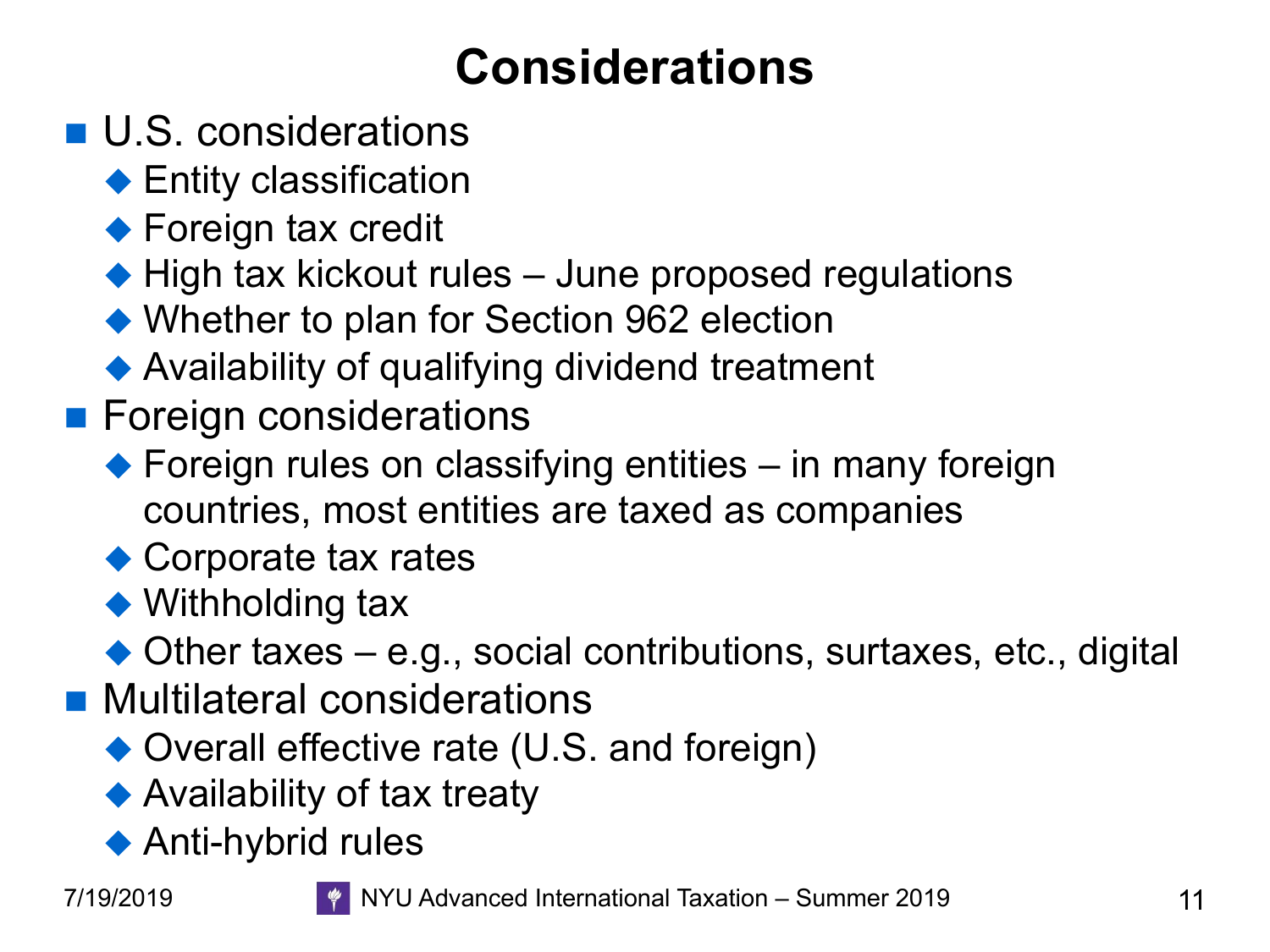# **Individual U.S. Shareholder**



- $\blacksquare$  As noted earlier, this structure may result in very high effective rates of tax (see Slide 5)
- Consider whether to make a section 962 election – see sample computation on next page

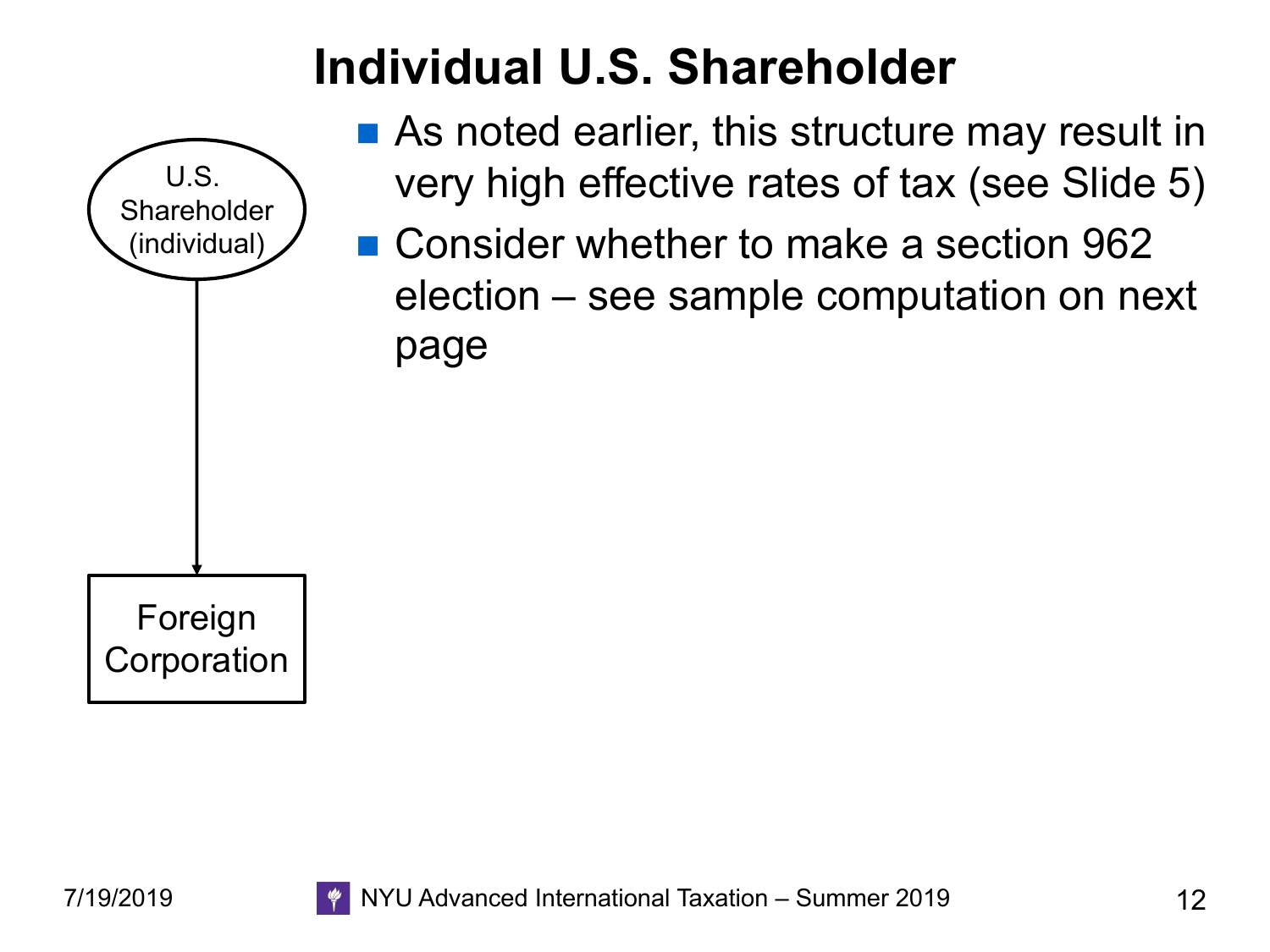## **Section 962 Election – Basic Rules**

- 2017 (pre-Tax Act): Assume \$1,000,000 GILTI and \$200,000 foreign tax
- When income earned: Corporate-type tax
	- $\blacklozenge$  U.S. individual pays tax on the Subpart F income at corporate rates, taking into account indirect FTC
	- $\triangle$  "Corporate" (type) tax paid by U.S. individual after FTC is \$150,000 (\$350,000 - \$200,000 = \$150,000)
- When income distributed: Shareholder-level tax
	- $\blacklozenge$  Subpart F tax on "corporation" (\$150,000) is tax-free PTI
	- $\blacklozenge$  Under section 962(d), remaining \$650,000 is taxable to U.S. individual when distributed (if any foreign withholding tax, FTC given)
	- $\bullet$  So, U.S. Individual pays tax twice!
- If distribution is a qualified dividend, tax will be \$130,000 plus  $3.8\% \times 800,000 = 30,400$
- $\blacksquare$  Second tax is deferred, possibly for a long time
- Tax on fully distributed income:

 $\bigcirc$  \$200,000 + \$150,000 (when earned) + \$160,400 = \$510,400  $\bigcirc$  7/19/2019 NYU Advanced International Taxation – Summer 2019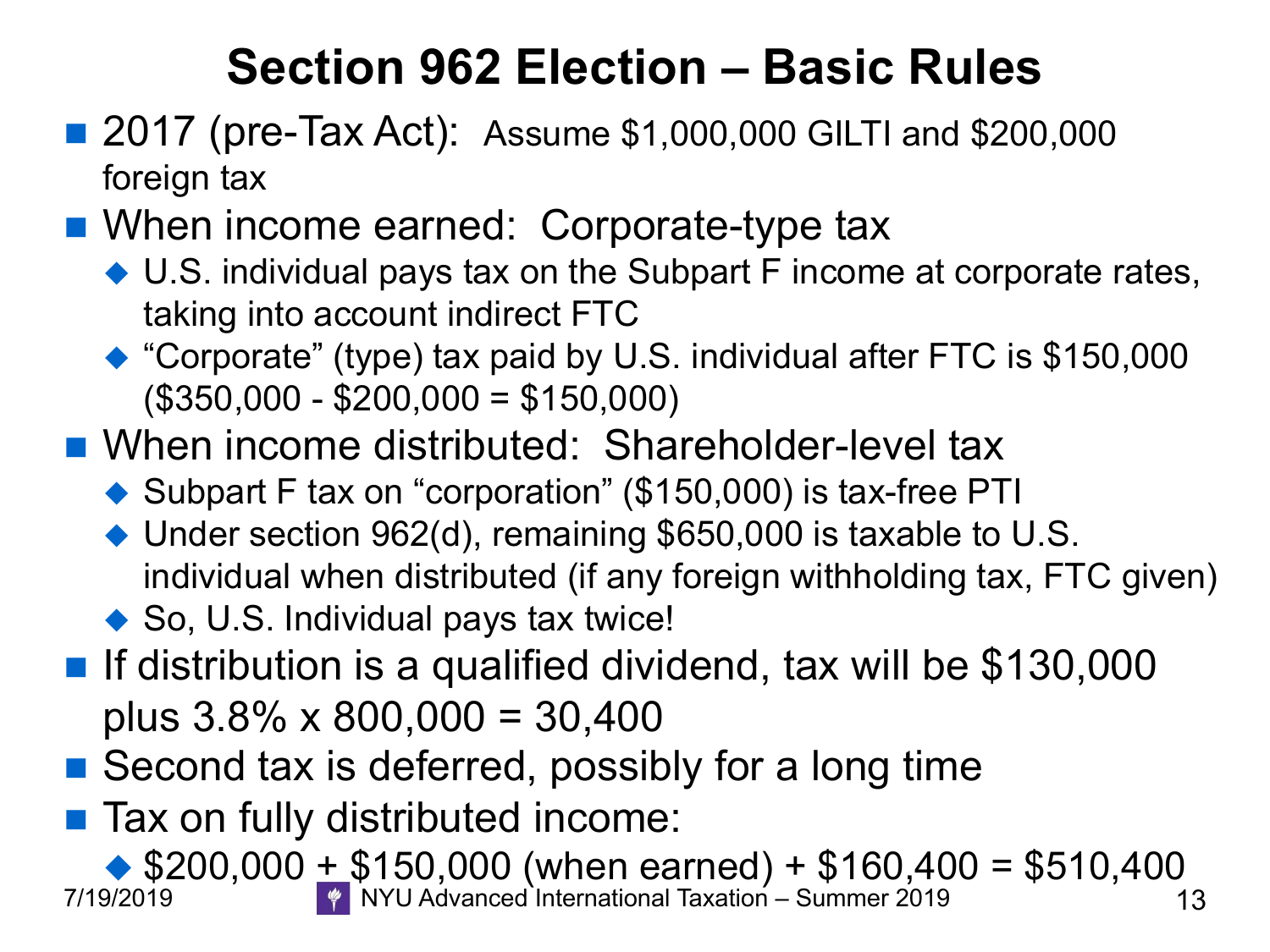## **Section 962 Election – Tax on the Distribution**

- Under section 962(d), the E&P in excess of the U.S. corporate-type tax previously "shall, when such earnings and profits are distributed, notwithstanding the provisions of section 959(a)(1), be included in gross income …"
- $\blacksquare$  Is the distribution a dividend?
- **n** If so, is the dividend qualified?
- See *Smith v. Commissioner*, 151 T.C. No. 5 (2018)
	- $\blacklozenge$  No "deemed U.S. corporation" except for purposes of computing Subpart F tax
	- $\blacklozenge$  Therefore actual distribution should be treated as made by the corporation for purposes of section 1(h)(11)
	- ◆ Issue not fully resolved in *Smith*, but clearly implied:
		- One CFC was Hong Kong corporation clearly not qualified
		- One CFC was Cyprus and court remanded to determine if treaty applied

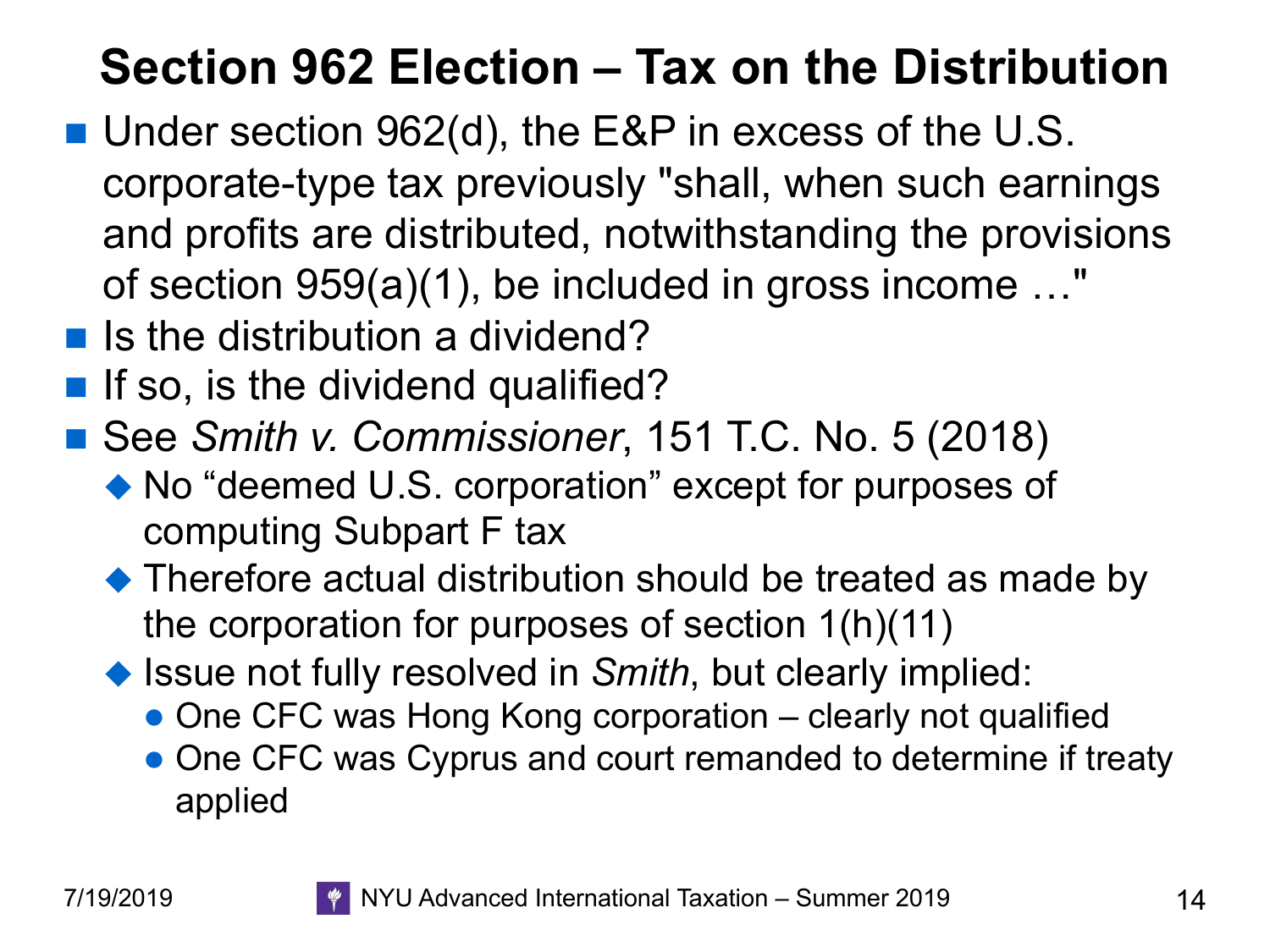## **Section 962 Election – GILTI Example**

#### ■ Assume in 2018 \$1,000,000 GILTI and \$200,000 foreign tax

#### ■ GILTI – No 962 Election

- $\triangle$  \$800,000 x 37% = \$296,000
- $\triangle$  Total taxes \$200,000 foreign + \$296,000 GILTI = \$496,000 (plus 3.8% on dividend from CFC plus state tax)

#### ■ GILTI – With 962 Election

Corporate-type tax<sup>\*</sup> =  $$105,000 - (80\% \times $200,000)$ , i.e., no residual U.S. tax Shareholder-level tax on dividend = \$800,000 x (37% + 3.8%) = \$326,400 or  $$800,000 \times (20\% + 3.8\%)^{**} = $190,400$ 

Total U.S. tax =  $$326,400$  or  $$190,400$  (deferred until distribution)

Total of foreign and U.S. taxes =  $$526,400$  or  $$390,400$ 

#### \* Assumes 50% GILTI deduction (IRS has confirmed this will be available)

\*\* Assumes CFC is a qualified foreign corporation and dividend is a qualified dividend

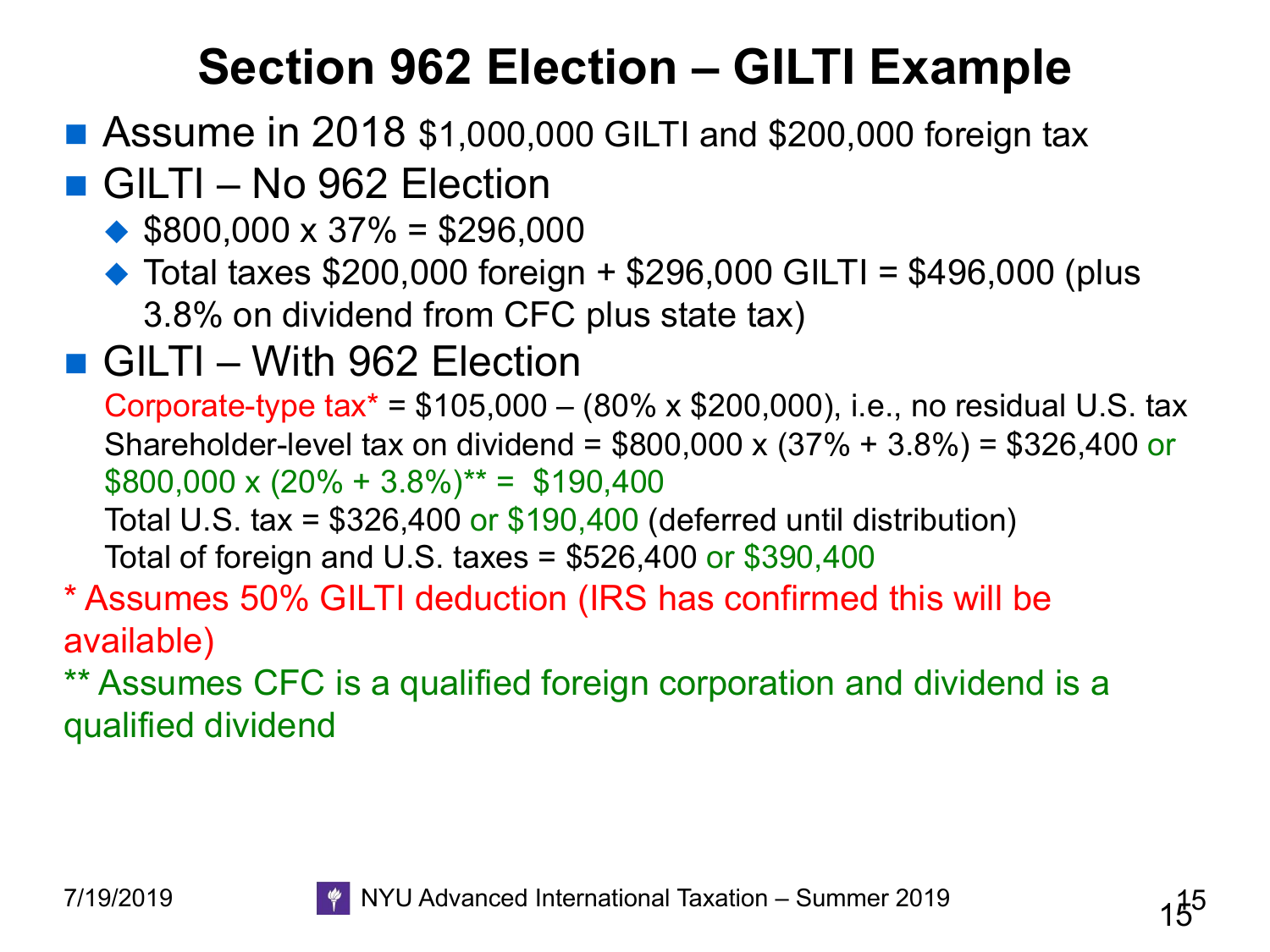### **Section 962 Election – Who Can Elect?**



- Domestic Fund, a U.S. shareholder, has GILTI or Subpart F income or an investment in U.S. property
- U.S. Individual would like to elect section 962
- However, only U.S. shareholder, as defined in section 951(b), may elect
- **n** In this case, U.S. Individual does not qualify
- Note: If Domestic Fund was a foreign partnership, Foreign Corporation status as a CFC would depend on other U.S. investors' percentage shares in the Fund

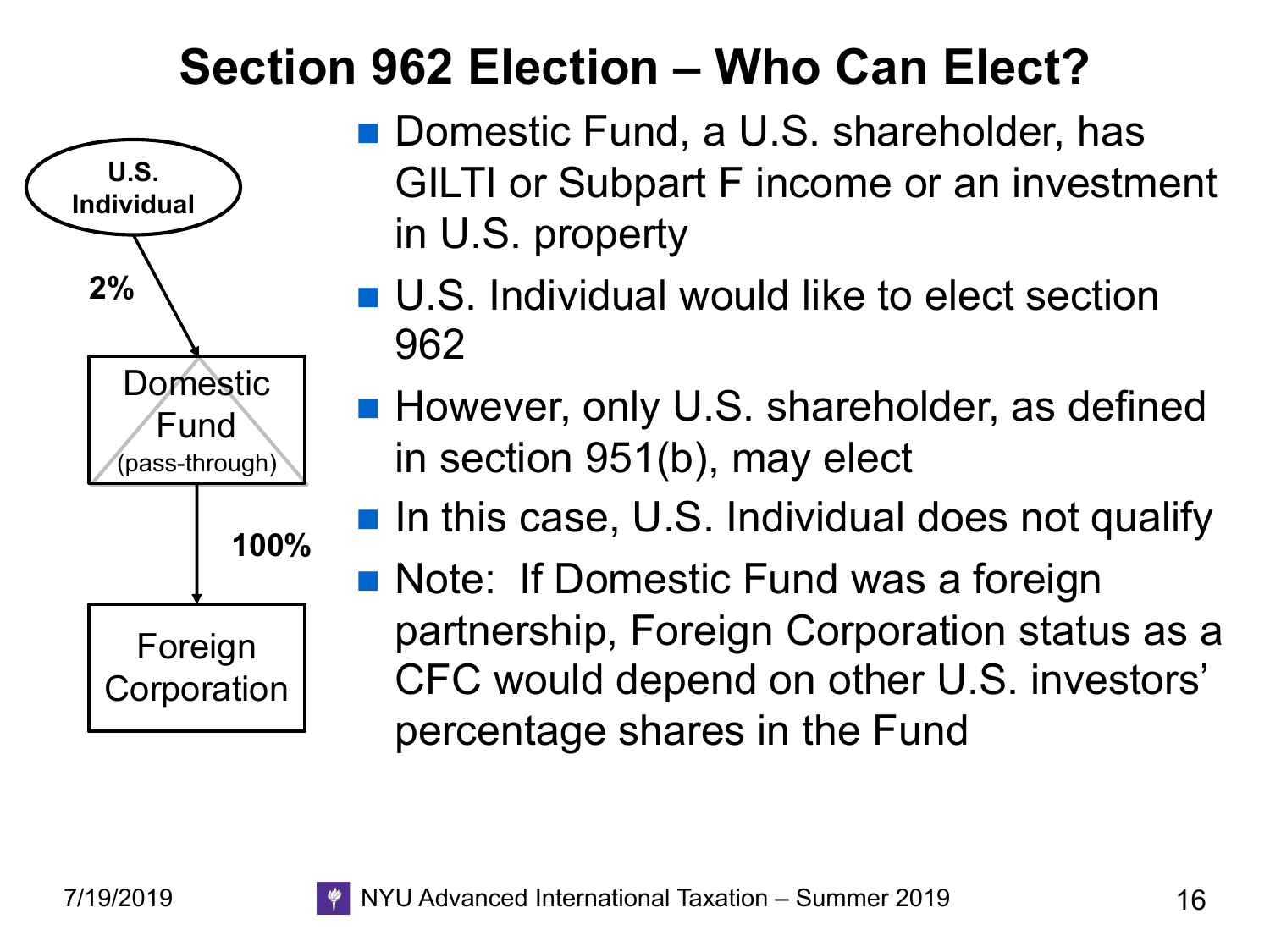# **U.S. Holding Corporation with CFC**



- As the computation on the next slide shows, tax is paid when Foreign Corporation earns income and again when it makes a distribution and a third time when U.S. Corporation pays dividend *Rate on original pre-tax profit*
	- When Subpart F income or GILTI earned: Foreign tax + Federal tax at 21% – foreign tax credit (80% FTC)
	- When Foreign Corporation pays dividend – foreign withholding tax plus state tax
	- $\blacklozenge$  When U.S. Corporation pays dividend 20% + 3.8% plus state tax
- **n Timing is key; consider accumulated** earnings tax (AET)

7/19/2019 **TEDDA ALGE ARE:** NYU Advanced International Taxation – Summer 2019

20.0%

9.6%

22.4%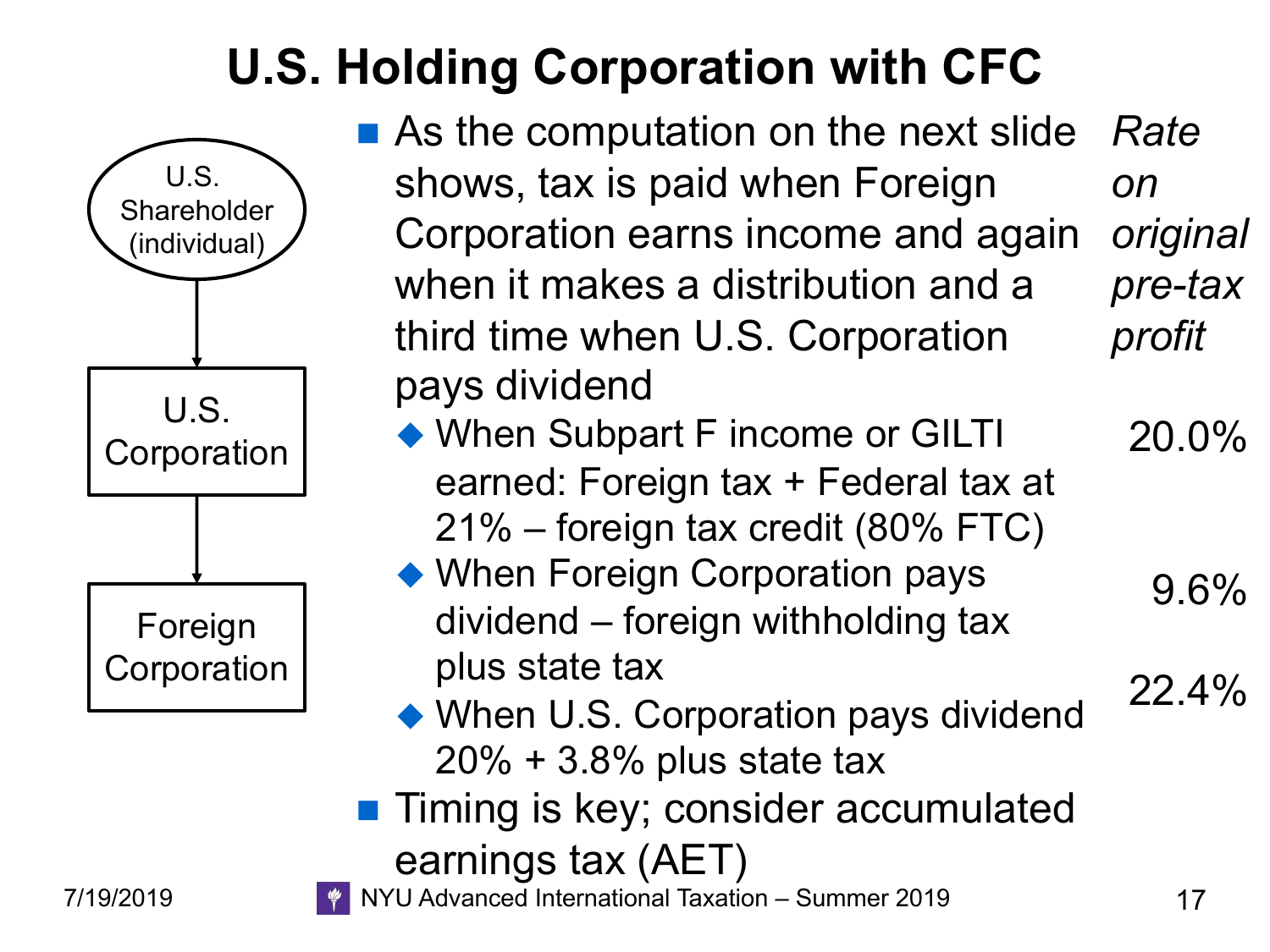#### **U.S. Holding Corporation – CTB, Branch or Partnership**



- **No CFC or GILTI issues**
- No deferral of U.S. corporate tax (even of non-Subpart F/non-GILTI income)
- 100% foreign tax credit available to U.S. Corporation (both indirect and withholding)
- Foreign tax likely not affected by check-thebox election but would be affected if foreign company is transparent for foreign purposes
	- $\rightarrow$  When income earned: Foreign tax + Federal tax at 21% – foreign tax credit (100% FTC) + state tax (should be deductible)
	- $\blacktriangleright$  When U.S. Corporation pays dividend 20% + 3.8% plus state tax
- Timing still important; deferral within U.S. corporation but consider AET

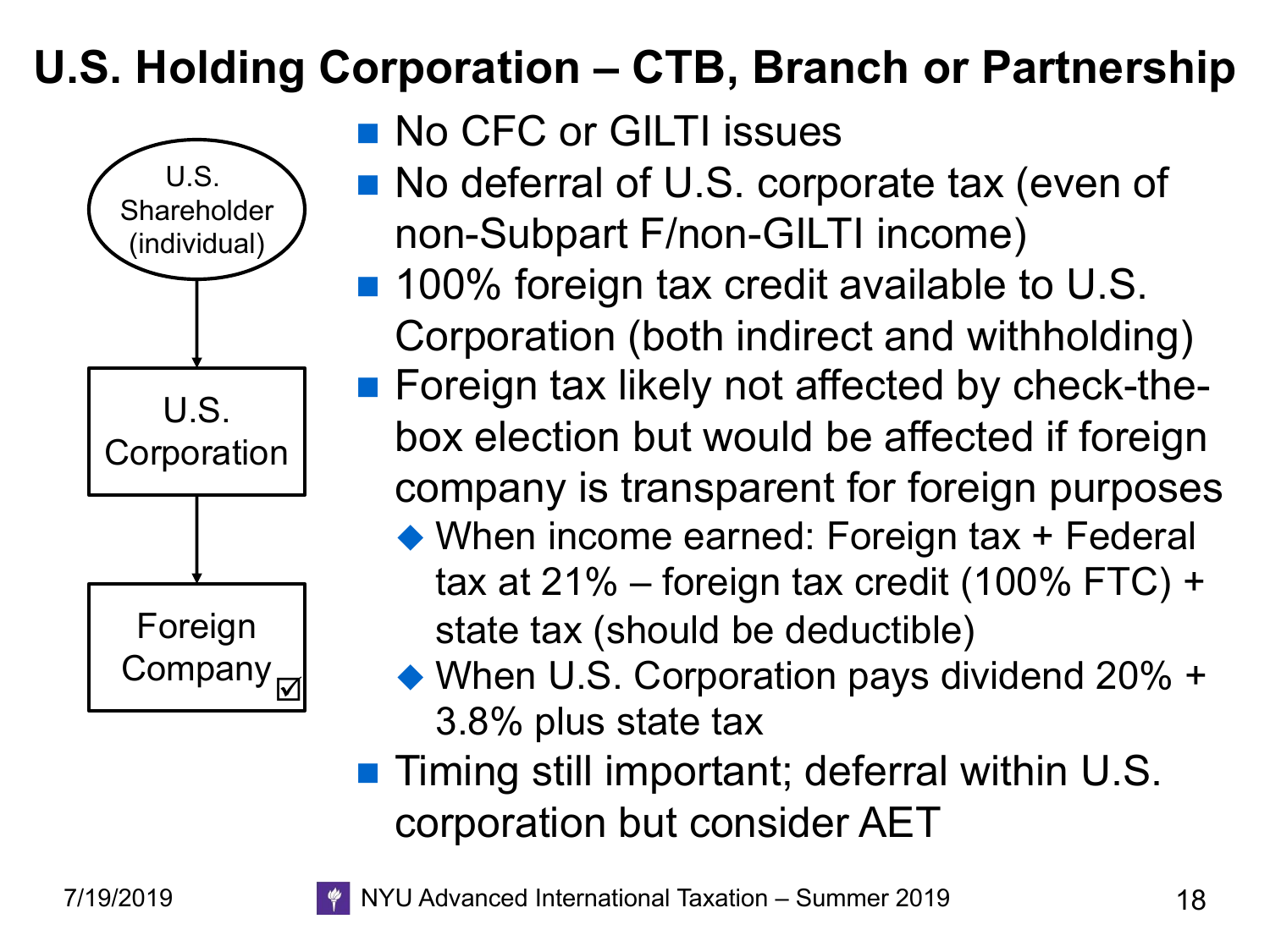#### **U.S. Holding Corporation – CTB, Branch or Partnership**

|                                        | <b>Income</b><br>(Deduction) | <b>Tax</b>   |            |
|----------------------------------------|------------------------------|--------------|------------|
| <b>Gross Income</b>                    | \$1,000,000                  |              |            |
| Foreign Tax (20%)                      |                              |              | \$200,000  |
| Federal Tax (21%)                      |                              | \$210,000    |            |
| Foreign Tax Credit                     |                              | ( \$200,000] |            |
| Net Federal tax                        |                              |              | \$10,000   |
| Distribution to U.S. Corporation       | \$800,000                    |              |            |
| Foreign withholding tax (5%)           |                              |              | \$40,000   |
| Additional Foreign Tax Credit (timing) |                              |              | (\$10,000) |
| Distribution from U.S. Corporation     | \$790,000                    |              |            |
| Federal Tax (20%)                      |                              |              | \$158,000  |
| State Tax (assume 8%)                  |                              |              | \$63,200   |
| Net Investment Income Tax (3.8%)       |                              |              | \$30,020   |
| <b>Total Taxes</b>                     |                              |              | \$501,220  |

Effective Tax Rate: 50.1% (21% when income earned; 3% when distributed to U.S. corporation; 25.1% when distributed to U.S. shareholder)

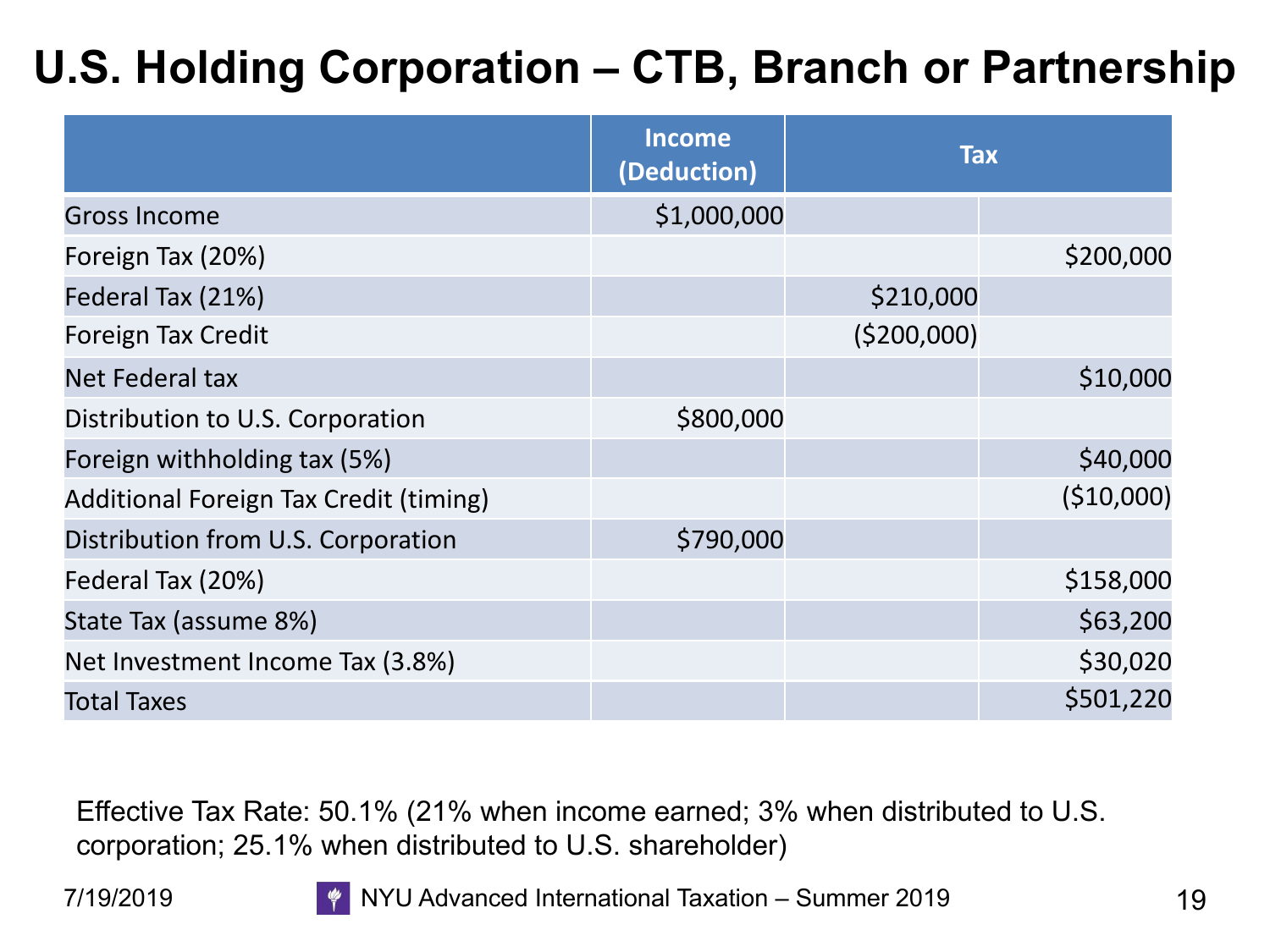# **Foreign Company – CTB, Branch or Partnership**



- **No CFC or GILTI issues**
- **No deferral**
- 100% foreign tax credit available
- Foreign tax likely not affected by check-thebox election but would be affected if foreign company is transparent for foreign purposes
- **n** Tax results:
	- $\blacklozenge$  When income earned: Foreign tax + Federal tax at 37% or 20% – foreign tax credit (100% FTC) + state tax (probably not deductible)
	- $\blacklozenge$  When foreign company pays dividend, no U.S. tax but there may be foreign withholding tax (note section section 960©
- This structure may make particular sense for foreign real estate investments



7/19/2019 NYU Advanced International Taxation – Summer 2019 20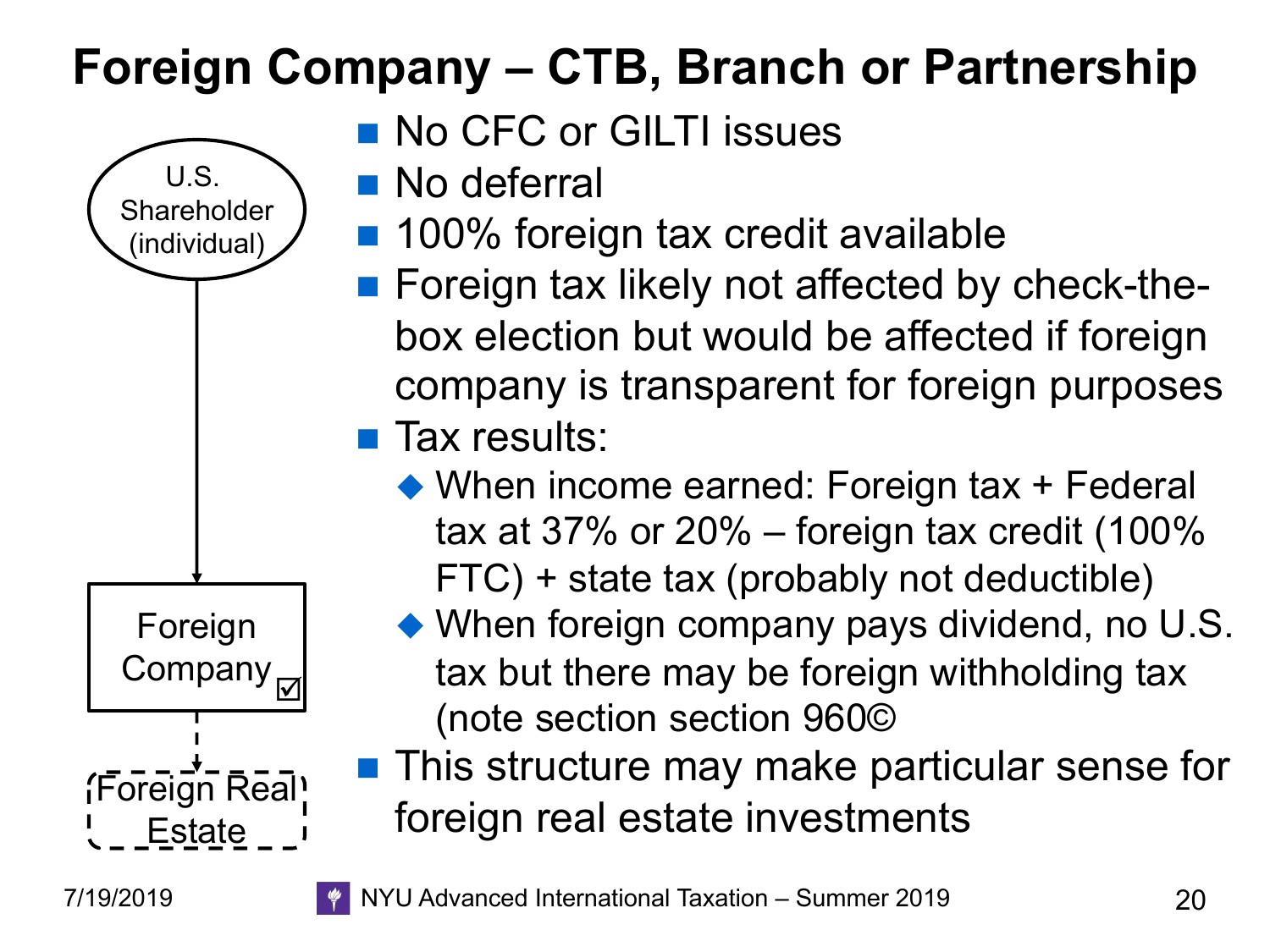#### **Foreign Company – CTB, Branch or Partnership**

|                                                                                            | <b>Income</b><br>(Deduction) | <b>Taxes (Credit)</b> |             |
|--------------------------------------------------------------------------------------------|------------------------------|-----------------------|-------------|
| <b>Gross Income</b>                                                                        | \$1,000,000                  |                       |             |
| Foreign Tax (20%)                                                                          |                              |                       | \$200,000   |
| Federal Tax (37%)                                                                          |                              | \$370,000             |             |
| <b>Foreign Tax Credit</b>                                                                  |                              | ( \$200,000]          |             |
| Net Federal tax                                                                            |                              |                       | \$170,000   |
| Distribution to U.S. Individual                                                            | \$800,000                    |                       |             |
| Foreign withholding tax (15%)                                                              |                              |                       | \$120,000   |
| <b>Additional Foreign Tax Credit</b><br>(timing)                                           |                              |                       | (\$120,000) |
| State Tax (assume 8%)                                                                      |                              |                       | \$80,000    |
| Net Investment Income Tax (3.8%<br>but could be 0% if taxpayer<br>materially participates) |                              |                       | \$38,000    |
| <b>Total Taxes</b>                                                                         |                              |                       | \$488,000   |

Effective Tax Rate: 48.8% all payable when income earned But note possible 0% NII

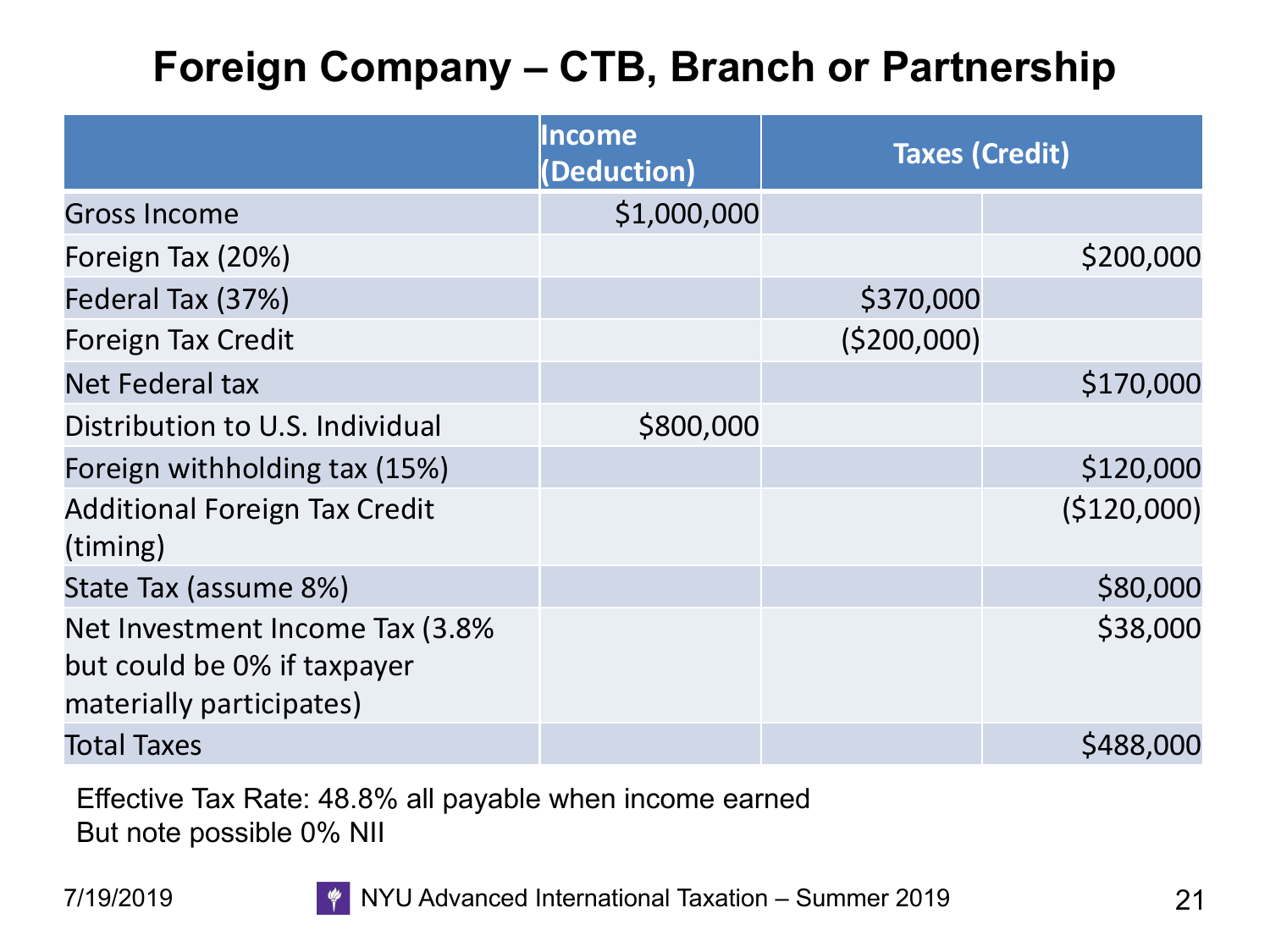

#### **U.S. Company – FDII Planning**

- US C corporations taxed at 13.125% rate on income (above fixed routine return on tangibles) derived from foreign sales or services
	- This is accomplished through a deduction of 37.5% of the qualifying income. After 2025, this deduction is reduced to 21.875%, which increases the effective tax rate to 16.406%.
		- Formula for calculating FDII set forth in Appendix
- Note, foreign branch income is excluded from the calculation and will not result in FDII; thus, use of prior structure may not be possible. However, a corporate subsidiary acting as an intermediary to the foreign market is permissible

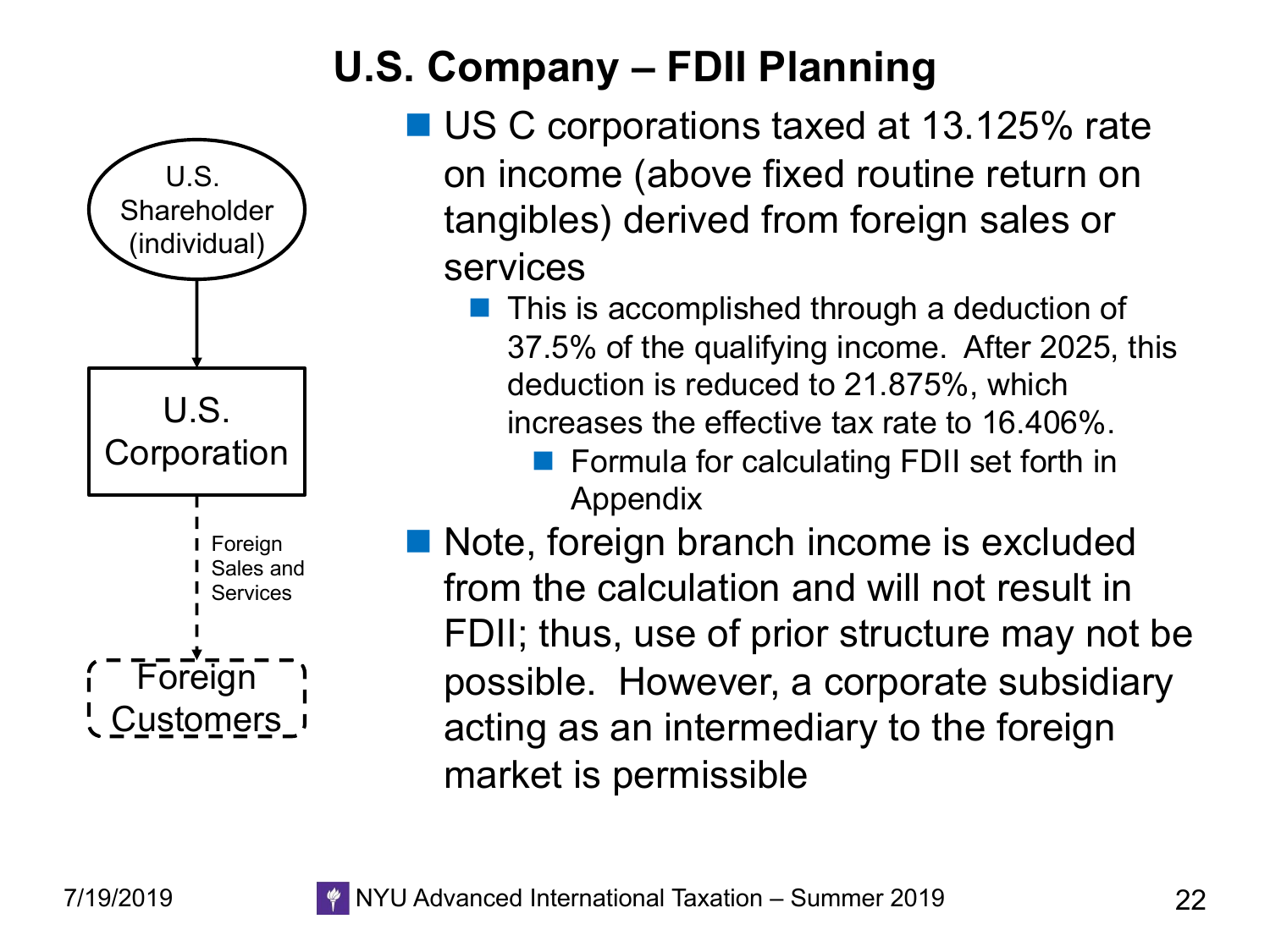# **U.S. Company – FDII Planning**

|                                        | <b>Income</b>           | <b>Deduction</b> | <b>Tax</b>                |
|----------------------------------------|-------------------------|------------------|---------------------------|
| <b>Gross Deduction Eligible Income</b> | \$1,000,000             |                  |                           |
| Deductions Allocable to Gross DEI      |                         |                  |                           |
| <b>Deduction Eligible Income</b>       | \$1,000,000             |                  |                           |
| Deemed Tangible Return                 |                         |                  |                           |
| Deemed Intangible Income (QBAI)        | \$1,000,000             |                  |                           |
| <b>Foreign-Derived Ratio</b>           | 1.00                    |                  |                           |
| Foreign Derived Intangible Income      | \$1,000,000             |                  |                           |
| <b>FDII Deduction</b>                  |                         | \$375,000.00     |                           |
| Net Income                             | $\mathsf{S}$<br>625,000 |                  |                           |
| Federal Tax (21%)                      |                         |                  | \$131,250.00              |
| Distribution from U.S. Corporation     | \$868,750               |                  |                           |
| Federal Tax (20%)                      |                         |                  | \$<br>173,750.0           |
| State Tax (assume 8%)                  |                         |                  | $\mathsf{S}$<br>69,500.00 |
| Net Investment Income Tax (3.8%)       |                         |                  | 33,012.50                 |
| <b>Total Taxes</b>                     |                         |                  | \$407,512.50              |

Effective Tax Rate: 40.75%; 13.125% when income is earned; balance when distributed

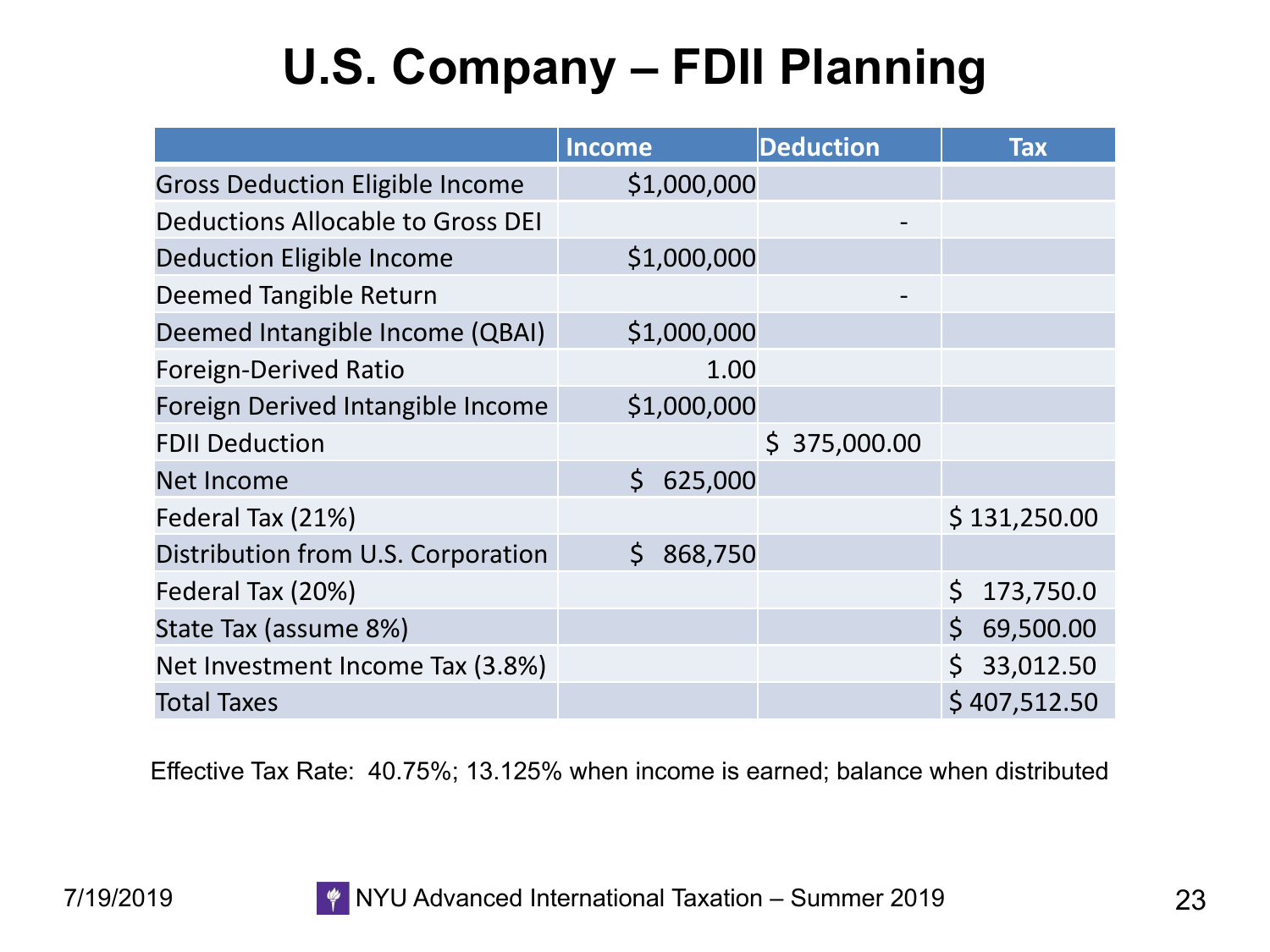# **Choice of Entity (Minority)**

- $\blacksquare$  The choices, illustrated in the following slides, are:
	- $\blacklozenge$  Direct ownership of a foreign corporation that is not a CFC
	- $\blacktriangleright$  U.S. corporation which will operate through:
		- A foreign corporation that will not be a CFC (i.e., other nonattributed foreign owners own 50% or more of the value and voting power) (Note: No change to rule that foreign-held shares not attributed to U.S. person)
		- A foreign entity that is classified as a partnership or disregarded entity (whether by default or based on a check-the-box election)
	- $\rightarrow$  Direct minority ownership of a foreign entity that is classified as a partnership or disregarded entity

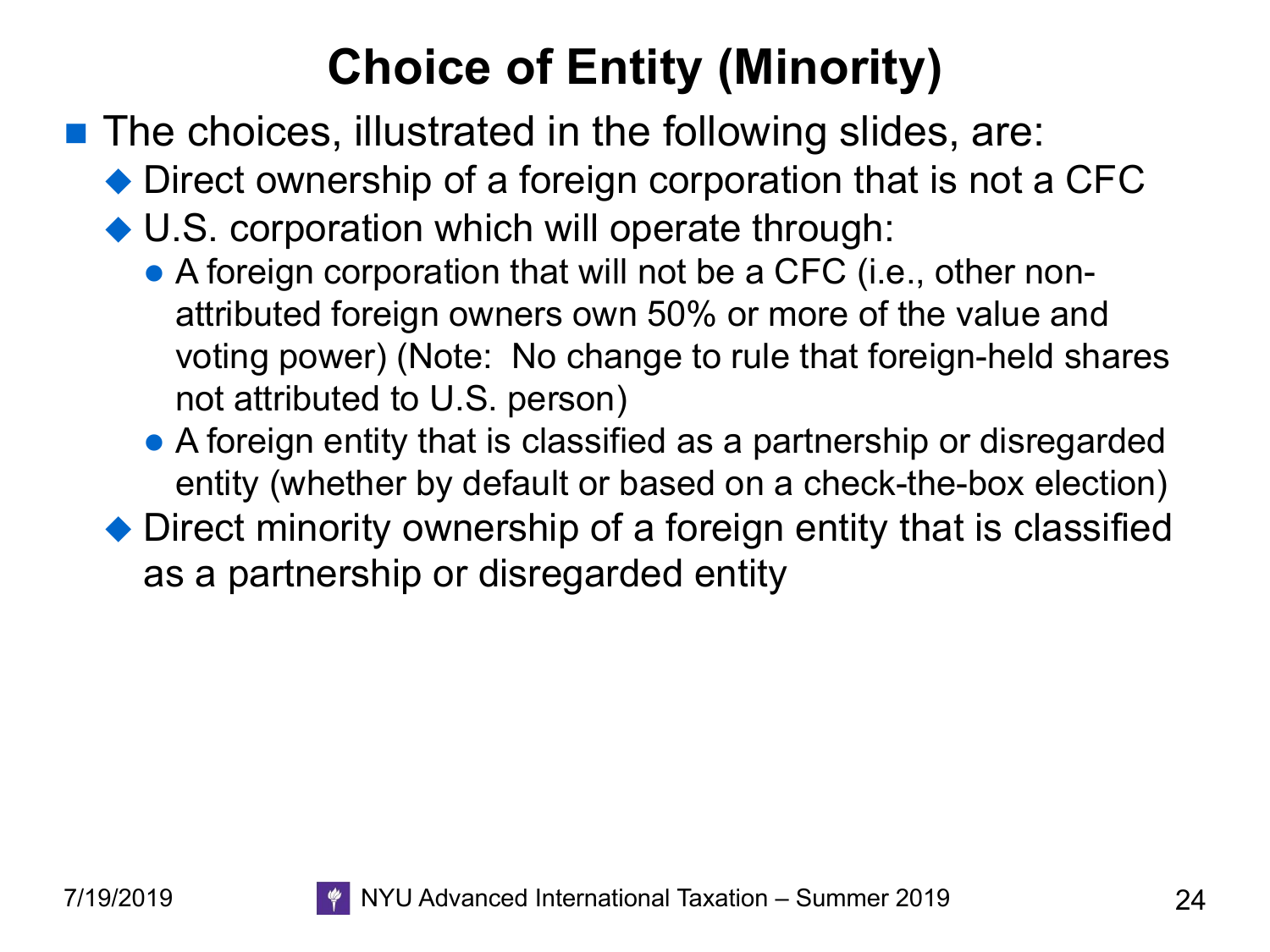#### **Individual Shareholder Holds Foreign Corporation Directly**



- $\blacksquare$  Foreign corporation is not a CFC – but track CFC status in case of redemptions, sales, etc. and change of status of foreign shareholder
- **No U.S. tax before dividend**
- No FTC, except for withholding tax
- 20% (qualifying dividend) or 37%, + 3.8% in either case
- **PHICs (section 1291 funds):** Dividends don't qualify, excess distributions attract interest charge; gains on sale are ordinary; consider QEF election if available

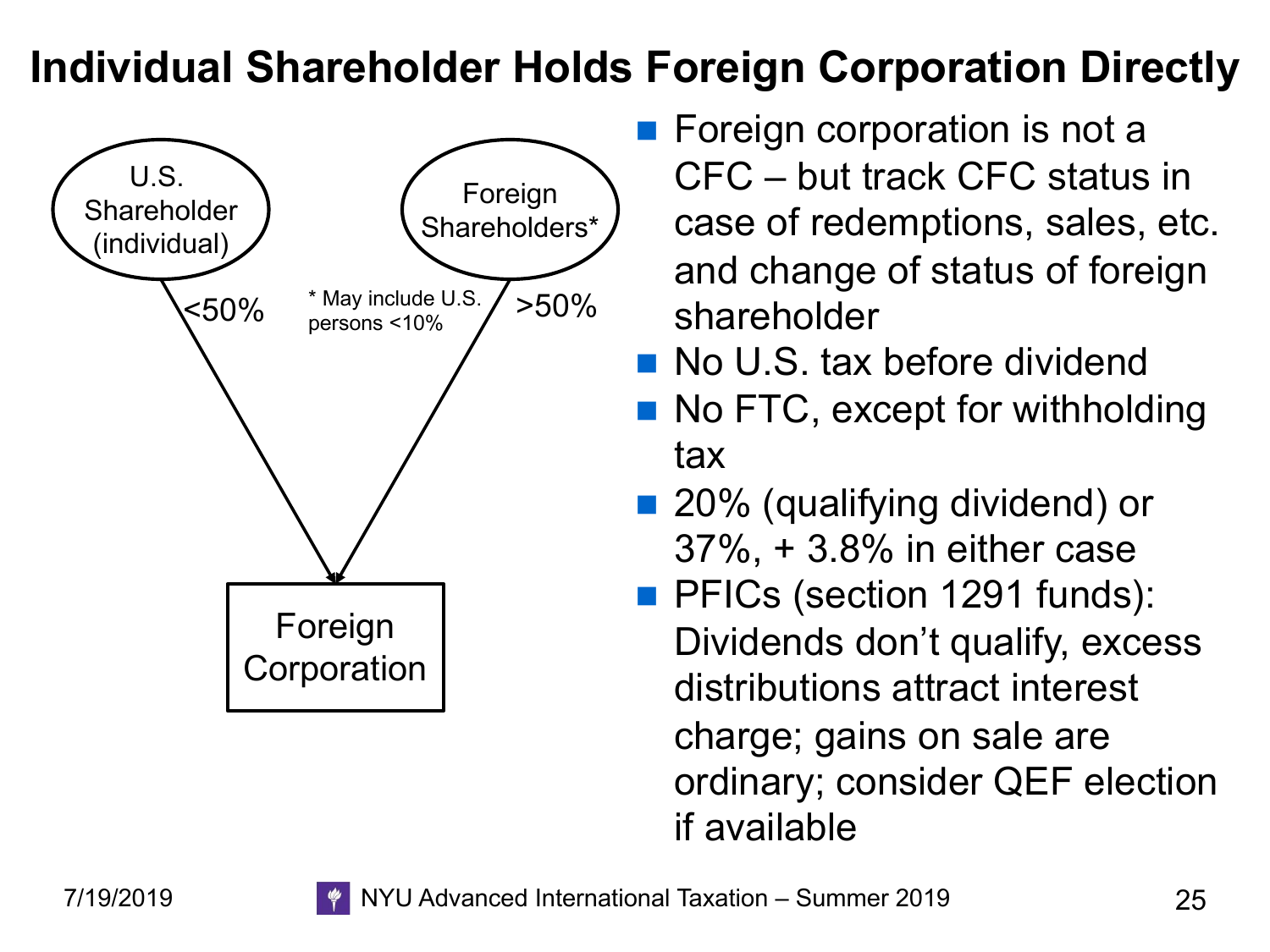**Individual Shareholder Holds Foreign Corporation Through U.S. Corporation** 



- **n** Foreign corporation not a CFC – but track CFC/PFIC status
- **n** U.S. corporation no longer entitled to indirect FTC
	- $\blacklozenge$  Many treaties provide for indirect FTCs for 10% or greater shareholders
	- $\blacklozenge$  Unclear if 2017 Act overrides treaties - it has been stated that legislation passed through Budget reconciliation cannot override a treaty
- Structure results in double taxation but not until U.S. Corporation pays dividend
- $\blacksquare$  AET can apply

7/19/2019 NYU Advanced International Taxation – Summer 2019 26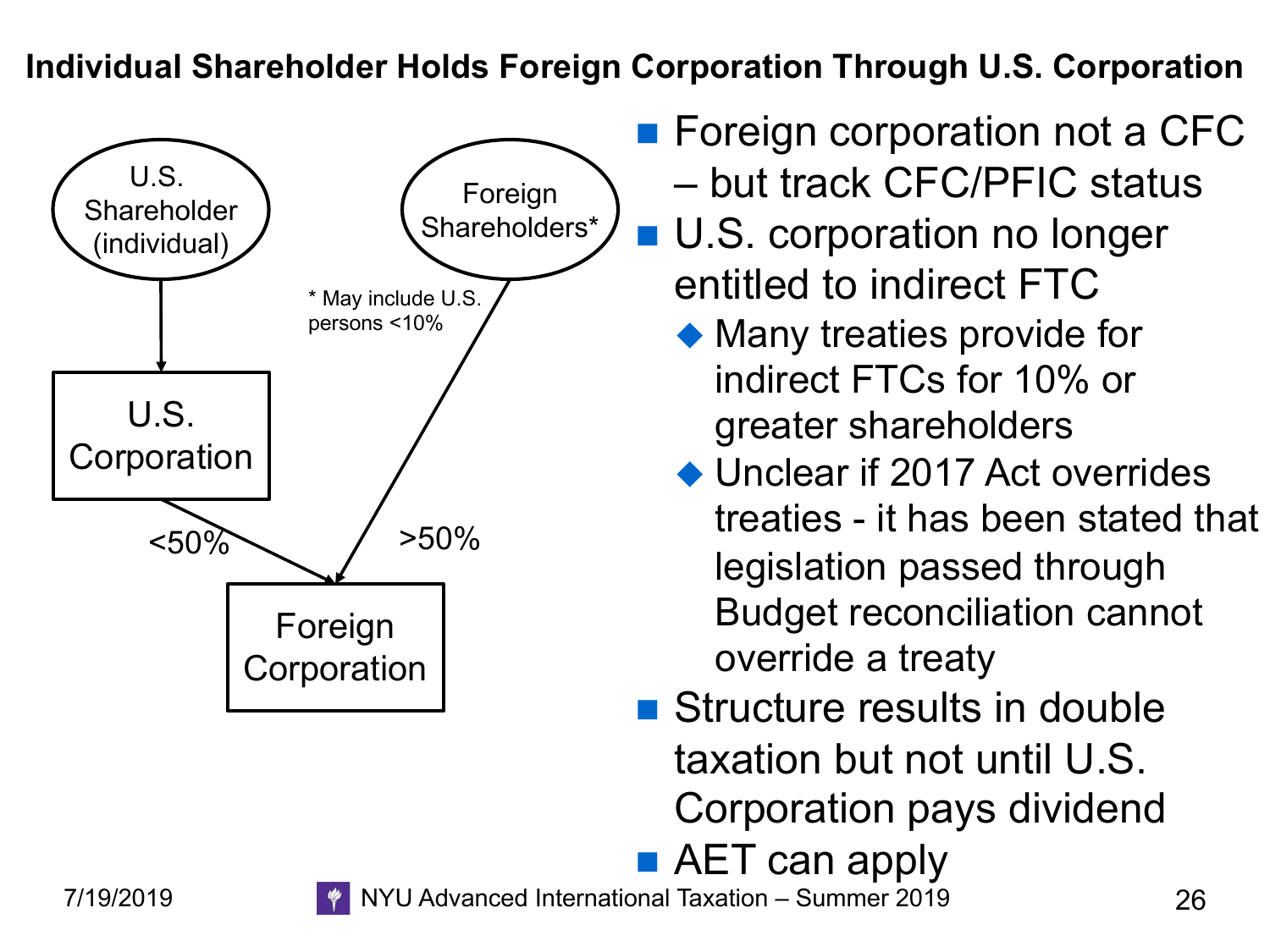**Individual Shareholder Holds Foreign Partnership Through U.S. Corporation** 



- Same as Slides 20-21
- May be difficult to persuade Foreign Company to make the CTB election

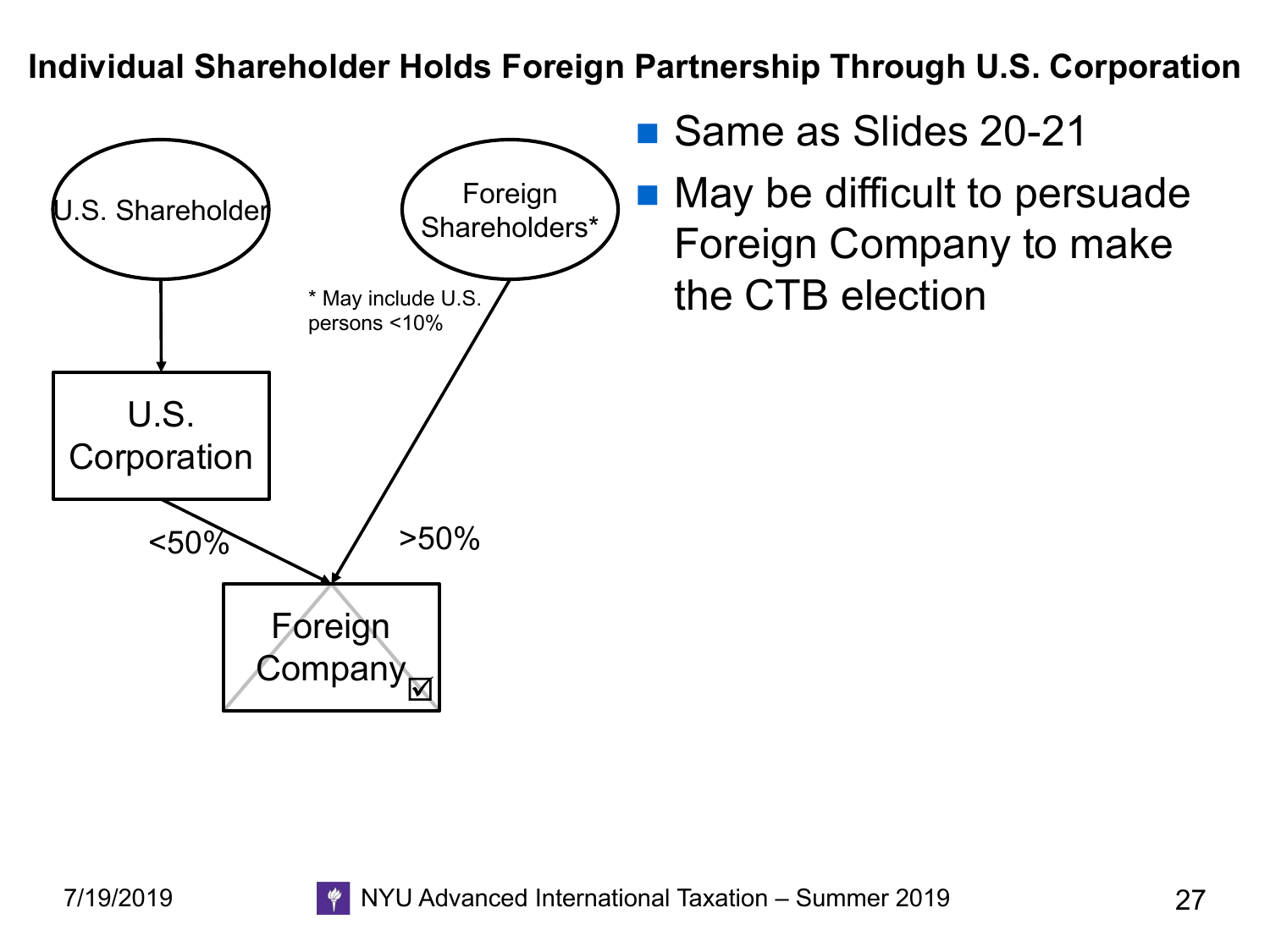### **Individual U.S. Shareholder**



■ Same as Slides 22-23 But again, may be difficult to persuade Foreign Company to make the CTB election

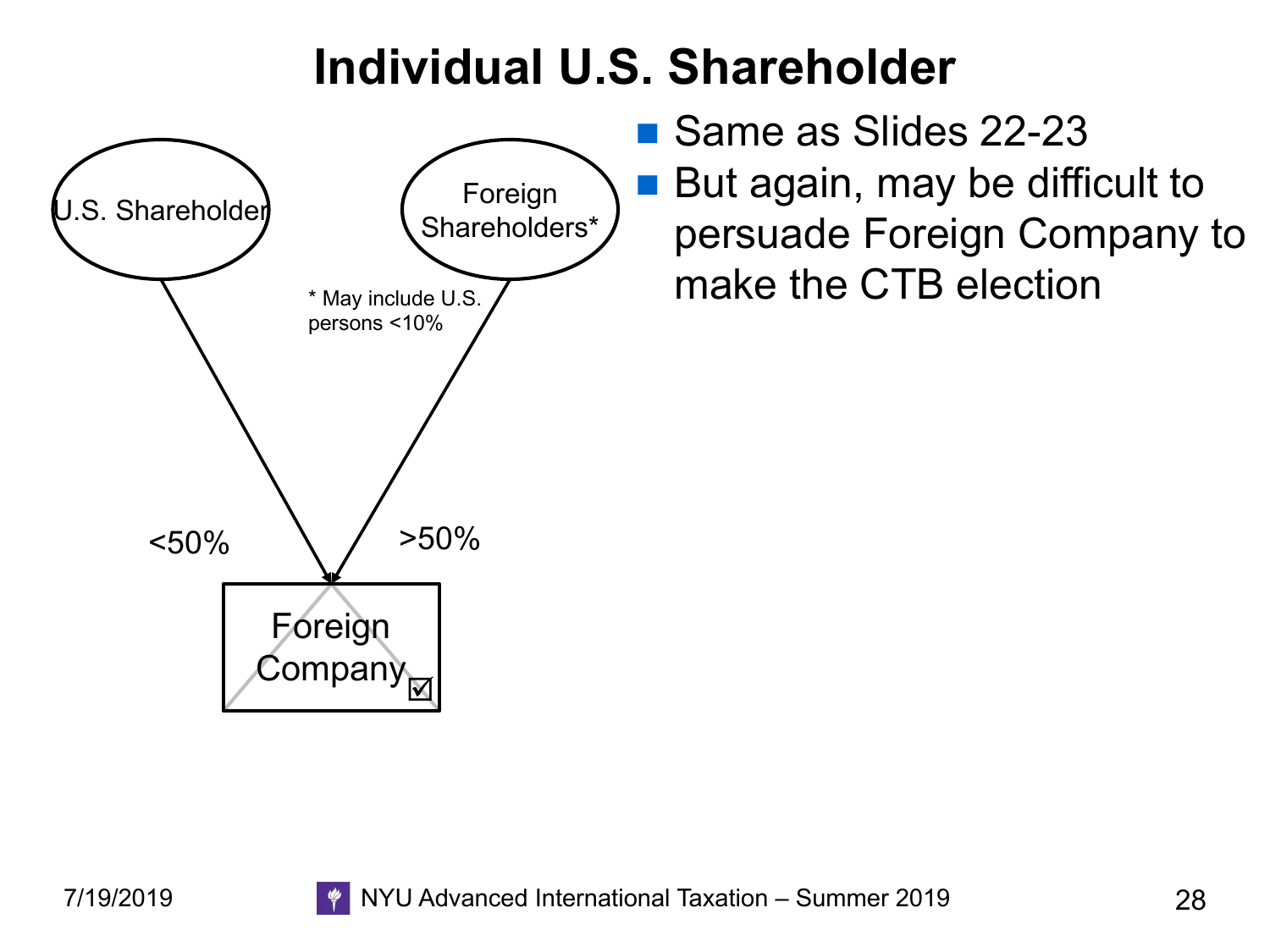### **Restructuring an Existing Business**



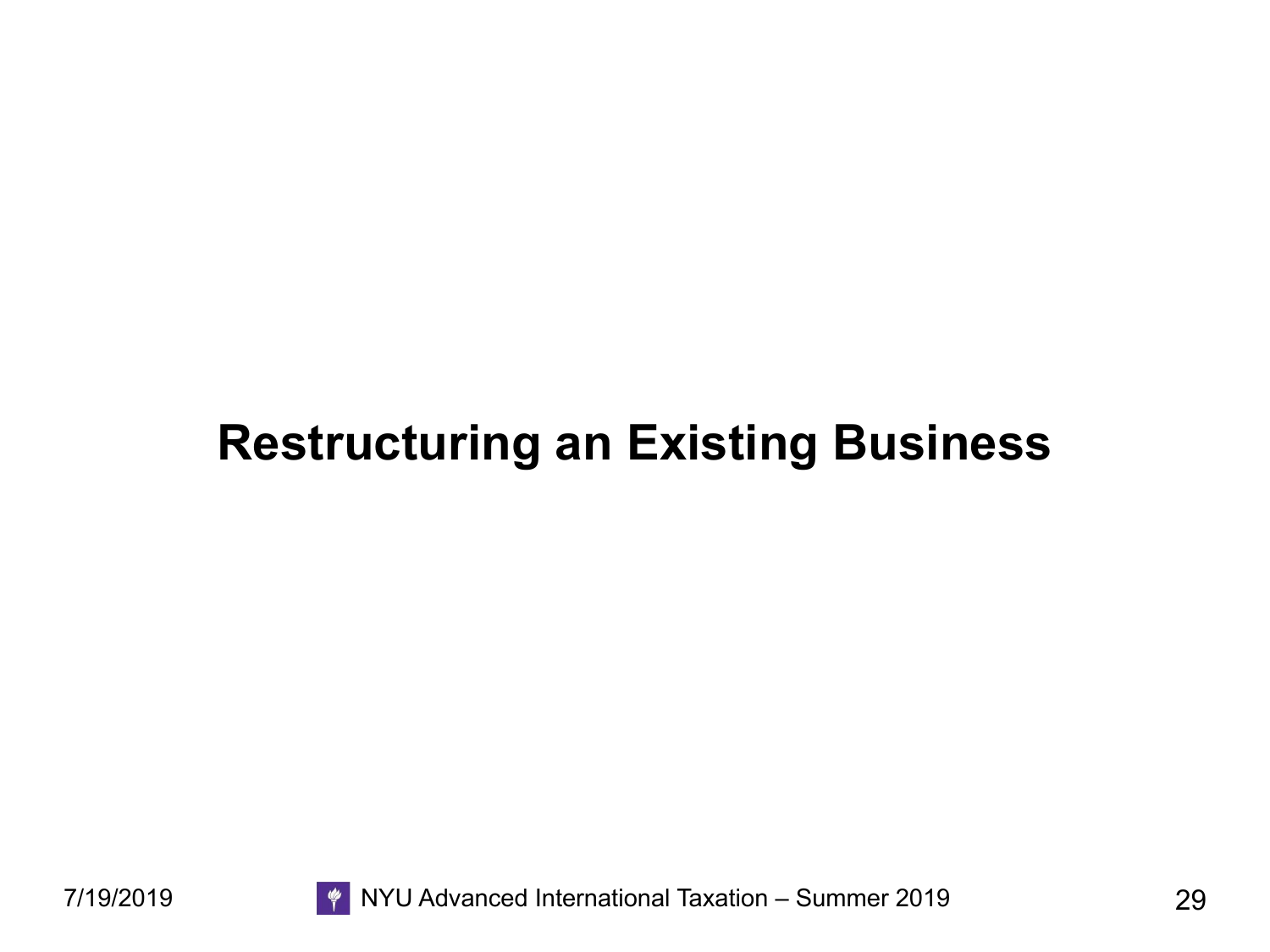# **Choice of Entity Considerations**

- Assumption that individual shareholder is a U.S. Shareholder of a CFC
- $\blacksquare$  The choices of entity are the same as in the context of setting-up a new business
- $\blacksquare$  The impact of converting an existing business to the desired structure, however, largely drives the decision
- Choices are:
	- $\blacklozenge$  Interposing a U.S. holding company
	- $\bullet$  Converting an existing CFC to a pass-through entity
	- $\blacklozenge$  Liquidating an existing CFC and establishing a U.S. entity
	- ◆ "De-Control" transaction

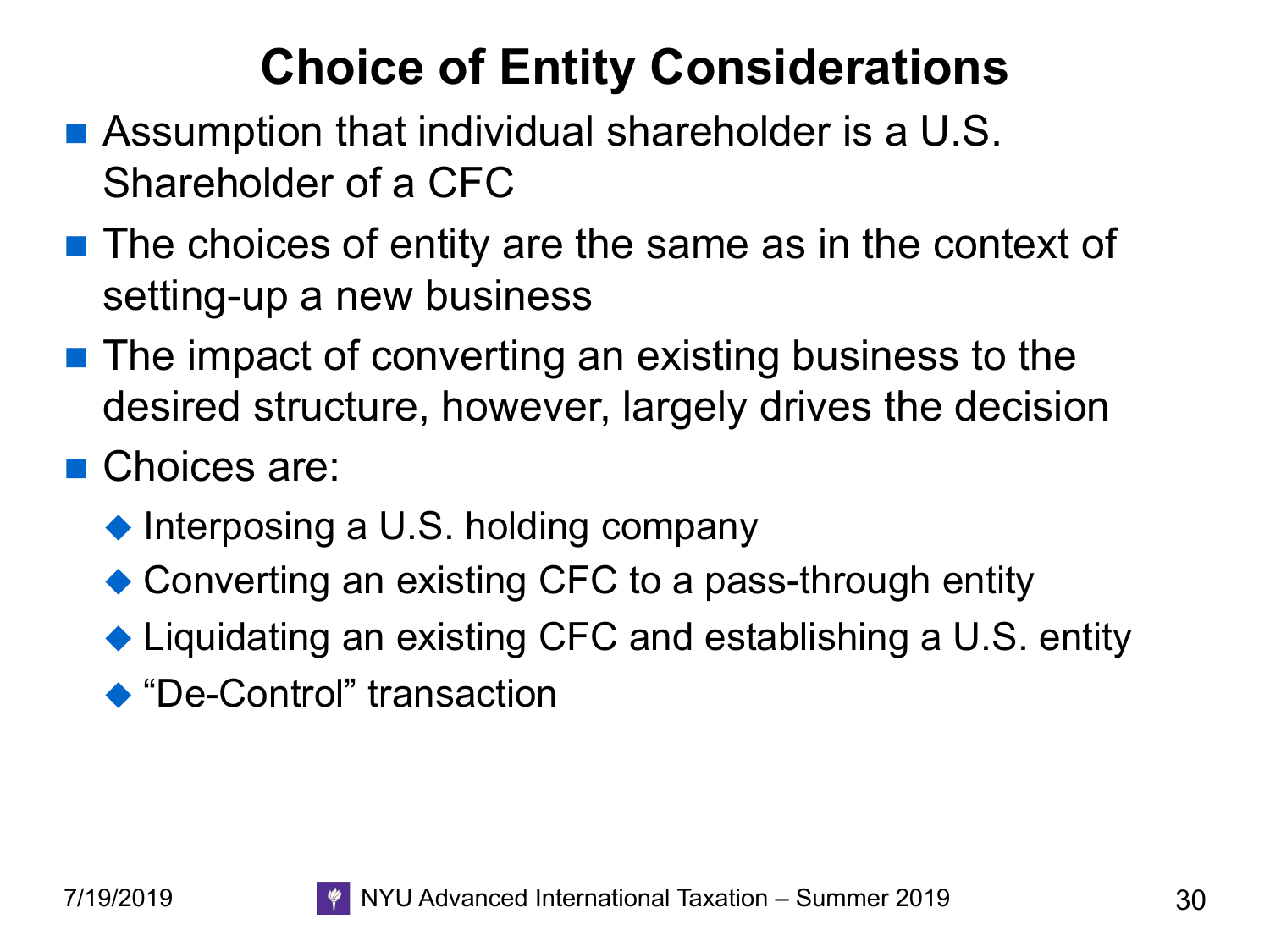# **Interposing U.S. Holding Company**



- Tax-free section 351 exchange for U.S. purposes
- Does the transfer trigger foreign tax?
- Is sale of foreign corporation the anticipated exist?
- Is U.S. individual shareholder a tax resident of another country (see Slide 40)?
- Any 965 acceleration concerns (see Slides 35-36)?

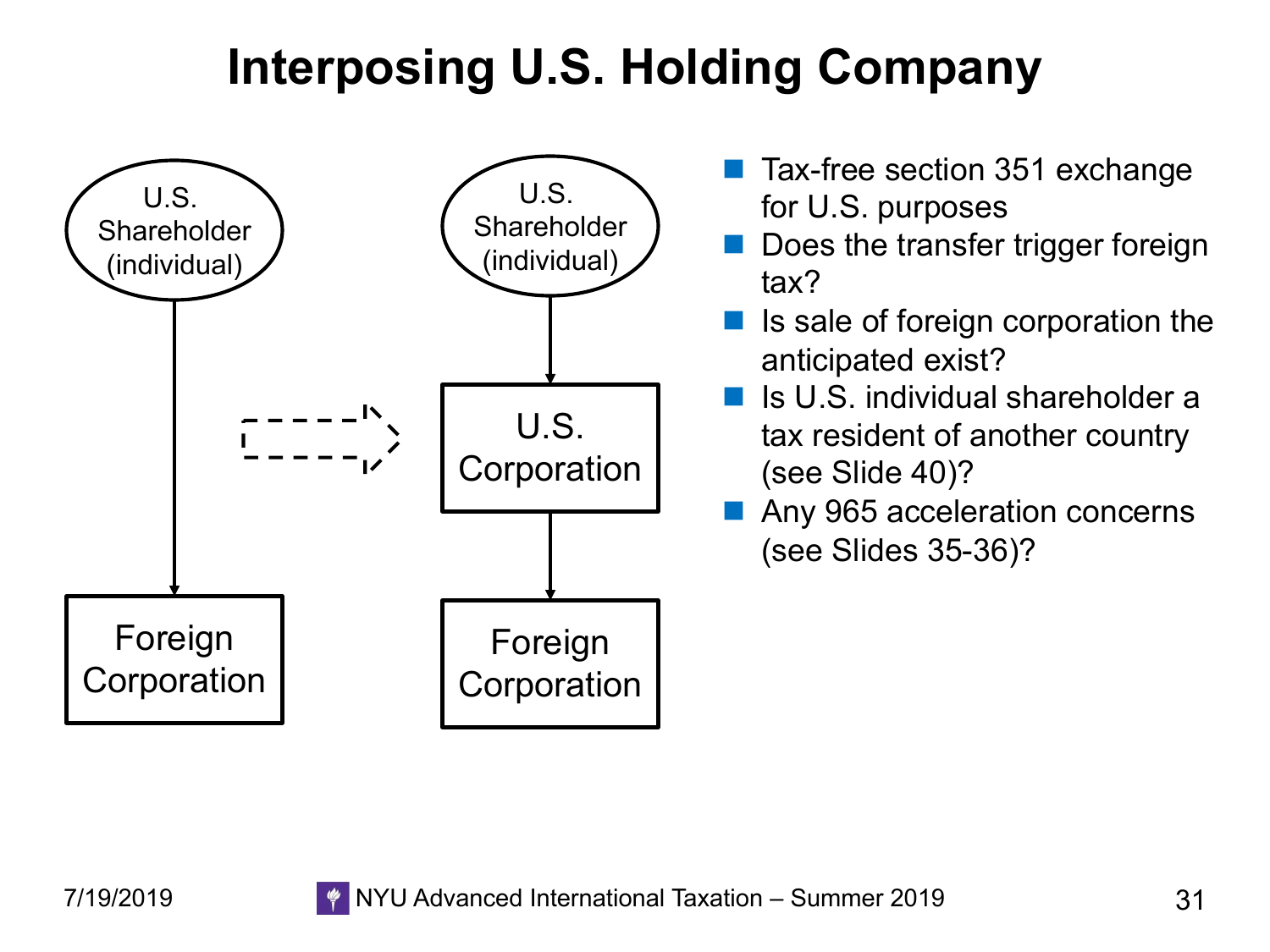# **Converting Existing CFC to Pass-Through**



- Check-the-box election causes a taxable liquidation
	- Model outcome; given proximity to 965 repatriation, may still be a viable solution
- Any 965 acceleration concerns (see Slides 35-36)?
- FDII limitations on foreign branch income
- n CTB election not possible for some privately held foreign entities, e.g., Canada company or corporation, French or Swiss S.A., Mexican S.A. de C.V.

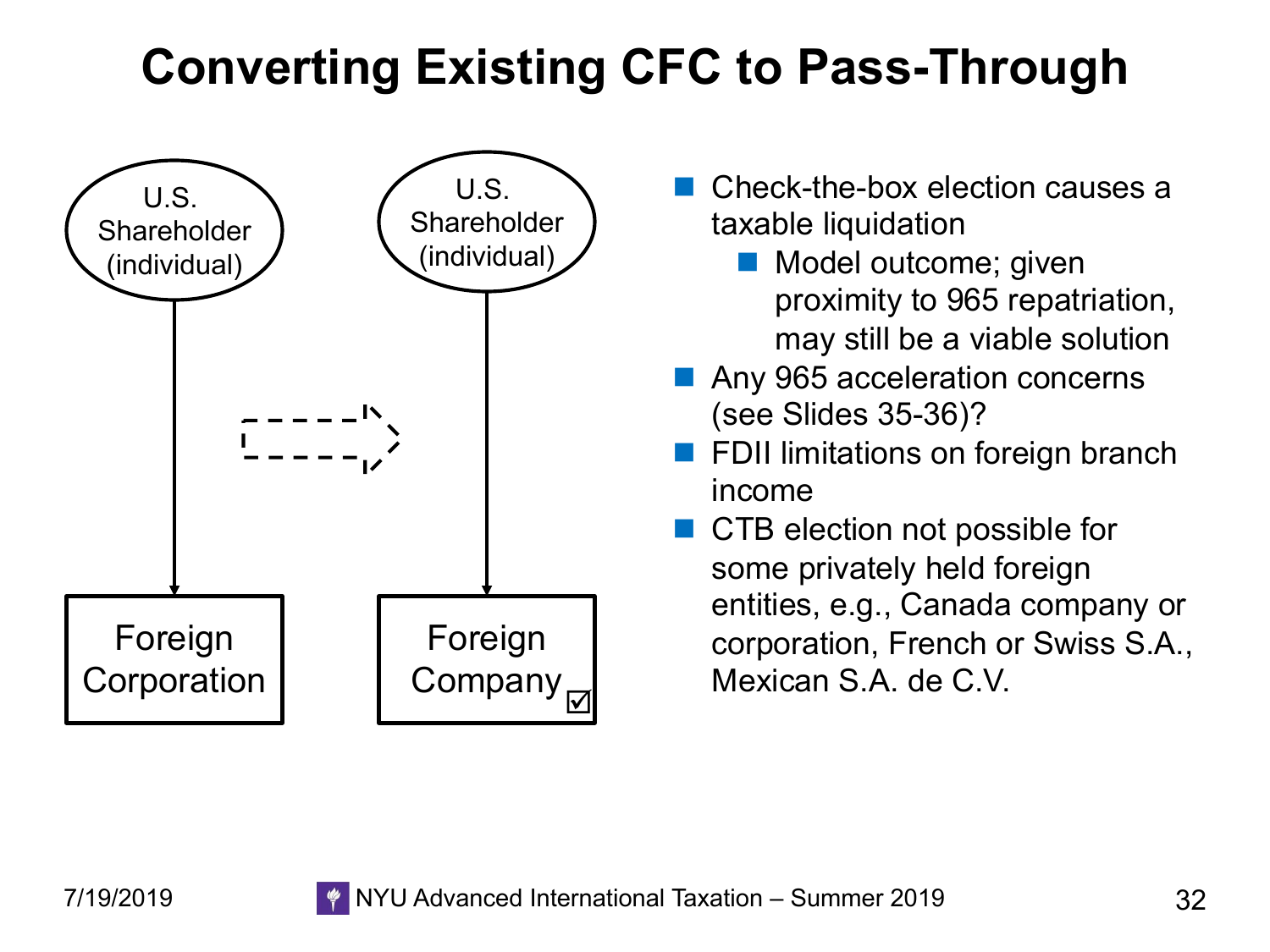# **Liquidating CFC and Establish U.S. Company**



- Taxable liquidation for U.S. and foreign purposes.
	- **n** Possible to interpose U.S. parent followed by section 332 liquidation of CFC, but may still be taxable in U.S.
	- $\blacksquare$  Timing foreign tax credit.
- Any 965 acceleration concerns (see Slides 35-36)?
- Foreign tax on liquidation or transfer of assets to U.S. company

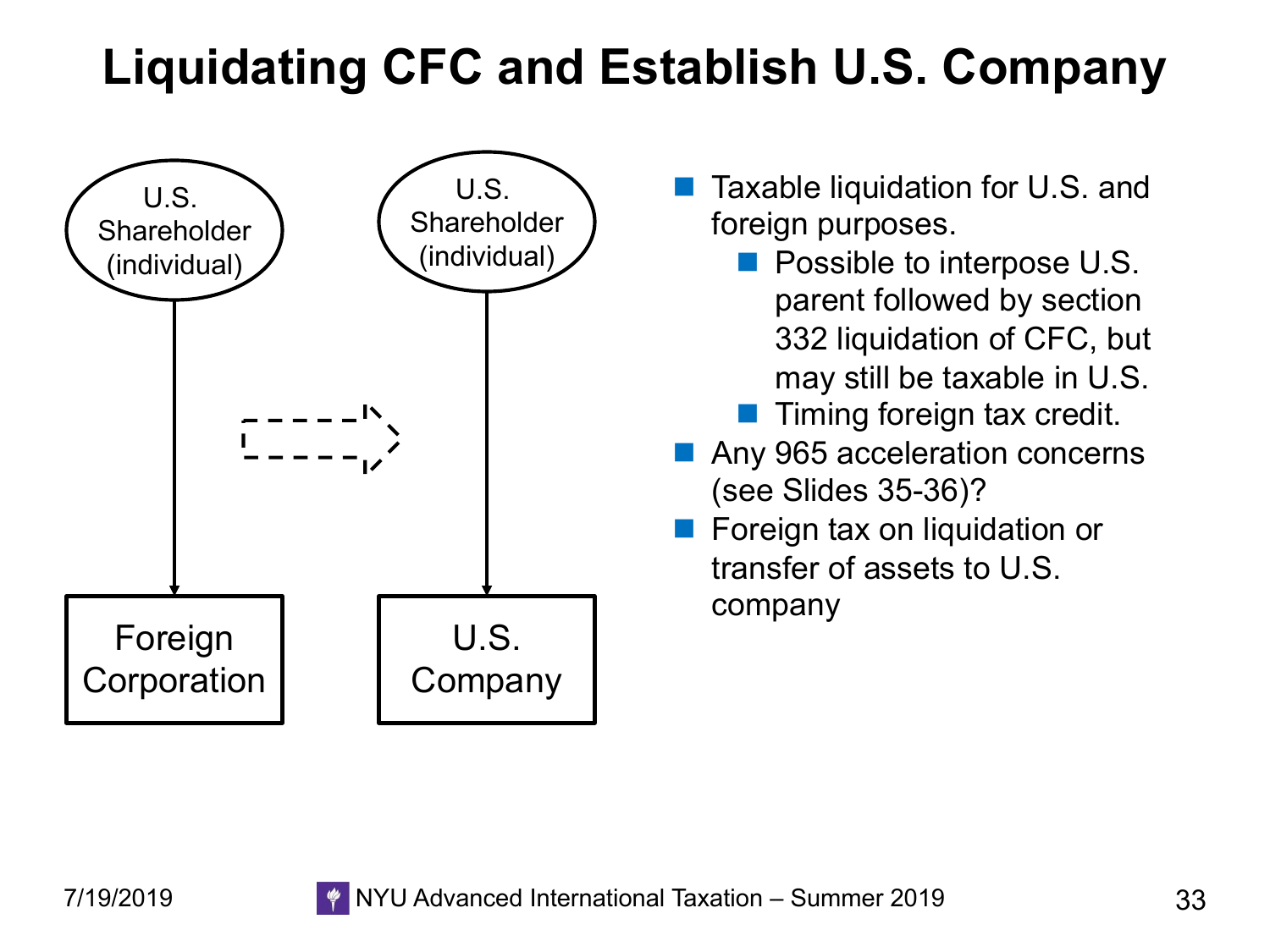### **"De-Control" Transaction**



Beware anti-avoidance rules – Regulation 1.957-1(b)(2) is still in effect to counteract shifts in formal voting power

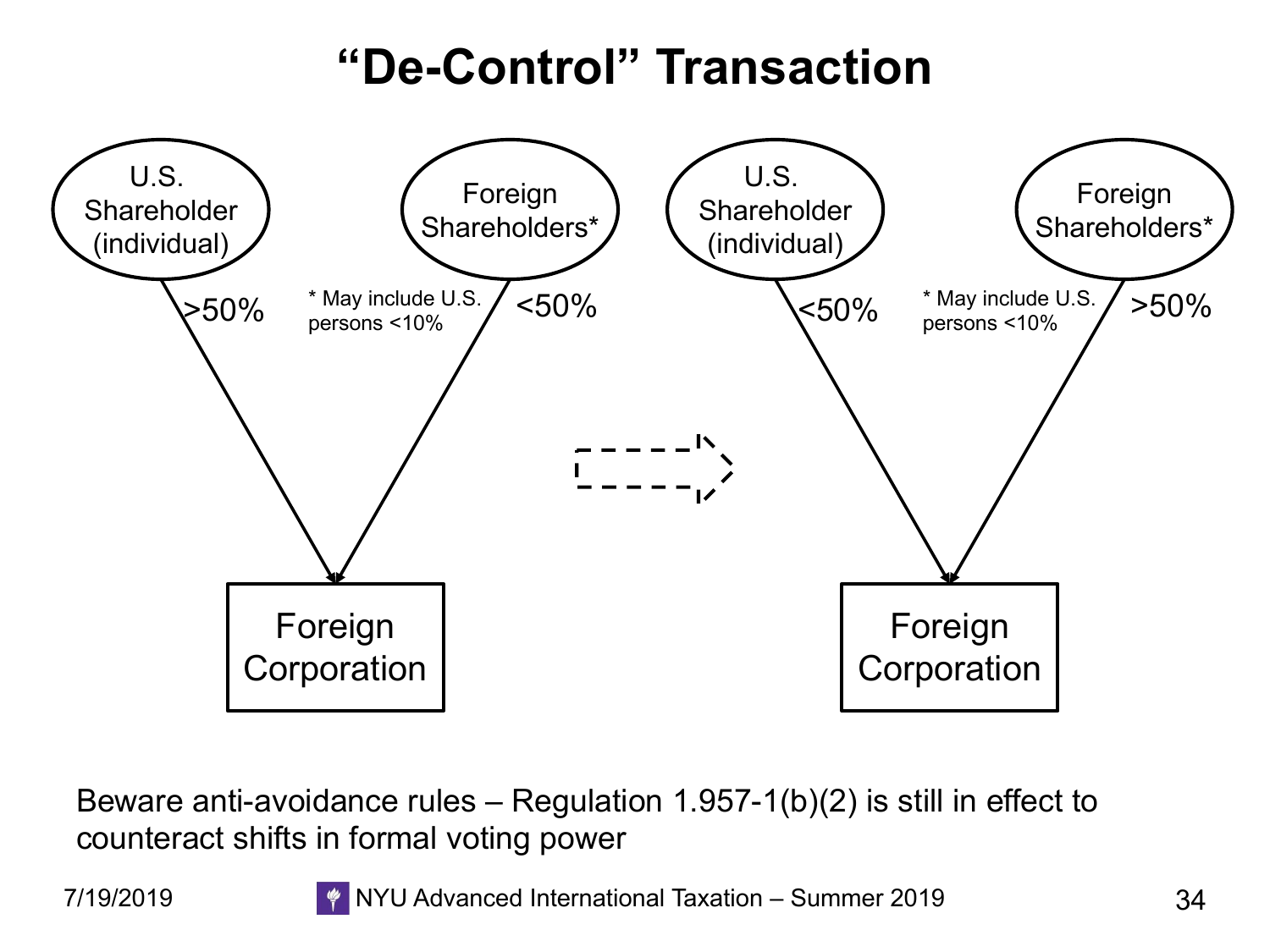# **Not Quite Past History – IRC Sections 965(h) and (i)**

- Section 965(h)(3) provides for acceleration of the transition tax if:
	- $\triangle$  An addition to tax for failure to timely pay any installment
	- $\blacklozenge$  A liquidation, sale, exchange, or other disposition of substantially all of the assets of the person (including in a title 11 or similar case, or, in the case of an individual, by reason of death)
	- In the case of a person that is not an individual, a cessation of business by the person
	- $\blacklozenge$  Any event that results in the person no longer being a United States person, including a resident alien
	- $\bullet$  In the case of a person that was not a member of any consolidated group, the person becoming a member of a consolidated group
	- $\rightarrow$  Determination by the Commissioner that there was a material misrepresentation with respect to a transfer agreement

#### ■ Eligible 965 Transferee Exception

 $\blacklozenge$  For our purposes, a liquidation, sale, exchange or other disposition of substantially all of the assets of the person (other than by reason of death (no exception there)) and enters into a transfer agreement.

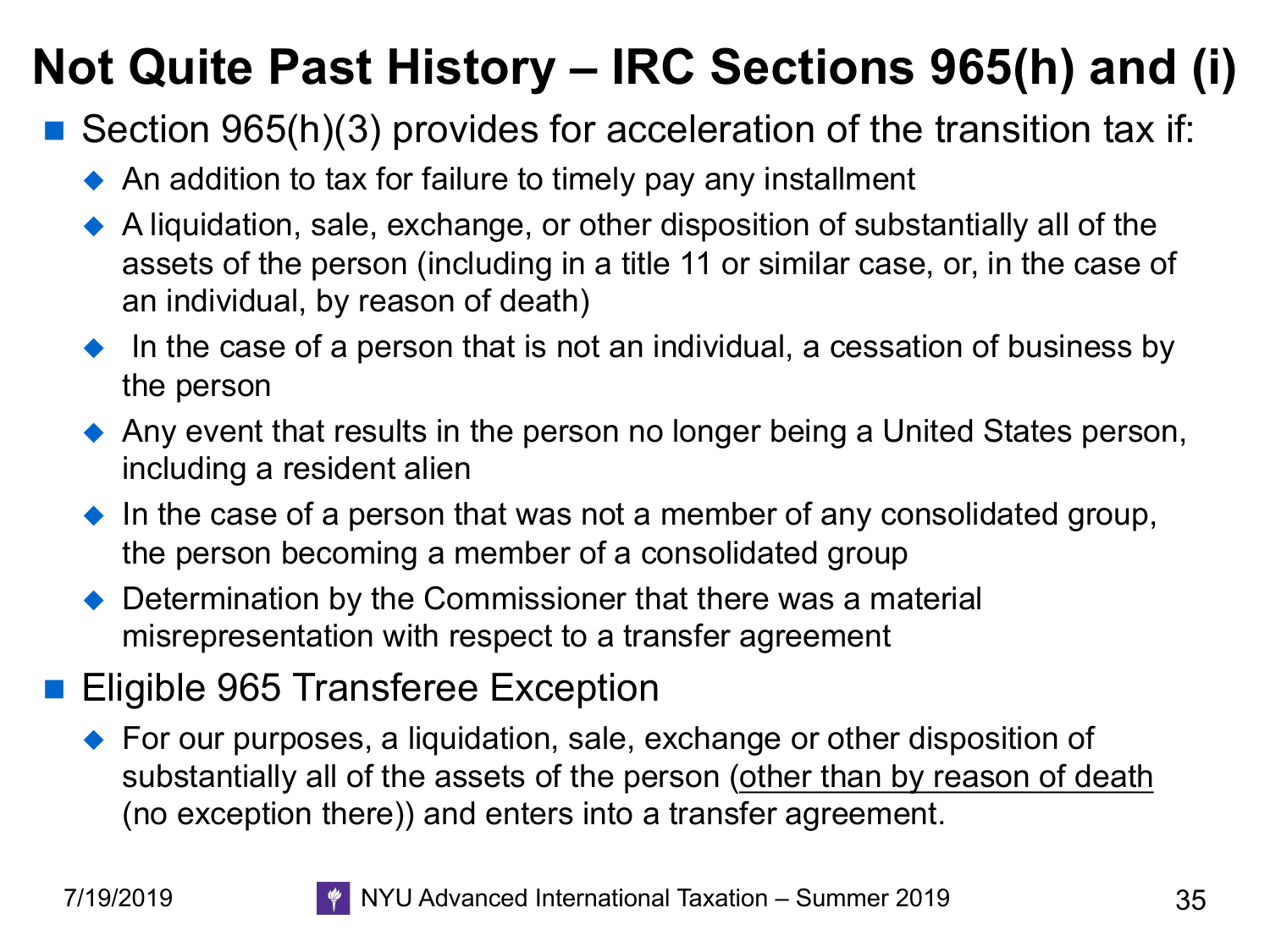# **Not Quite Past History – IRC Sections 965(h) and (i)**

- Section 965(i), applicable to S corporations, provides for unlimited deferral of the transition tax until a triggering event:
	- $\blacklozenge$  Such corporation ceases to be an S corporation (determined as of the first day of the first taxable year that such corporation is not an S corporation)
	- $\blacklozenge$  A liquidation or sale of substantially all the assets of such S corporation (including in a title 11 or similar case), a cessation of business by such S corporation, such S corporation ceases to exist, or any similar circumstance
	- $\blacklozenge$  A transfer of any share of stock in such S corporation by the taxpayer (including by reason of death, or otherwise)
- Eligible section 965(i) transferee exception:
	- $\blacklozenge$  A transfer of any share of stock in such S corporation by the taxpayer (including by reason of death, or otherwise), AND
	- $\blacklozenge$  Enter into a transfer agreement



7/19/2019 NYU Advanced International Taxation – Summer 2019 36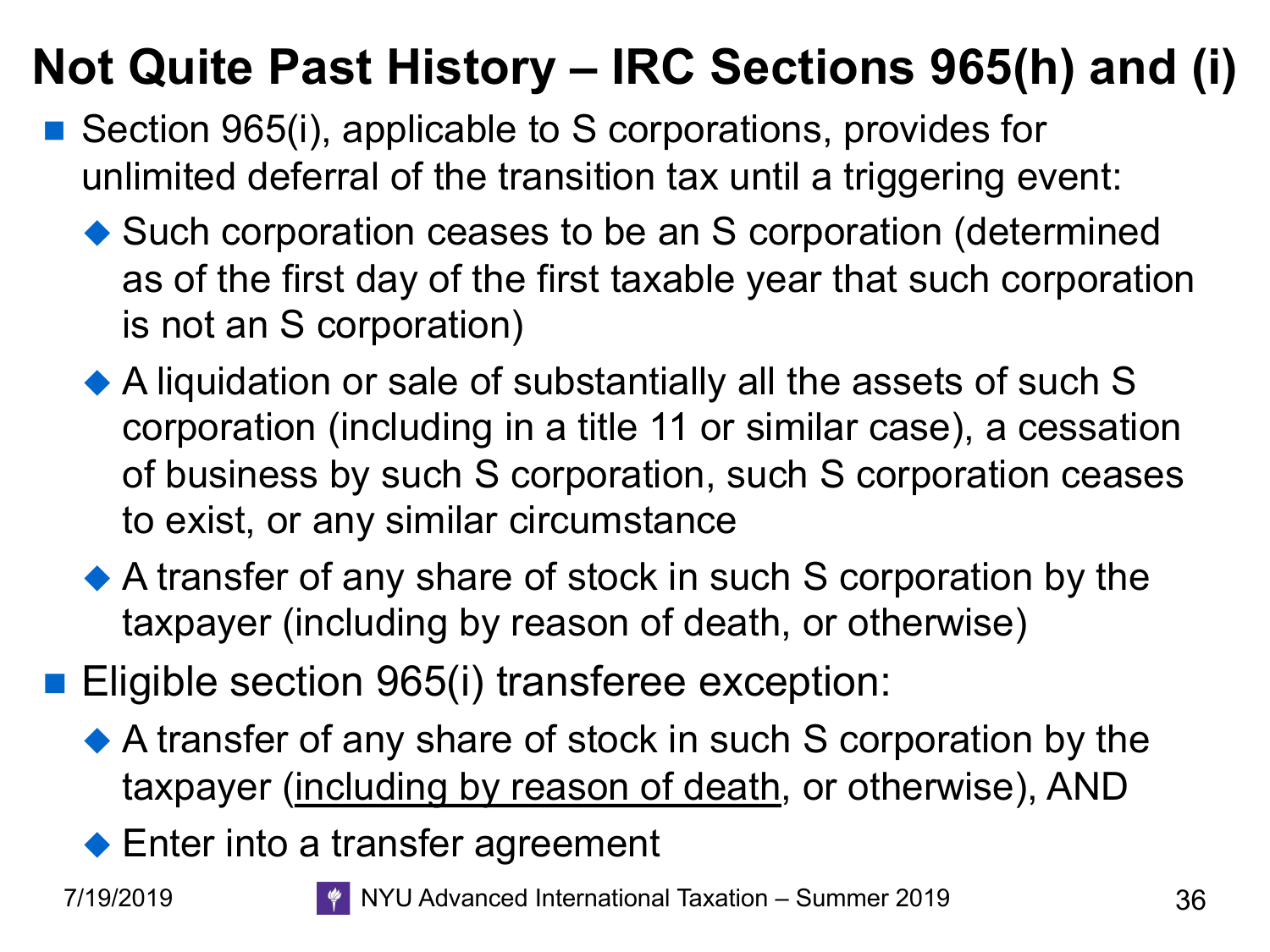**Proposed Regulations on High Taxed Income – A Possible Game-Changer?**

- On June 21, the IRS proposed regulations under section 951A (84 F.R. 29114-29133)
- Under the regulations, taxpayers would be able to elect for a CFC to exclude under section 954(b)(4), and thus to exclude from gross tested income, gross income subject to foreign income tax at an effective rate that is greater than 90 percent of the rate that would apply if the income were subject to the maximum rate of tax specified in section 11 (18.9 percent based on the current rate of 21 percent). See Prop. Reg. section 1.951A-2(c)(6)(i)
- The proposed regulations state that this is consistent with the legislative history of GILTI

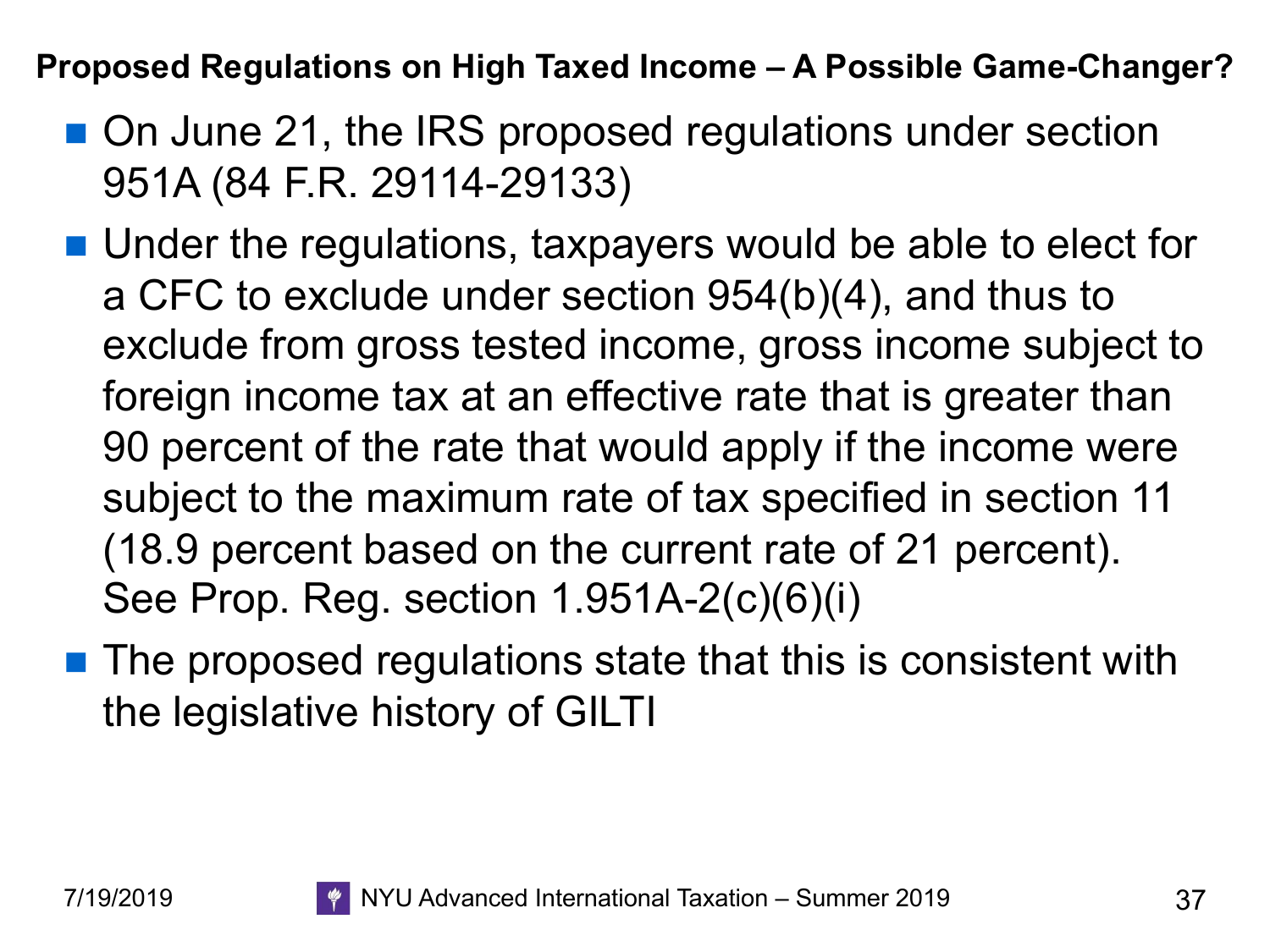# **Proposed Regulations on High Taxed Income**

- The "principles" of section 960 are to be used to determine the amount of foreign taxes paid
- Although section 960 only allows a deemed paid credit to domestic corporations, an individual should be permitted to take the benefit of an election under the proposed regulations
- $\blacksquare$  The effective date of the proposed regulations is a mystery

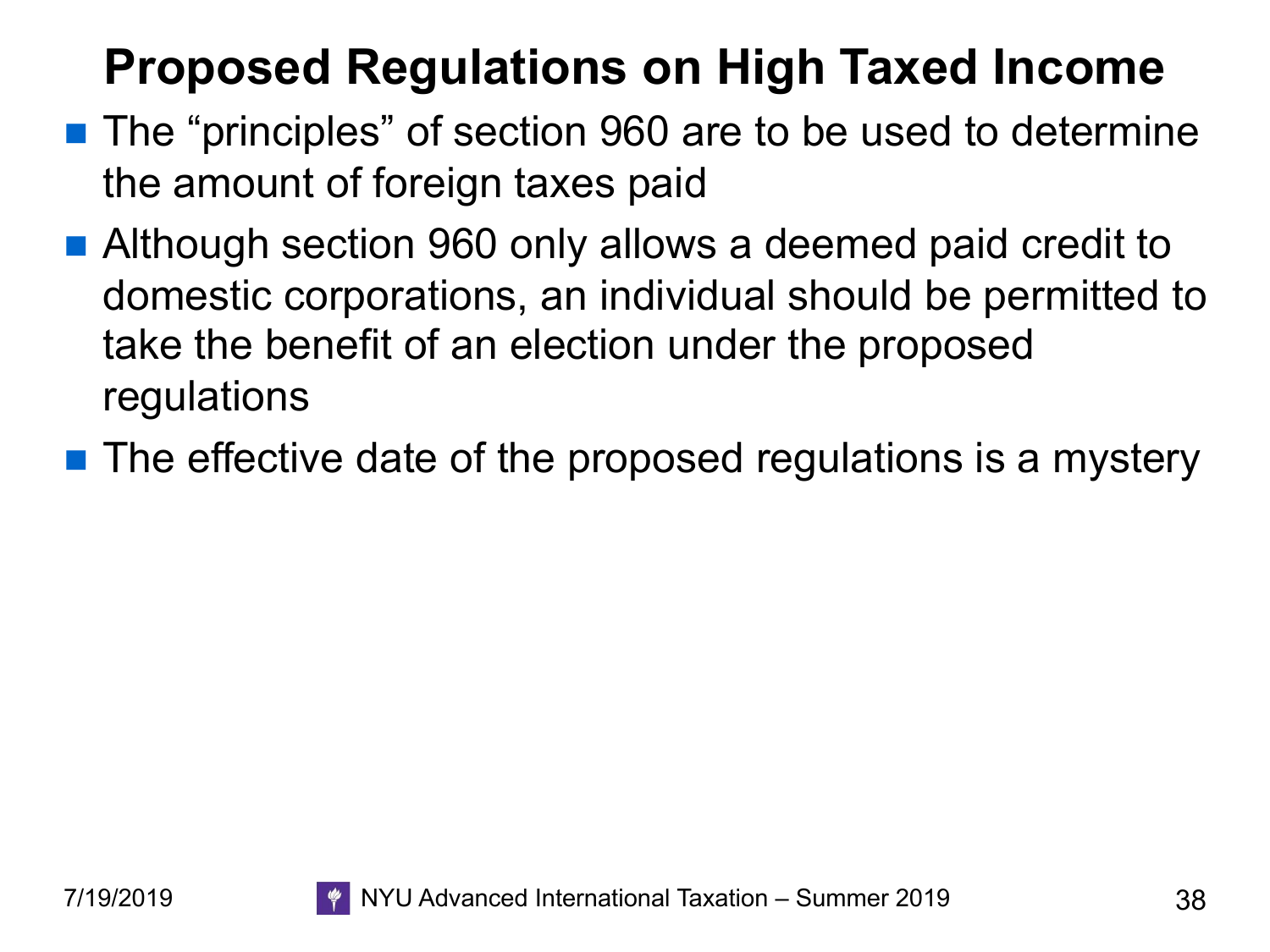#### **Expatriates and Temporary U.S. Residents**



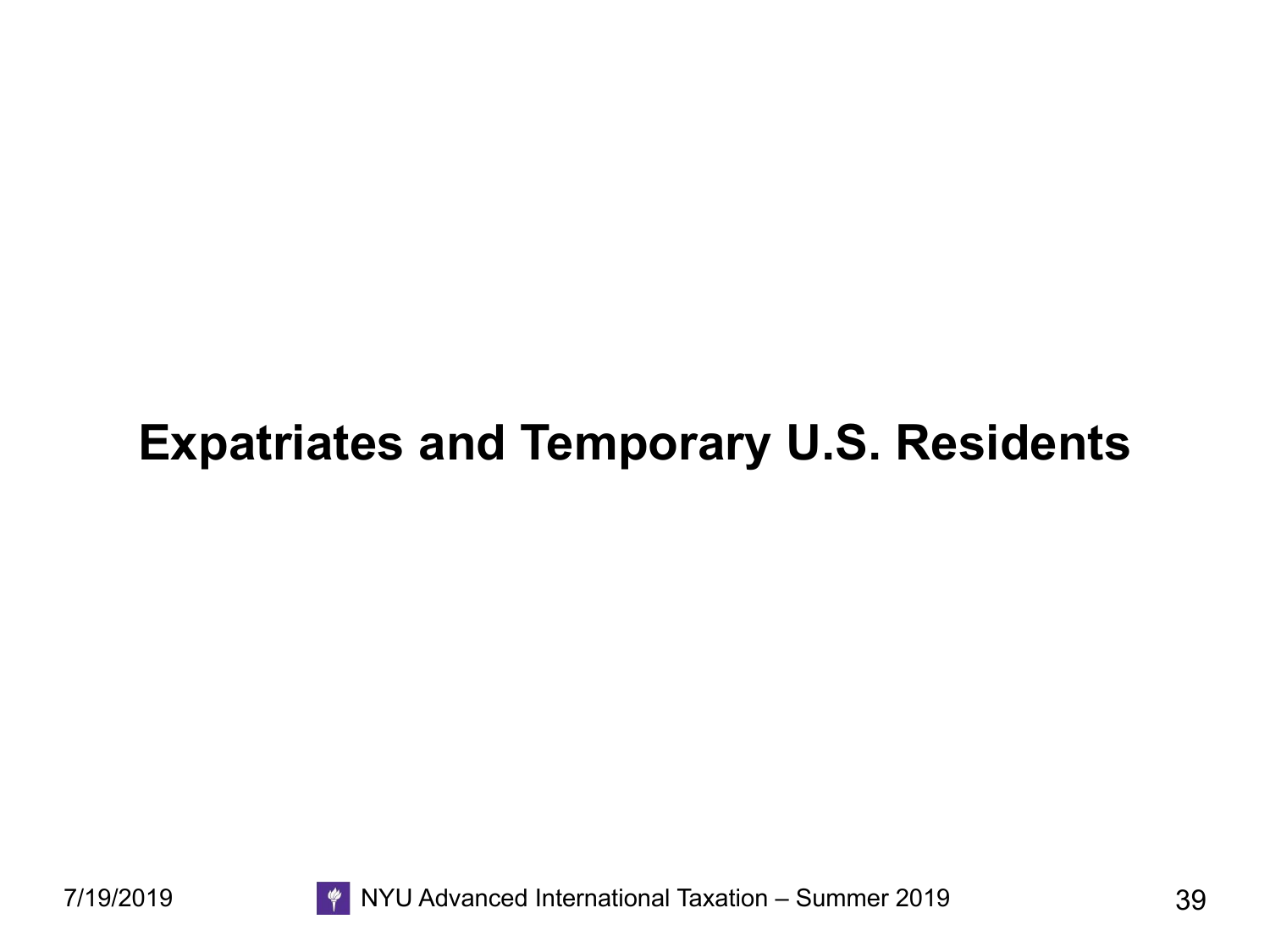# **Expatriates**



- U.S. expats income tax resident in a foreign country may not be able to utilize a U.S. corporation holding company vehicle
	- $\blacklozenge$  Interposing a domestic corporation may create a sandwich
	- $\blacklozenge$  There may be other adverse foreign tax consequences (e.g., gain realization)

Temporary U.S. persons exiting in the short-to-medium term also may find it overly costly to utilize a U.S. corporation holding company vehicle, which is not attractive once that individual ceases to be a U.S. person

 $\blacktriangleright$  Exit event may be cumbersome

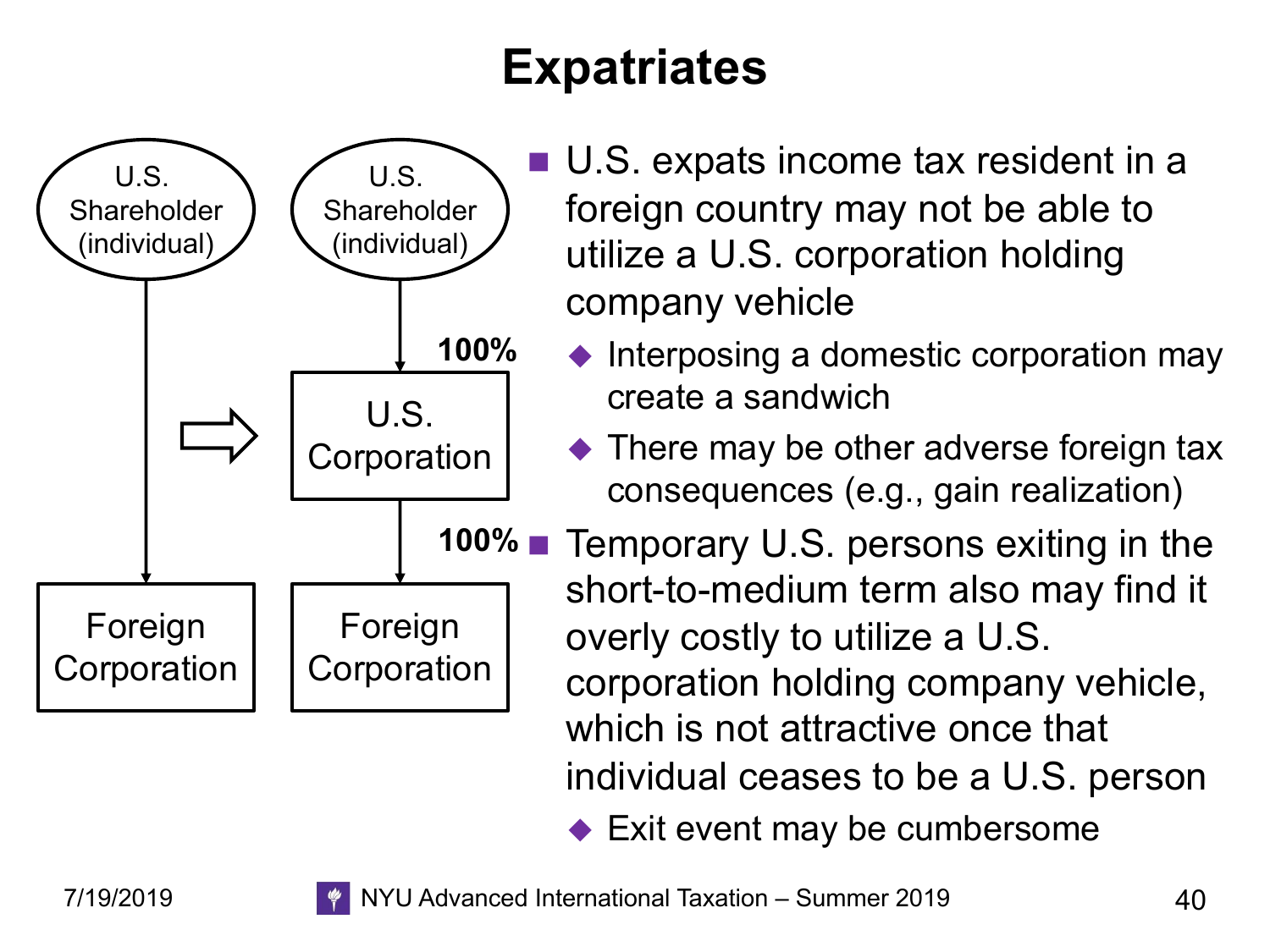# **Temporary U.S. Persons**

- $\blacksquare$  Temporary U.S. persons exiting in the short-to-medium term also may find it overly costly to utilize a U.S. corporation holding company vehicle, which is not attractive once that individual ceases to be a U.S. person
	- $\blacklozenge$  Move to foreign country may create sandwich
	- $\blacktriangleright$  Exit event may be cumbersome
- Therefore Section 962 election may be preferable for U.S. resident alien who expects to become an NRA in future
	- ◆ Non-covered expatriate: Smith holds that any distribution is made by the foreign corporation, if no distribution is made until the resident alien is an NRA, theoretically should be no tax on post-residence distribution
	- $\triangle$  Covered expatriate
		- Under section 877A, taxpayer deemed to sell stock of CFC while still a resident
		- $\bullet$  Gain will be taxed
			- $\Box$  Section 1248 may cause part of gain to be treated as dividend, which may be qualified dividend if CFC is a qualified foreign corporation
			- □ But are earnings and profits previously taxed at corporate rates under section 962 nevertheless taxable under section 1248? See Treas. Reg. § 1.1248-2(e)(3)(iii)



7/19/2019 NYU Advanced International Taxation – Summer 2019 41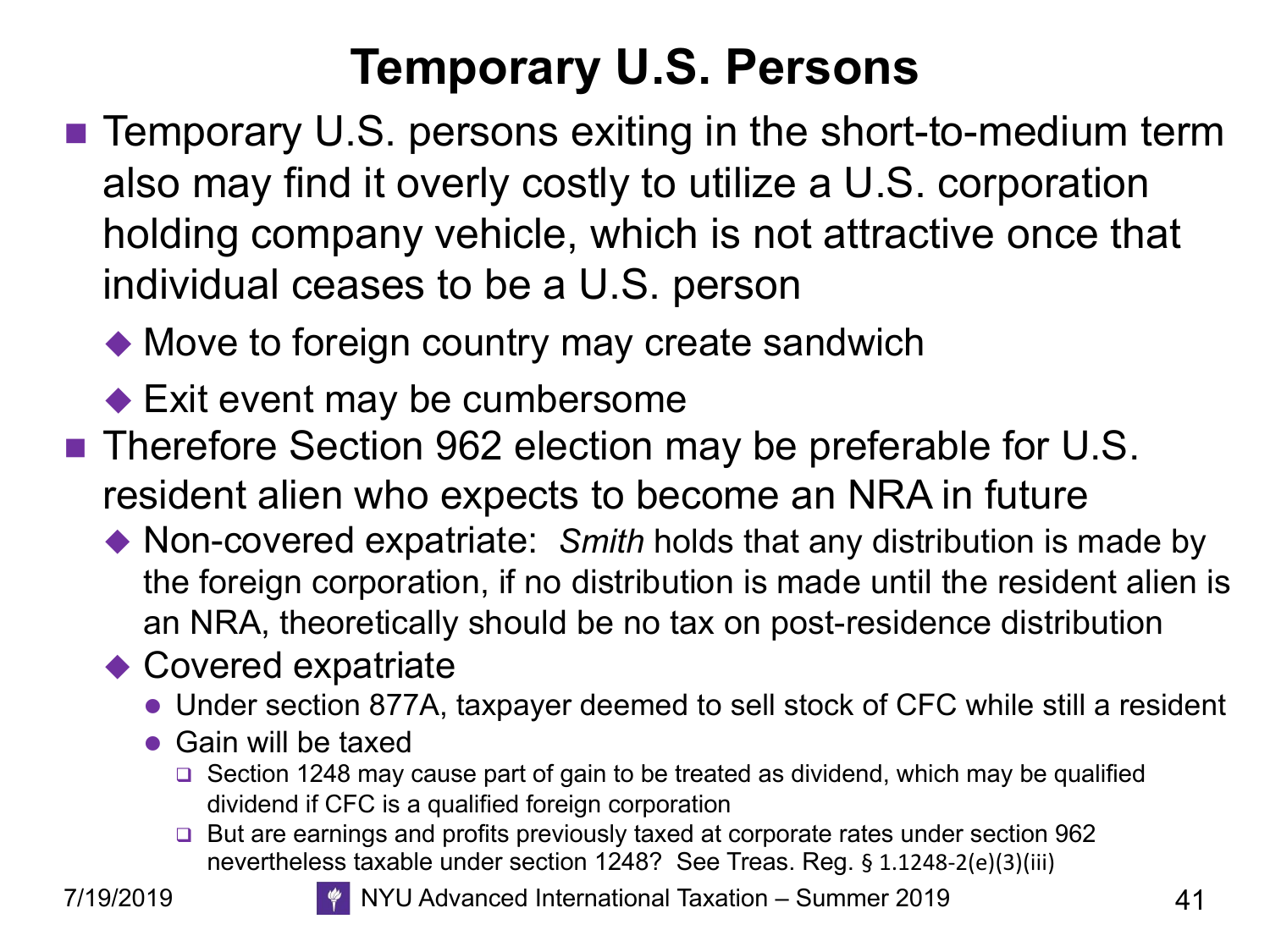# **Takeaways**

- **n** There is no single approach
- The taxpayer's situation will depend on numerous factors
- **n** If there is one constant, every structure, actual and proposed, should be subject to a projection of the overall tax on fully distributed income and the timing for payment of the components of that tax – foreign taxes, U.S. corporate taxes, U.S. individual taxes at Federal and state levels
- Most often, this will require realistic income projections from the taxpayer, an understanding of taxes in the foreign jurisdiction, and the expected timing of distributions and of any potential exit
- A reliable crystal ball into political developments would also be helpful

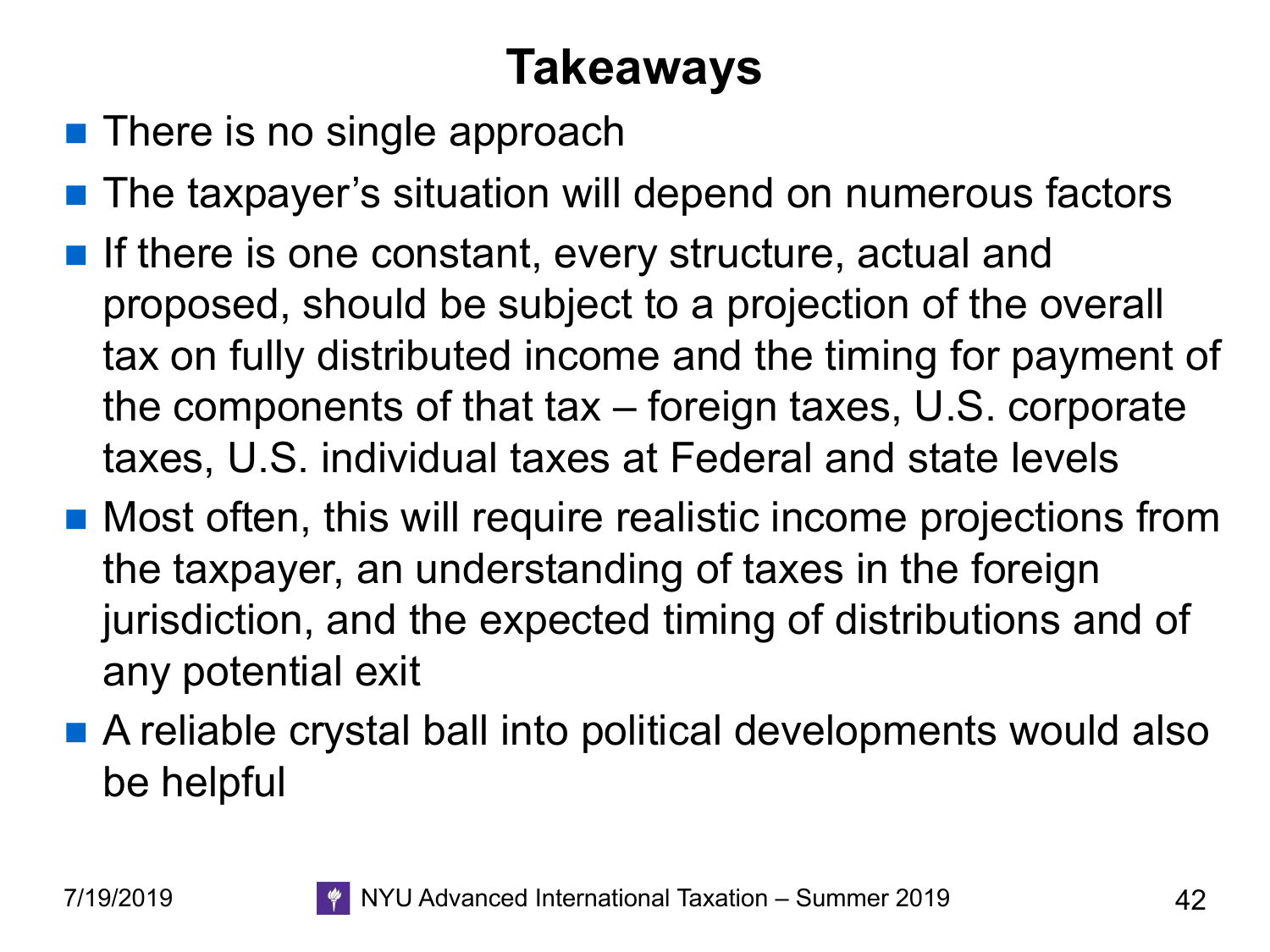#### **Repatriation Planning**

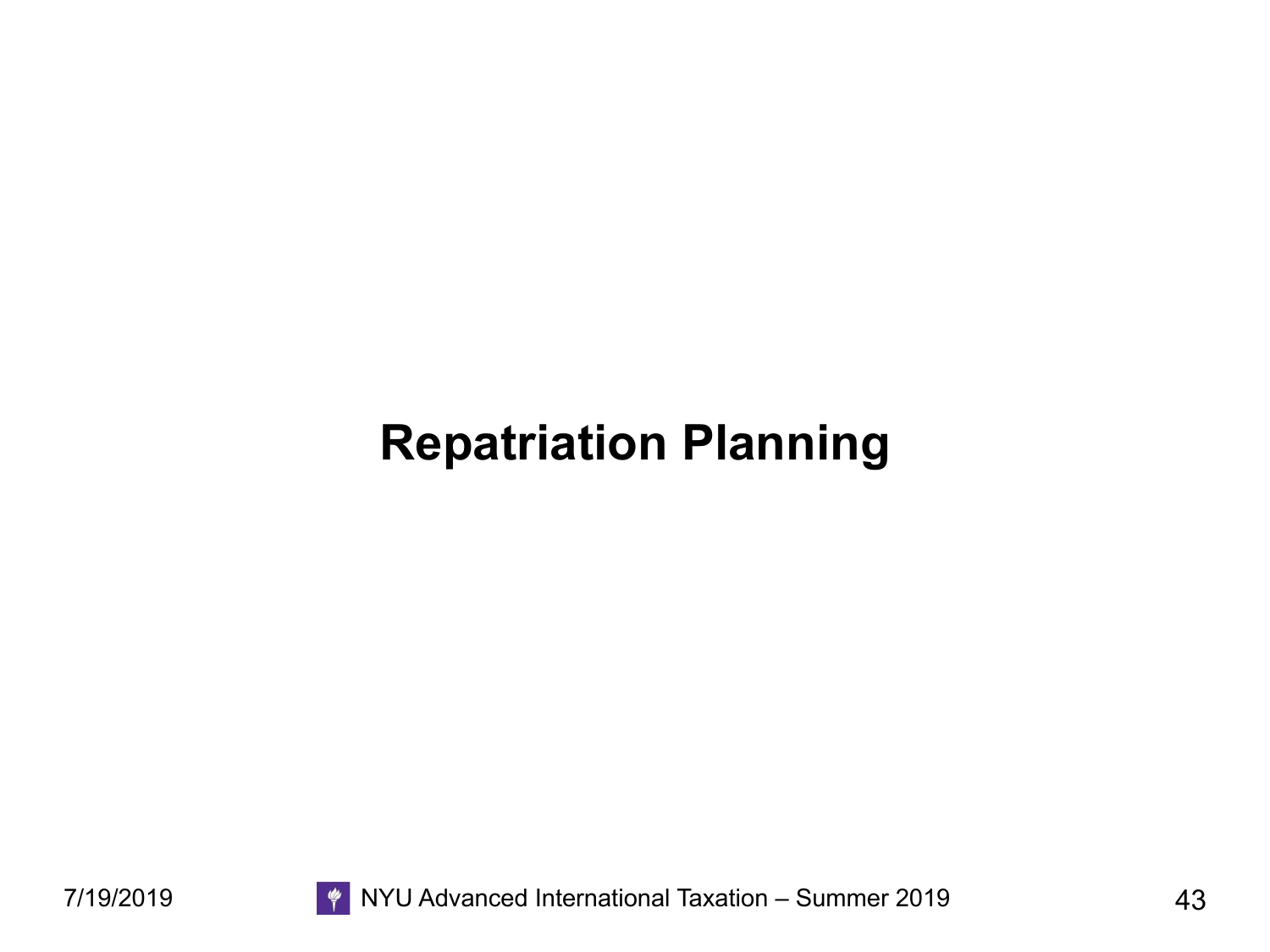# **Section 960(c) – Dealing with Timing Mismatches**

- Section 965 and 951A may create large amounts of PTEP
	- $\blacklozenge$  Distribution of PTEP does not result in additional U.S. tax (other than possible state and ACA taxes), but may incur a foreign withholding tax
		- What to do about this given income was included in prior year for U.S. purposes?
- $\blacksquare$  Section 960(c) allows the taxpayer in these circumstances to increase his or her applicable limitation under section 904(a)
	- $\blacklozenge$  Effect is to allow a foreign tax credit to offset U.S. source income
- **n** Insufficient taxable income. -- If an increase in the limitation under 960(c) exceeds the tax imposed for such year, the amount of such excess shall be deemed an overpayment of tax for such year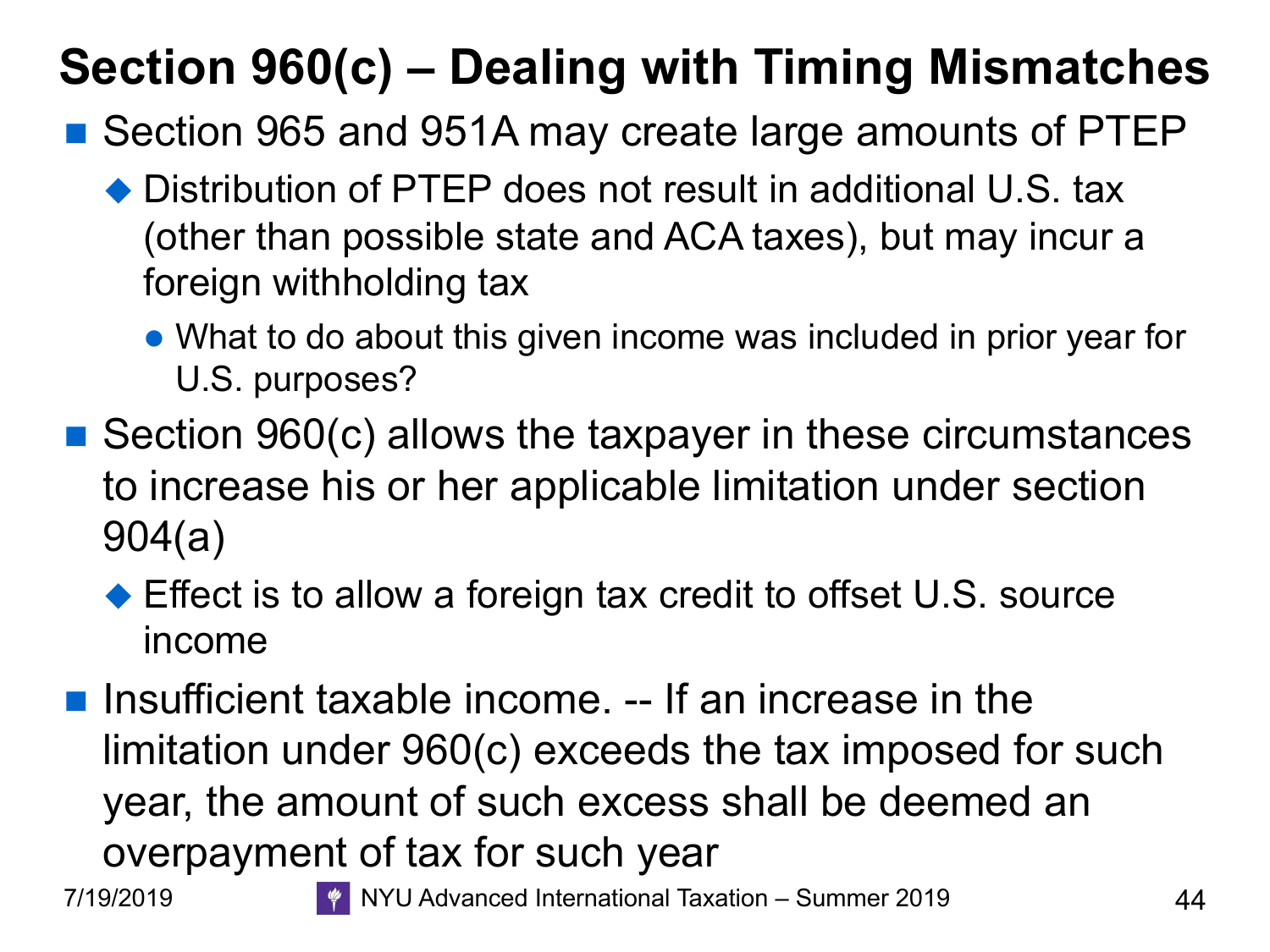### **Proposed Regulations on Treatment of Partnerships**

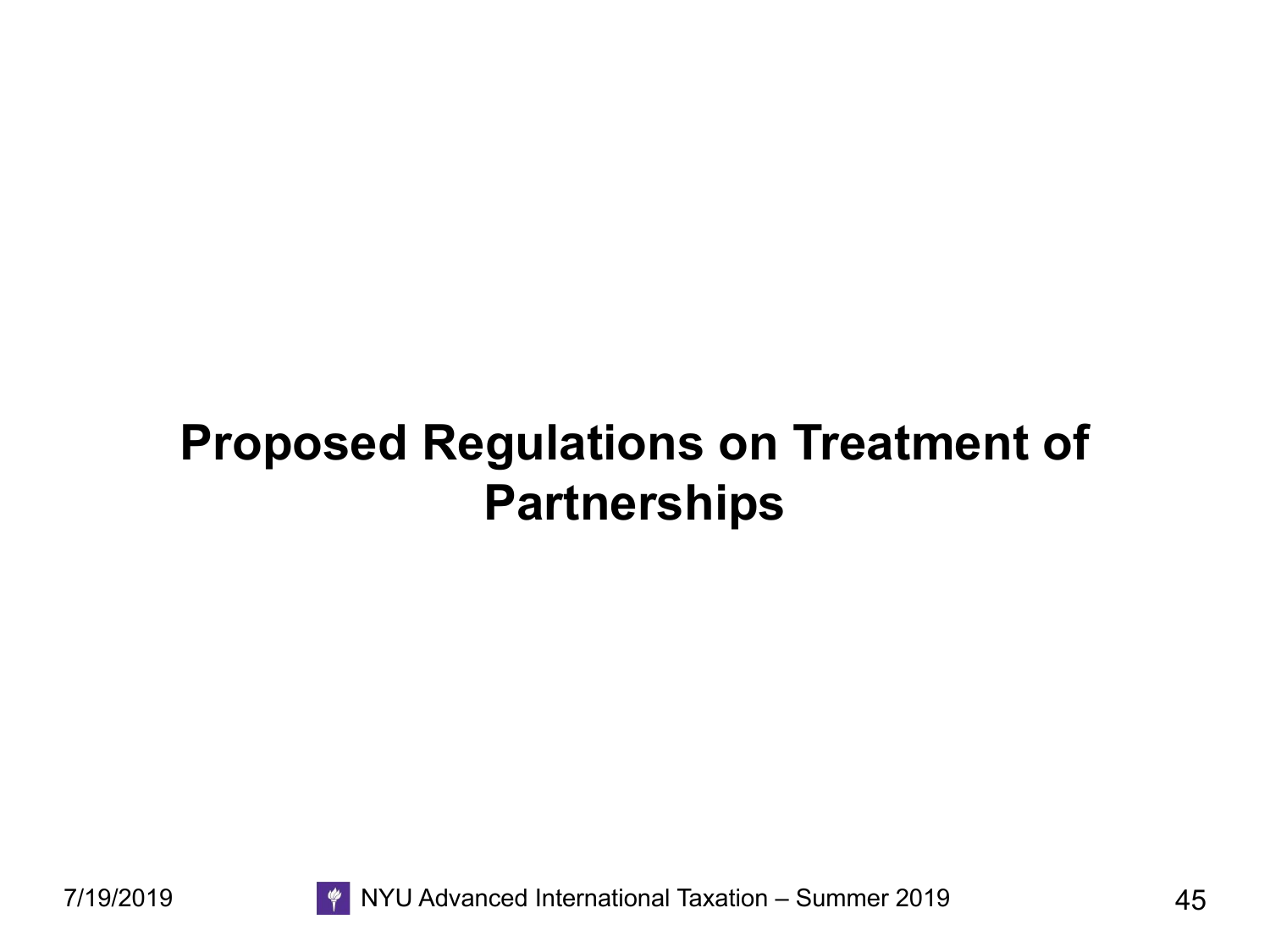# **Treatment of Partnerships – 1**

- June 21, 2019 proposed regulations, dealing with the hightax exception, also address the treatment of partnerships
- Current law: A domestic partnership treated as an entity to determine if a corporation is a CFC and who has the Subpart F inclusions; look-through for foreign partnerships



 $\blacksquare$  October 2018 GILTI proposed regs: Hybrid approach – where foreign corporation is a CFC but partner in domestic partnership is not a U.S. shareholder, partner has a distributive share of partnership GILTI; if partner is a U.S. shareholder, GILTI calculated as if partnership were foreign 7/19/2019 **TEDDA ALGE ARE:** NYU Advanced International Taxation – Summer 2019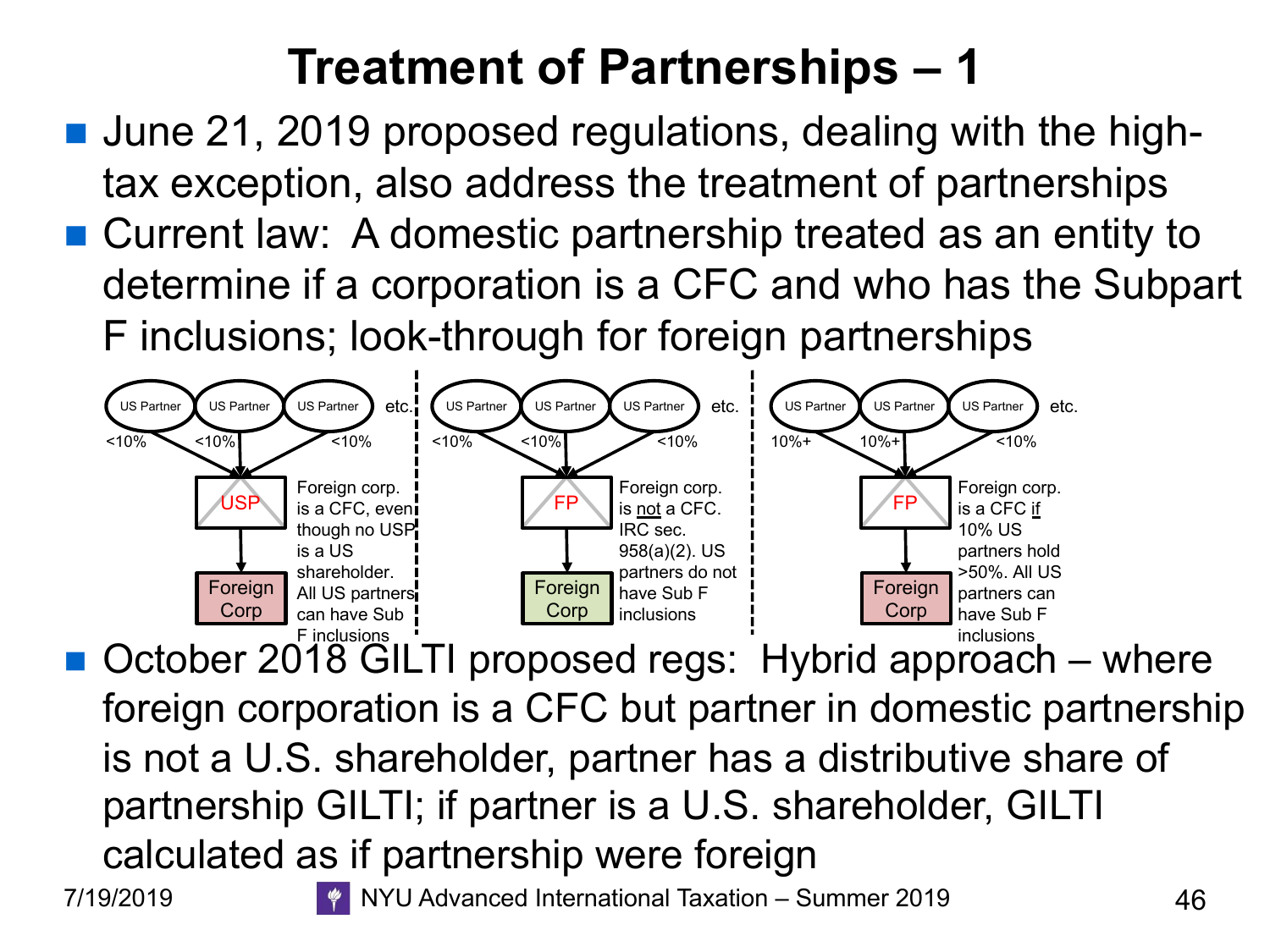### **Treatment of Partnerships – 2**

- June 2019 GILTI final regs: Pure aggregate approach stock owned by domestic partnership is treated as owned by partners for purposes of determining GILTI. Result: Entity approach for Subpart F continues, but aggregate approach adopted for GILTI
- June 2019 GILTI proposed regs: Aggregate approach extended to Subpart F for most purposes. Result:
	- $\rightarrow$  Domestic partnership not treated as owning stock of foreign corporation within the meaning of section 958(a)
	- $\rightarrow$  For purposes of determining stock owned under section 958(a) by partner of a domestic partnership, domestic partnership is treated in the same manner as foreign partnership
	- $\blacklozenge$  But rule does not apply for purposes of determining whether any U.S. person is a U.S. shareholder, whether U.S. shareholder is a "controlling domestic shareholder", or whether foreign corporation is a CFC
- $\blacksquare$  "[T]reating domestic partnerships inconsistently for subpart F and GILTI purposes would be inconsistent with legislative intent."

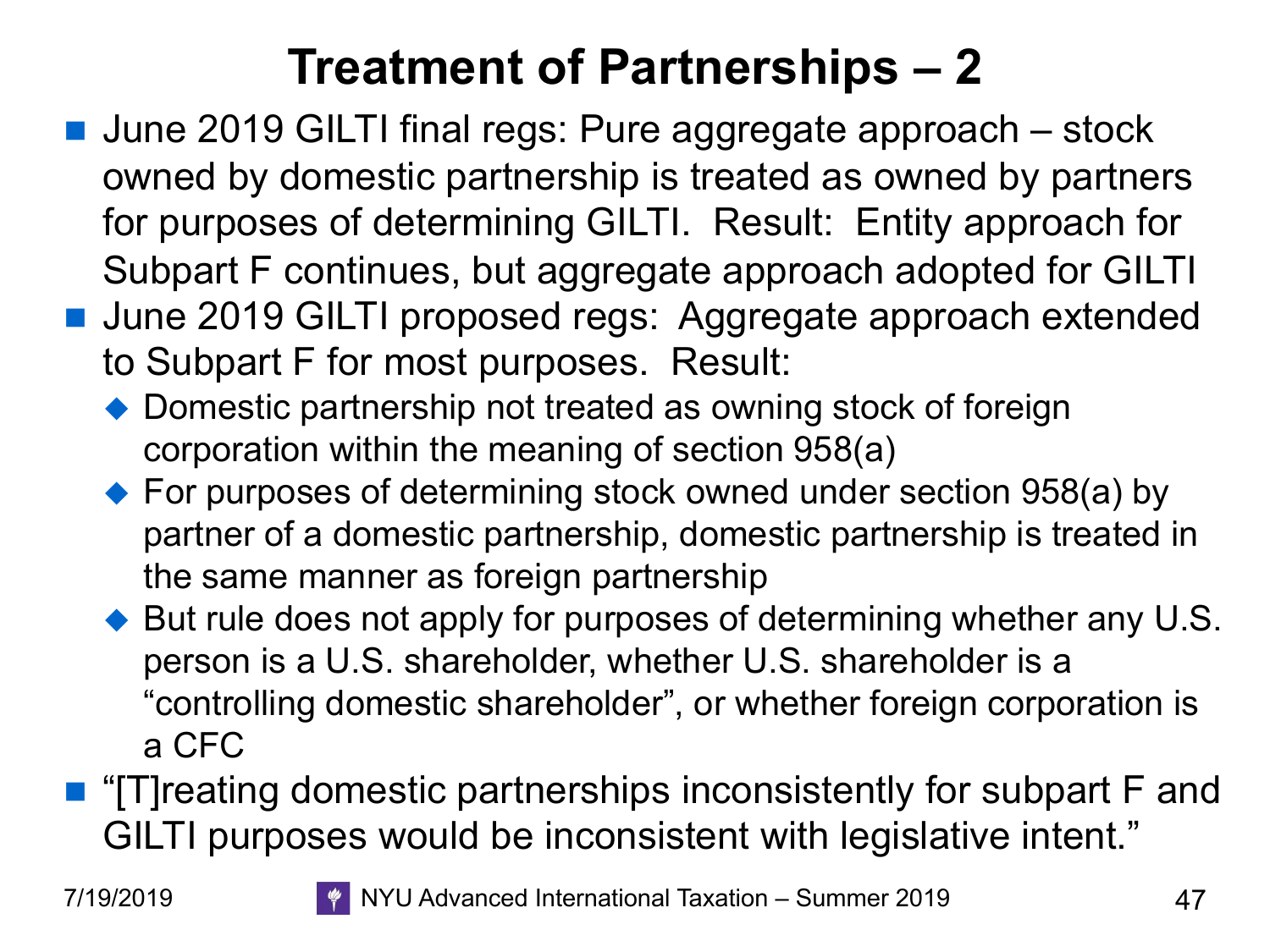### **Treatment of Partnerships – Example**



- Under prior rules, Domestic Fund is a U.S. Shareholder for purposes of section 958(a)
- Thus, Foreign Corporation is a CFC
- § Domestic Fund was required to allocate its share (100%) of Foreign Corporation's subpart F and GILTI allocated among its partners
- U.S. Individual, therefore, would have an inclusion
- § Moreover, U.S. Individual was not a U.S. Shareholder and could not make a 962 election

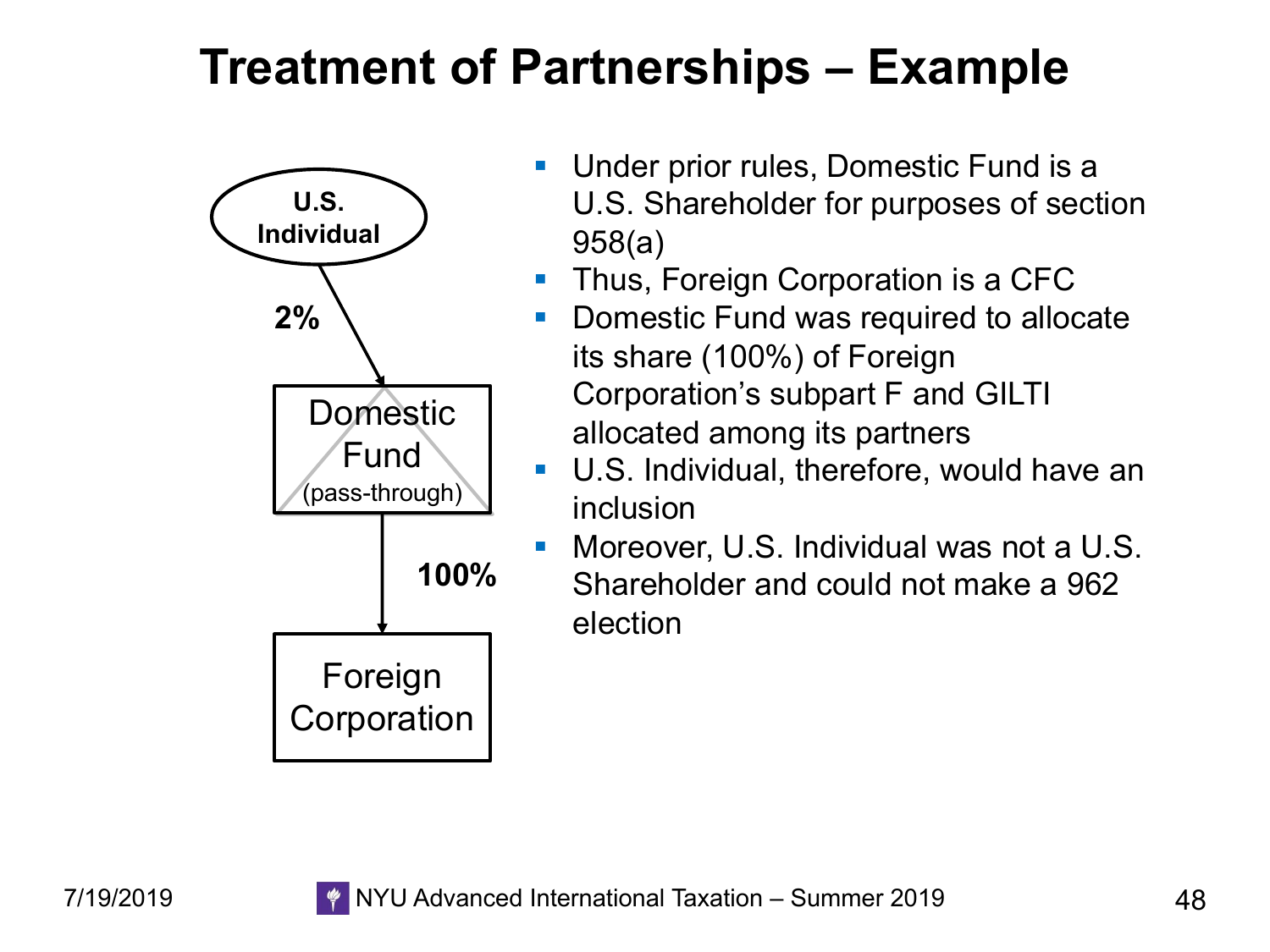### **Treatment of Partnerships – Example**



- § Under proposed regulations, for purposes of section 958(a), Domestic Fund is treated as a foreign partnership and thus the partners calculate their inclusions based on whether they are U.S. Shareholders (the aggregate approach)
- **For purposes of determining whether a** foreign corporation is a CFC and who is a U.S. Shareholder, Domestic Fund is treated as an entity
- In this example, U.S. Individual will not have a subpart F or GILTI inclusion, but Domestic Fund is a U.S. Shareholder for purposes of determining whether Foreign Corporation is a CFC

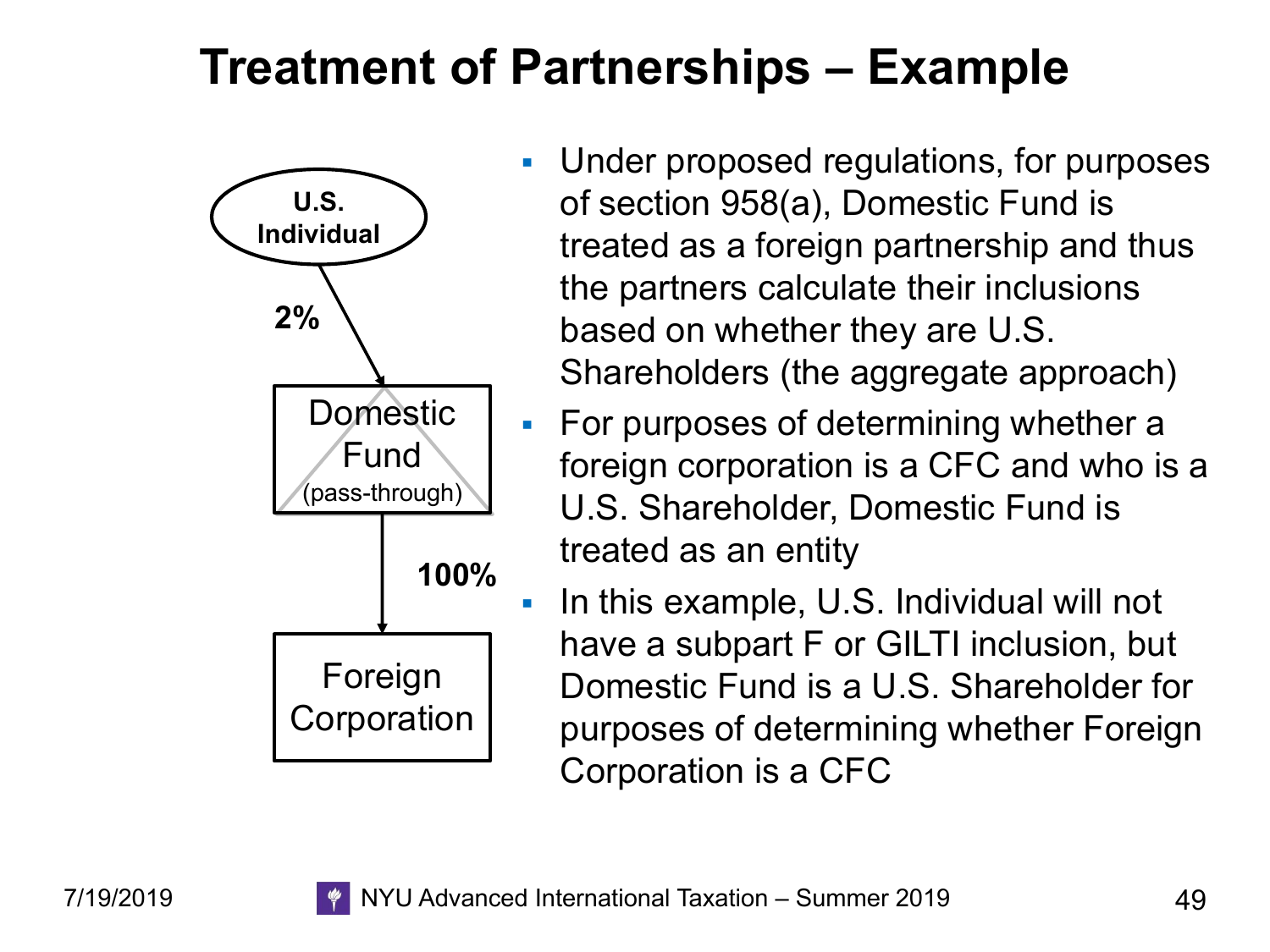### **Appendix – GILTI Basics and FDII Calculation**



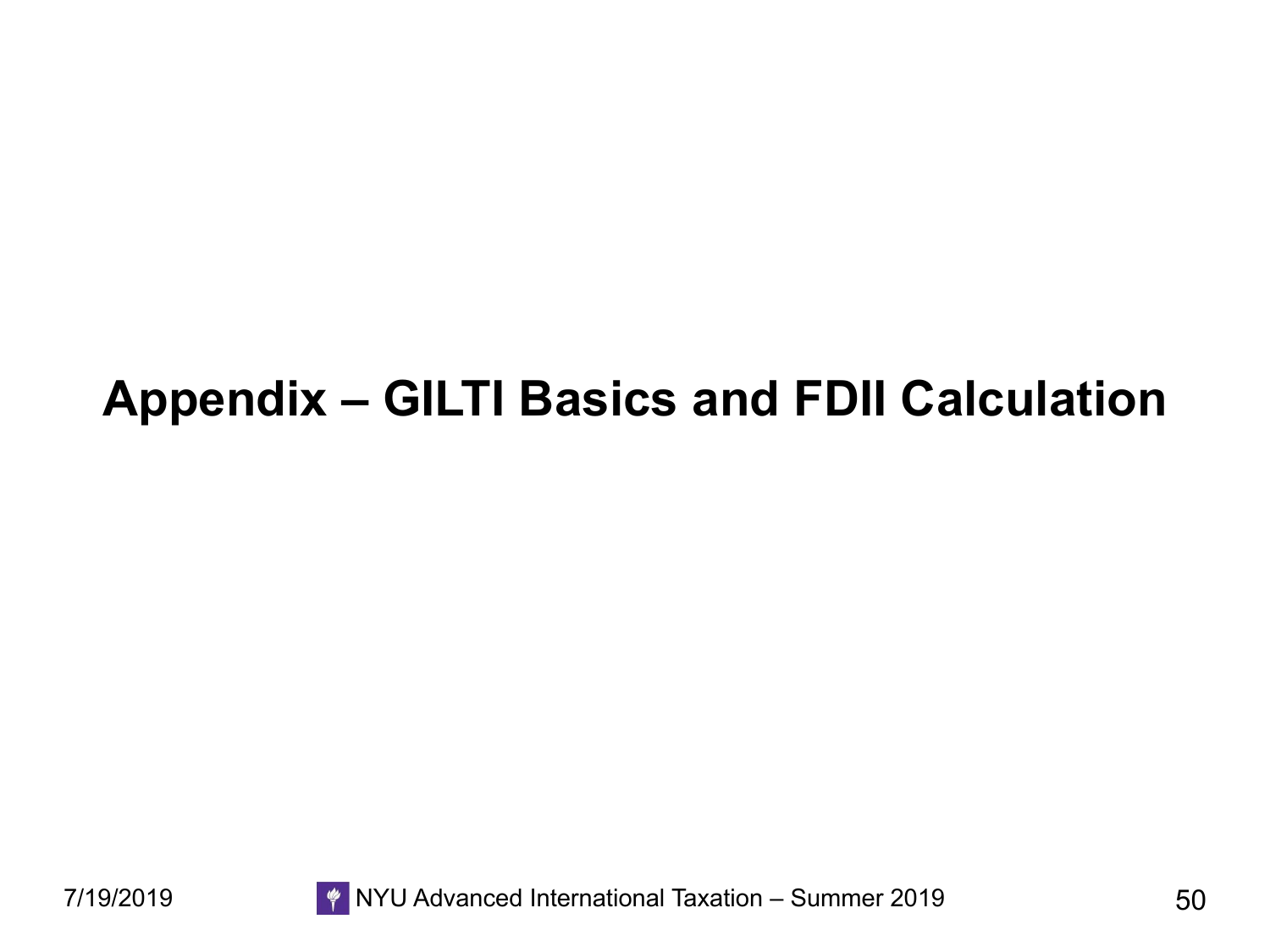# **Subpart F, GILTI and QBAI – Overview**

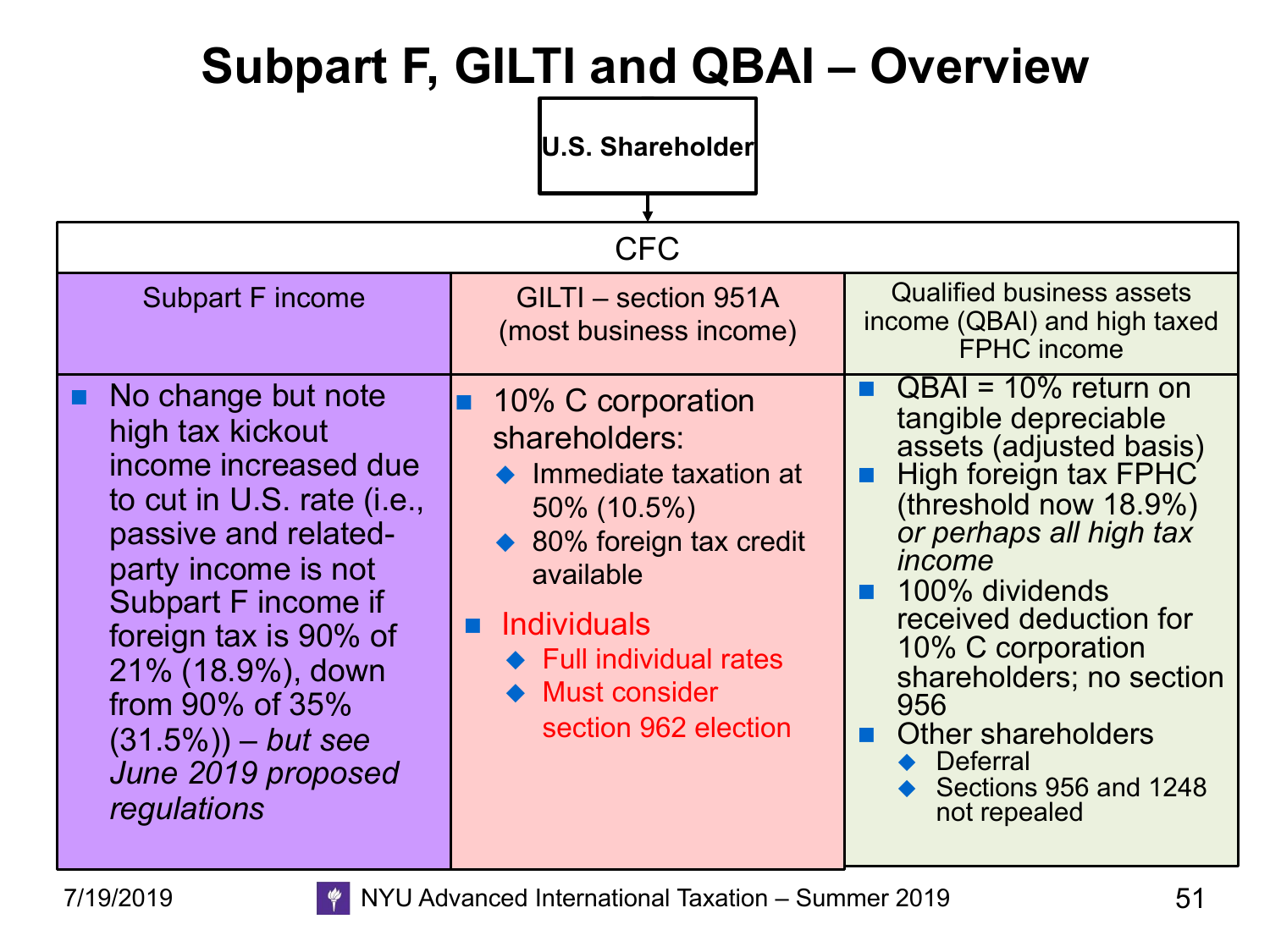#### **Typical Business Profile (Especially Individually–Owned)**



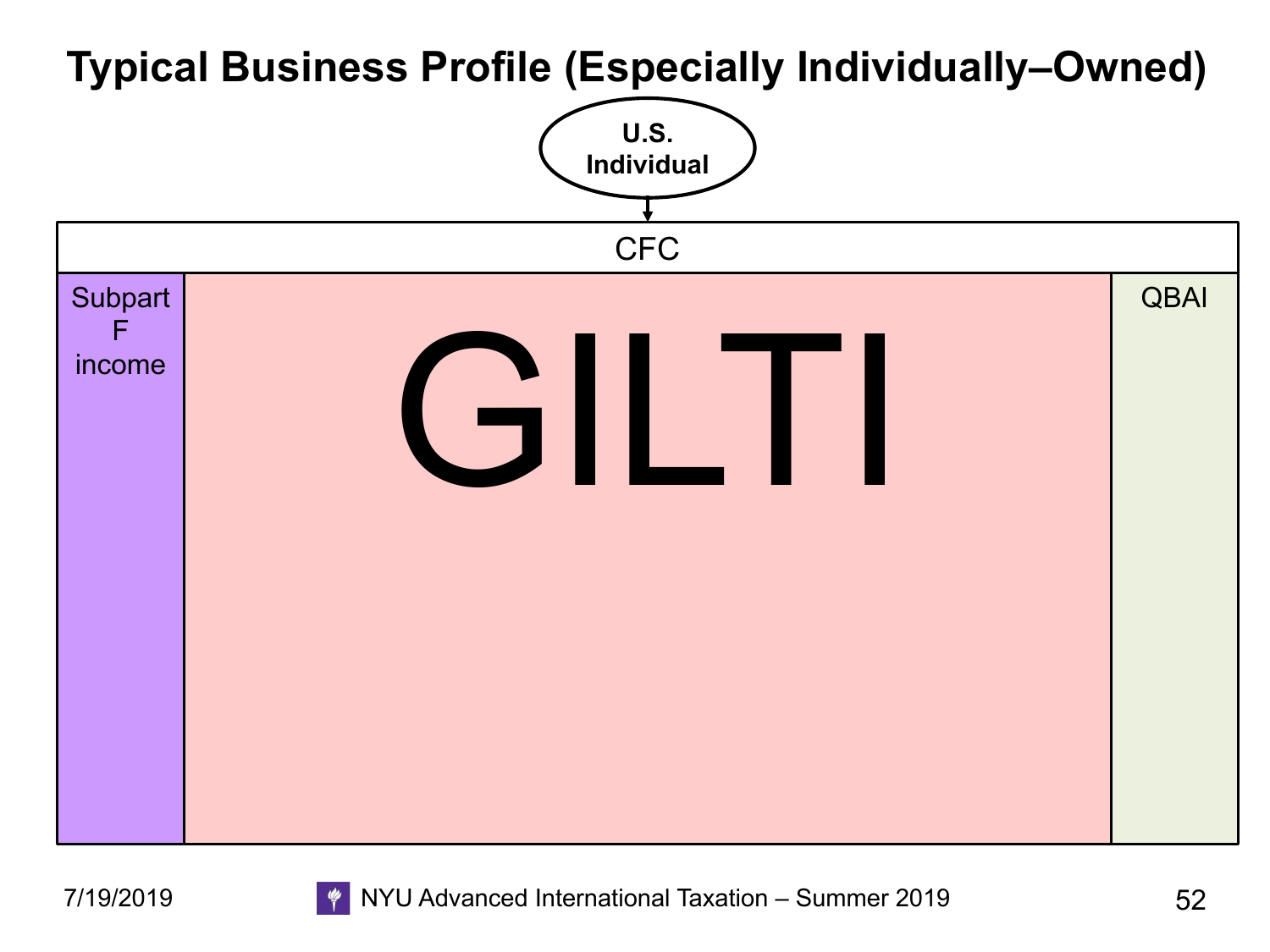

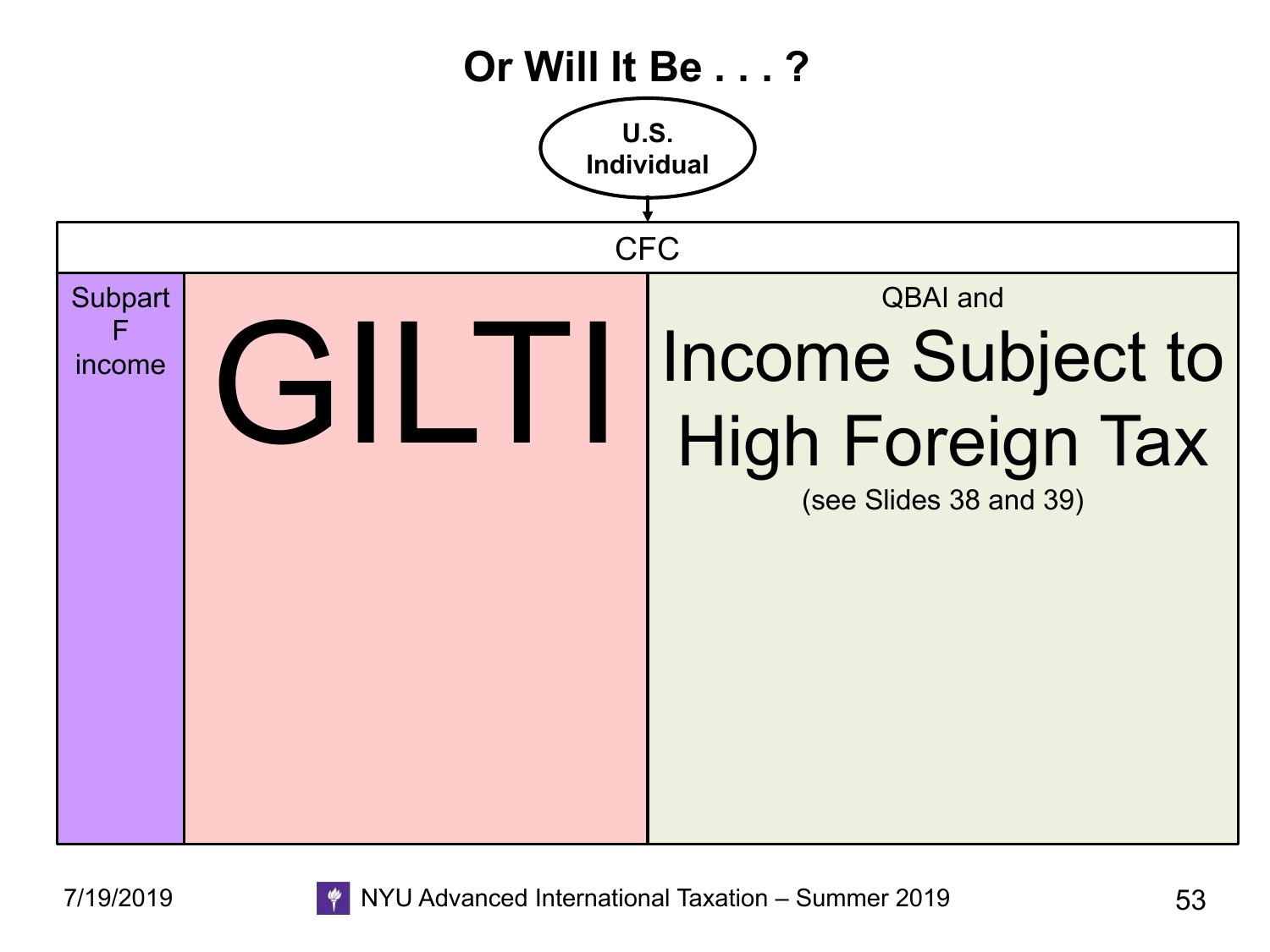# **GILTI Basics – 1**

#### $\blacksquare$  GILTI =

- $\bullet$  CFC net tested Income (computed on a consolidated or aggregate basis for each U.S. shareholder)
- $\blacklozenge$  Less "net deemed tangible income return"
- **n** "Tested income" = CFC gross income, except:
	- $\blacklozenge$  Income effectively connected with conduct of U.S. trade or business
	- $\blacklozenge$  Subpart F income
	- $\blacklozenge$  High foreign tax FPHC income (effective rate of 90% of U.S. corporate rate) – but see possible broadened high tax exception – Slides 38 and 39
	- $\rightarrow$  Dividends received from a related person
	- $\blacklozenge$  Foreign oil and gas extraction income
	- $\blacklozenge$  Less deductions allocable to such gross income
- $\blacksquare$  Net deemed tangible income return  $=$ 
	- $\triangle$  Qualified business asset investment ("QBAI") (basis not FMV) x 10%
	- $\blacklozenge$  Less interest expense
- GILTI clearly includes income that does not derive from intangibles.

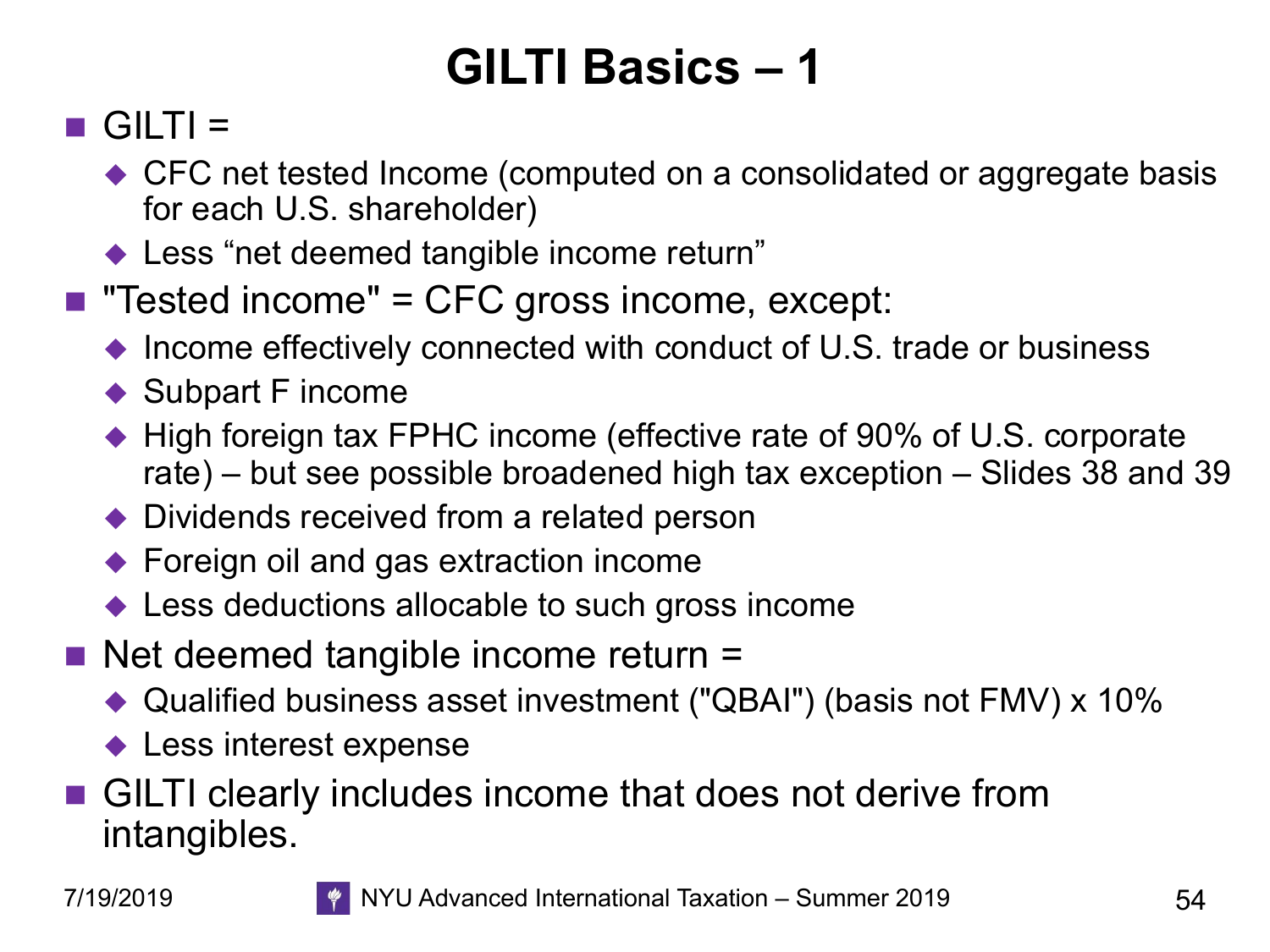# **GILTI Basics – 2**

- Current inclusion as subpart F income
- 80% of foreign tax credits can be used against GILTI for C corporation shareholders
- Calculation of GILTI done at U.S. Shareholder level:
	- ◆ "Net CFC Tested Income:" Excess of shareholder's pro rata share of the sum of tested income and tested losses from all of CFCs over
	- ◆ "Net Deemed Tangible Income Return", i.e.:
		- Deemed 10% return on shareholder's pro rata share of adjusted basis of tangible depreciable property of CFCs that earn **tested income**, reduced by
		- **Interest expense** taken into account in determining net tested income to the extent the related interest income is not taken into account in determining the shareholder's net CFC tested income

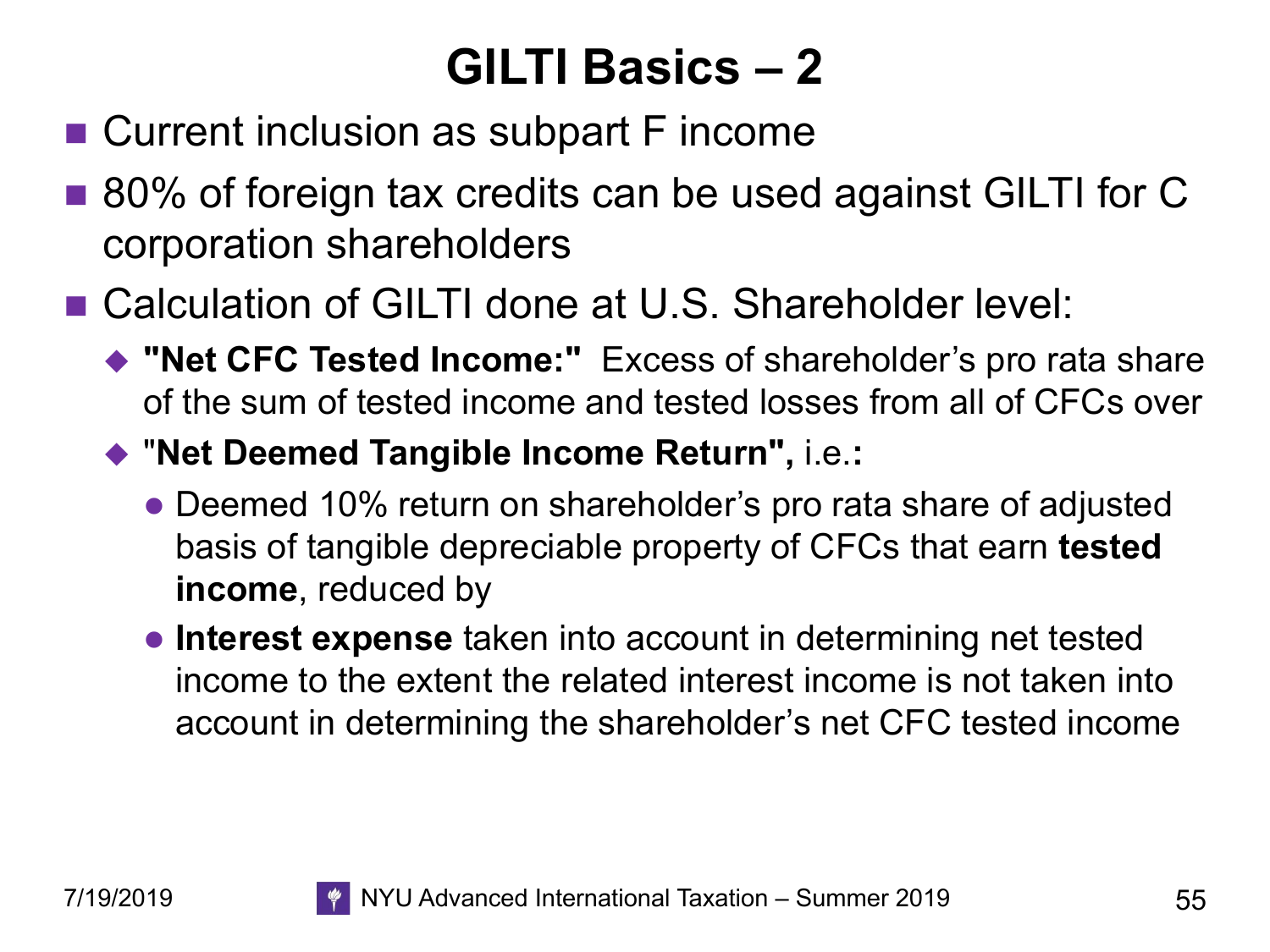# **Dividends Received Deduction**

- 100% dividend received deduction ("DRD") for foreign source dividends and section 1248/964(e) amounts received from specified foreign corporations, but only if received by a U.S. C corporation shareholder
	- $\blacklozenge$  Limited to income that is neither Subpart F income nor-GILTI
	- $\blacklozenge$  Subpart F income and GILTI income don't need DRD because treated as previously taxed income
- Minimum 366-day holding period
- No DRD for hybrid dividends from a CFC
	- $\blacklozenge$  Think PECs or instruments treated as debt in foreign country but equity in United States
- **No FTC on income for which DRD allowed**

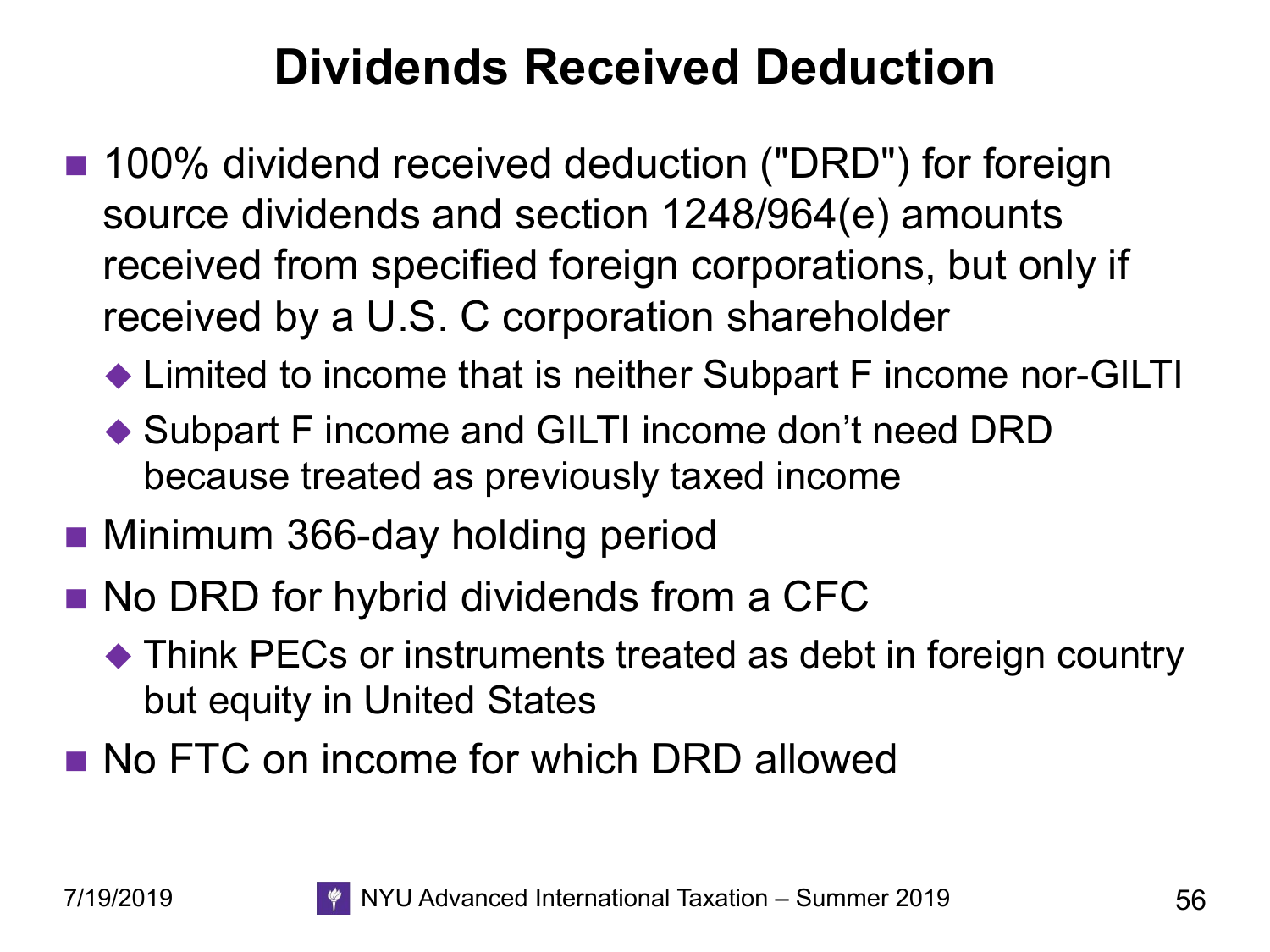# **FDII Computation**

- $\blacksquare$  FDII = deemed intangible income ("DII") x foreign-derived ratio
	- $\rightarrow$  DII = deduction eligible income ("DEI") deemed tangible income return ("DTIR")

 $\blacklozenge$  DEI = gross DEI – deductions properly allocable to gross DEI

- Gross DEI = gross income of the corporation without regard to the following items of gross income:
	- **□** Subpart F income
	- q GILTI
	- **p** Financial services income
	- **Q** Dividends received from a CFC
	- **□** Domestic oil and gas extraction income; and
	- **Q** Foreign branch income
- $\bullet$  DTIR = QBAI x 10%
- $\blacklozenge$  Foreign-Derived Ratio = the ratio (not to exceed 1) of the foreignderived deduction eligible income (FDDEI) for the year to the DEI
	- FDDEI = gross FDDEI  $-$  deductions properly allocable to gross FDDEI
		- Gross FDDEI = the portion of gross DEI derived from all of its FDDEI transactions.
			- ► FDDEI transactions = FDDEI sale or FDDEI service.